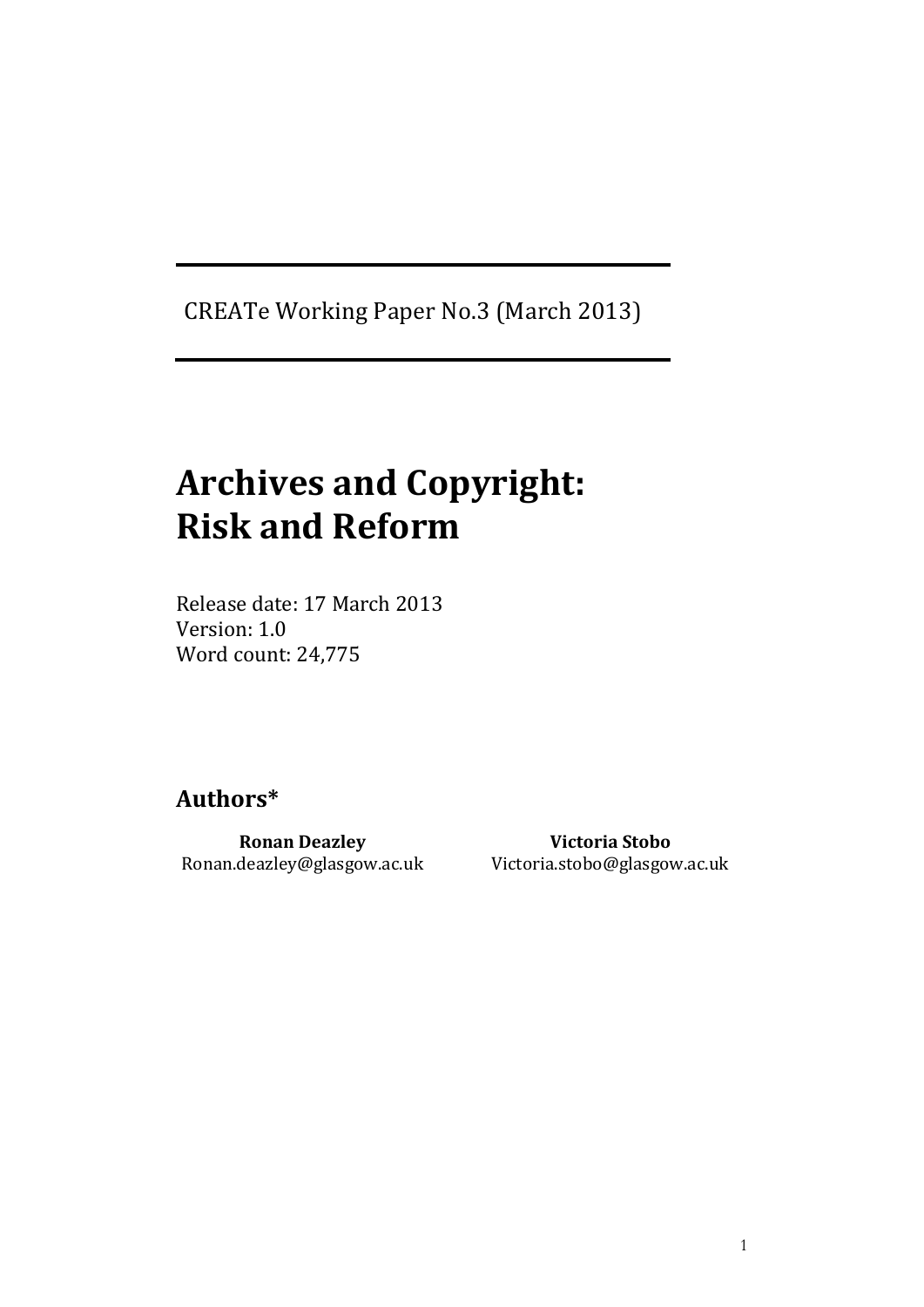#### **ABSTRACT**

This paper considers the place of the archive sector within the copyright regime, and how copyright impacts upon the preservation, access to, and use of archival holdings. It will begin with a critical assessment of the current parameters of the UK copyright regime as it applies to the work of archivists, including recommendations for reform that have followed in the wake of the *Gowers Review of Intellectual Property* (2006-2010), the *Hargreaves Review of Intellectual Property and Growth* (2010-2011), the recent *Consultation on Copyright* (2011-12), as well as the government's response thereto: *Modernising Copyright* (2012). It considers the various problems the copyright regime presents for archives undertaking mass digitisation projects as well as recent European and UK initiatives in this domain. It argues that the UK copyright regime, even when read in conjunction with current national and regional recommendations for reform, falls short of delivering a legal framework that would enable archivists to realise the full potential that comprehensive, universal online access to the country's archival holdings would contribute to local and national democracy and accountability, to education, learning, and culture, and to the sense of identity and place for local people, communities and organisations. Ultimately, a case is made for the differential treatment of archives within the copyright regime – different, that is, from libraries and other related institutions operating within the cultural sector. The paper concludes with a policy recommendation that would greatly enhance the ability of archives to provide online access to their holdings, while at the same time safeguarding the economic interests of the authors and owners of copyright-protected work.

**KEYWORDS:** archives, copyright, mass digitisation, orphan works, limited liability

#### **1. INTRODUCTION**

1

In 2009 the Labour government set out its strategic vision for the future of the publicly funded archive sector within England and Wales. *Archives for the 21st Century* recognised the vital role that archives play in linking people with their communities and their heritage.<sup>1</sup> At the same time, the government acknowledged the radical ways in which the landscape within which archive services operate had changed in recent years. The general

<sup>\*</sup> Ronan Deazley is the Professor of Copyright Law at the University of Glasgow. Victoria Stobo is a qualified archivist and the Research Assistant on an RCUK-funded project (*Copyright and Risk: Scoping the Wellcome Digital Library*) delivered as part of the CREATe research initiative; for further details about CREATe and its research programme, see: www.create.ac.uk. The authors would welcome responses to, comments upon, and criticisms of the arguments and views set out within the paper. Please forward all correspondence to both ronan.deazley@glasgow.ac.uk and victoria.stobo@glasgow.ac.uk. The opinions stated herein are the authors' own. The usual conditions apply.

<sup>1</sup> HM Government, *Archives for the 21st Century* (November 2009), available at: http://www.nationalarchives.gov.uk/archives-sector/archives-21-century.htm (accessed: 15 March 2013).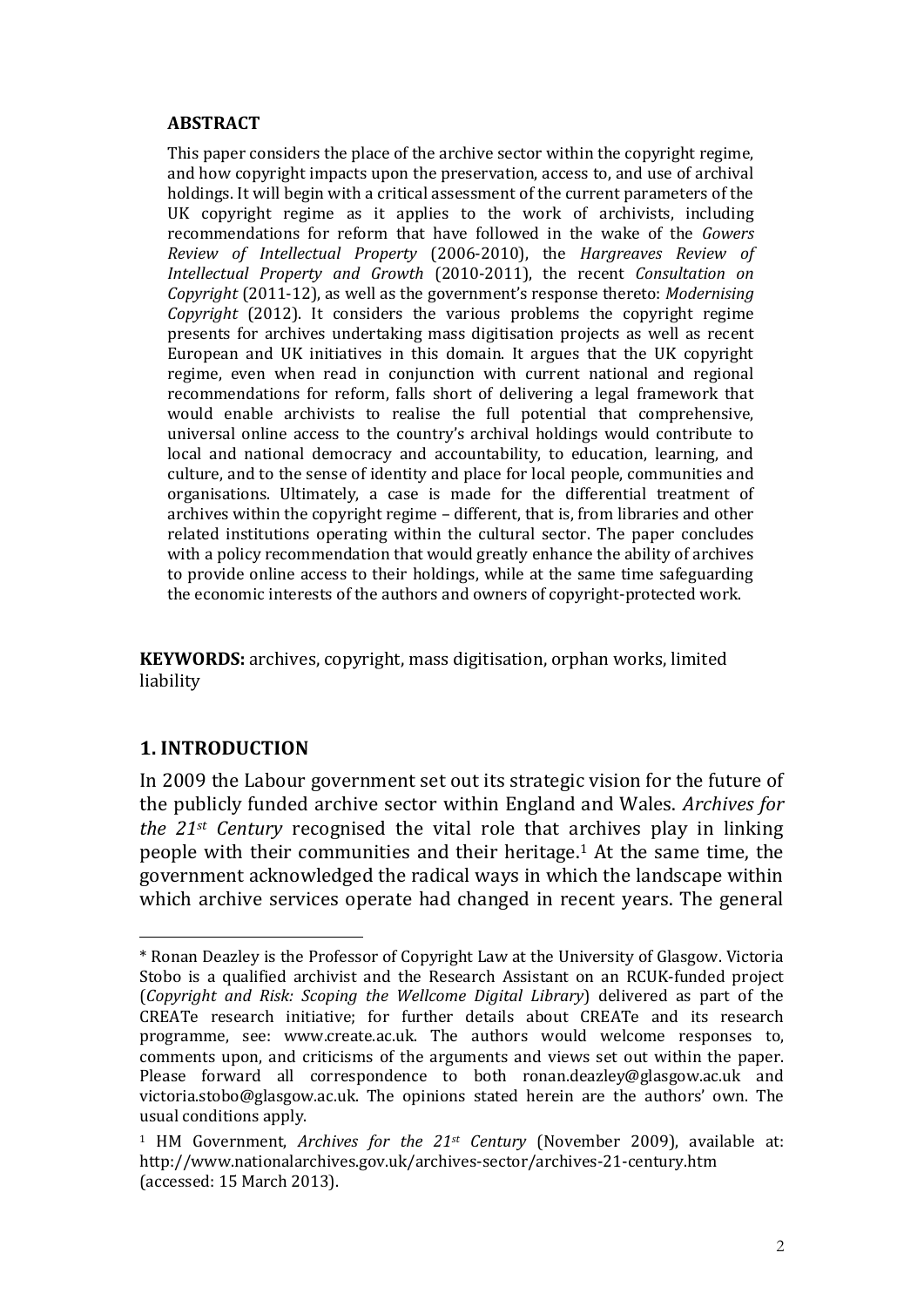trend from paper to digital record-keeping, the growing technical complexity of record keeping, and the fragility of digital information all present archives with new challenges in preserving authentic information and records in perpetuity. Also noted was the impact which this new digital environment has had upon society's expectations about access to and use of information generally, and archival holdings in particular. That is, user expectations are such that people now expect resources to be accessible online as and when it suits them. In that regard, two statistics in particular stand out in *Archives for the 21st Century*: first, that in 2008-09 over 170 documents were downloaded over the internet for every one document that was requested in the reading rooms of The National Archives;<sup>2</sup> and second, that, at that time, images of less than one per cent of archival holdings across England and Wales were available online.<sup>3</sup> Not surprisingly, one of the government's key recommendations was to encourage greater online access to digitized archival content: "[i]t is essential that the archives sector is able to respond to this challenge and continues to increase the proportion of records that are accessible online".<sup>4</sup> In pursuing this goal, the government urged archives to forge new, innovative partnerships within the public and private sector.<sup>5</sup> What is striking however is the lack of any reference within *Archives for the 21st Century* to what Terry Cook once described as "[t]he perennial hornet's nest for archivists".<sup>6</sup> and to what has more recently been referred to as "the single largest and most intractable problem as far as dealing with preservation and stewardship of the cultural record going forward", as well as the "single biggest barrier to making available the existing cultural record, and cultural and scholarly heritage": that is, the law of copyright.<sup>7</sup>

<sup>2</sup> *Ibid*., 14. More recent figures available from The National Archives (TNA) indicate, perhaps unsurprisingly, that this trend towards online access versus onsite access has become even more prominent. For example, in 2011-12 visitors to the reading rooms of TNA ordered more than 600,000 documents; during the same period visitors to TNA's DocumentsOnline service (as well as related services operated by commercial licensees) downloaded close to 127 million records. Put another way, in 2011-12, for every one document that was requested onsite 211 documents were accessed online. For details, see: The National Archives, *Annual Report and Accounts 2011-12* (London: The Stationary Office, 2012), 12. For up to date figures on the accessibility and availability of TNA records, see the TNA website ('Facts and figures'): http://www.nationalarchives.gov.uk/about/ (accessed: 8 March 2013).

<sup>3</sup> *Archives for the 21st Century*, 18.

<sup>4</sup> *Ibid*., 1, 18.

<sup>5</sup> *Ibid*., 16-20.

<sup>6</sup> Cook, T., "Archives and the Law" (1984) 18 *Archivaria* 20-24, 21.

<sup>7</sup> Clifford Lynch, Director, Coalition for Networked Information, quoted in Korn, N., *In from the Cold: An assessment of the scope of 'Orphan Works' and its impact on the delivery of services to the public* (April 2009), 21, available at: http://www.jisc.ac.uk/publications/reports/2009/infromthecold.aspx (accessed: 15 March 2013).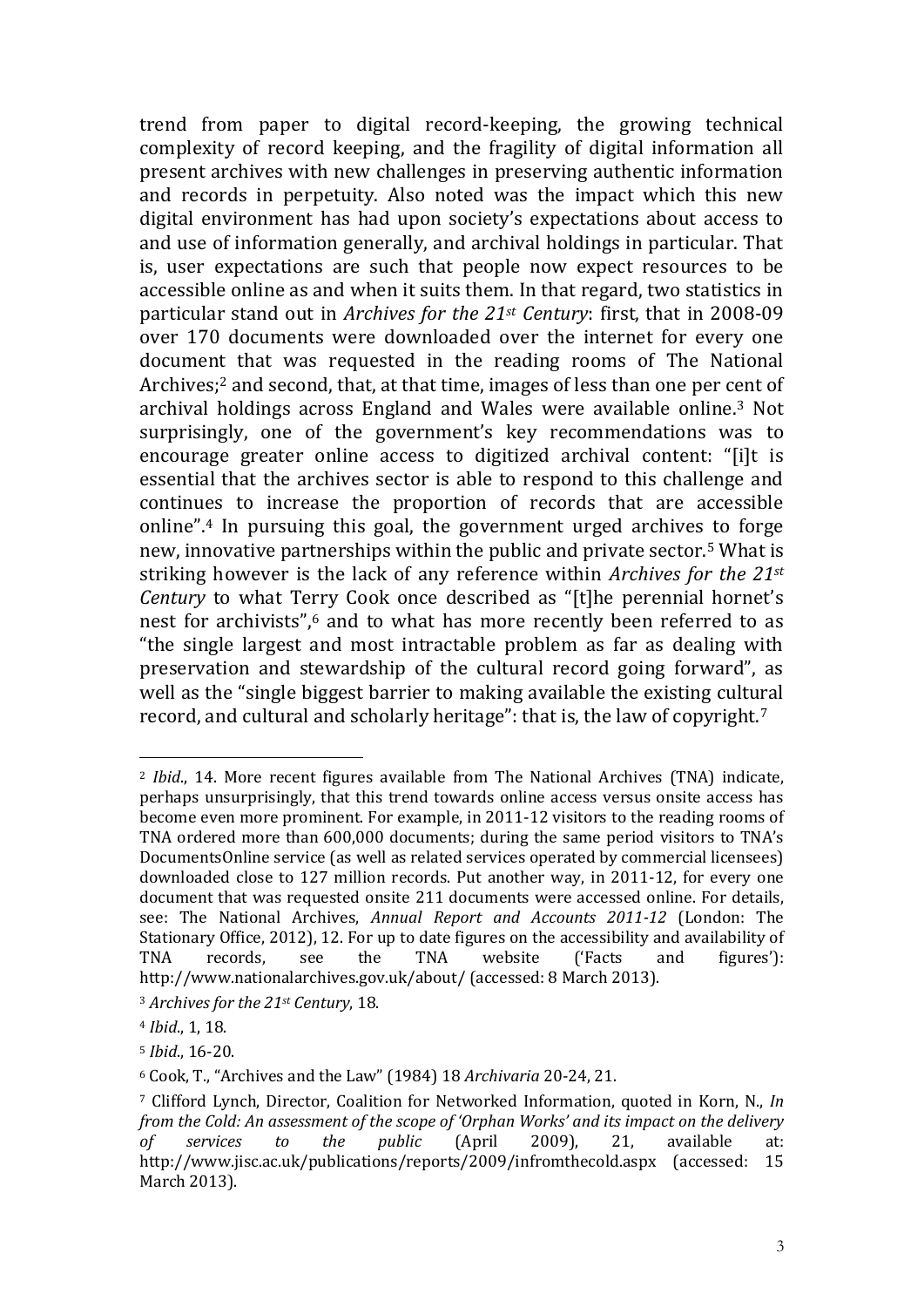This paper considers the place of the archive sector within the copyright regime, and how copyright impacts upon the preservation, access to, and use of archival holdings. It begins with a critical assessment of the current parameters of the UK copyright regime as it applies to the work of archivists, including recommendations for reform that have followed in the wake of the *Gowers Review of Intellectual Property* (2006- 2010),<sup>8</sup> the *Hargreaves Review of Intellectual Property and Growth* (2010- 2011), <sup>9</sup> the recent *Consultation on Copyright* (2011-12), <sup>10</sup> and the government's response thereto: *Modernising Copyright* (December 2012).<sup>11</sup> It considers the various problems the copyright regime presents for archives undertaking mass digitisation projects as well as recent European and UK initiatives in this domain. It will argue that the UK copyright regime, even when read in conjunction with current national and regional recommendations for reform, falls short of delivering a legal framework that would enable archivists to realise the extraordinary potential that the fullest possible<sup>12</sup> online access to the country's archival holdings would contribute to local and national democracy and accountability, to education, learning, and culture, and to the sense of identity and place for local people, communities and organisations.<sup>13</sup> Ultimately, controversially perhaps, a case is made for the differential treatment of archives within the copyright regime – different, that is, from libraries and other related institutions operating within the cultural sector. The paper concludes with a policy recommendation of its own that would

<sup>8</sup> Gowers, A., *Gowers Review of Intellectual Property* (December 2006), available at: http://www.official-

documents.gov.uk/document/other/0118404830/0118404830.asp (accessed: 15 March 2013). See also: *Taking Forward the Gowers Review of Intellectual Property: Proposed Changes to Copyright Exceptions* (November 2007), available at: http://www.ipo.gov.uk/consult-copyrightexceptions.pdf (accessed: 15 March 2013); *Taking Forward the Gowers Review of Intellectual Property: Second Stage Consultation on Copyright Exceptions* (December 2009), available at: http://www.ipo.gov.uk/consultgowers2.pdf (accessed: 15 March 2013).

<sup>9</sup> Hargreaves, I., *Digital Opportunity: A Review of Intellectual Property and Growth* (May 2011), available at: http://www.ipo.gov.uk/ipreview-finalreport.pdf (accessed: 15 March 2013).

<sup>10</sup> *Consultation on Copyright* (December 2011), available at: http://www.ipo.gov.uk/consult-2011-copyright.pdf (accessed: 15 March 2013).

<sup>11</sup> HMG, *Modernising Copyright: A modern, robust and flexible framework. Government response to consultation on copyright exceptions and clarifying copyright law* (December 2012), available at: http://www.ipo.gov.uk/response-2011-copyright-final.pdf (accessed: 18 January 2013).

<sup>12</sup> We say fullest possible access because we recognise that universal online access is unlikely ever to be achieved, and for reasons beyond the copyright domain (funding, for example, as well as issues concerning data protection, sensitivity and privacy, the fragility of many archival documents and records, and so on).

<sup>13</sup> *Archives for the 21st Century*, 22.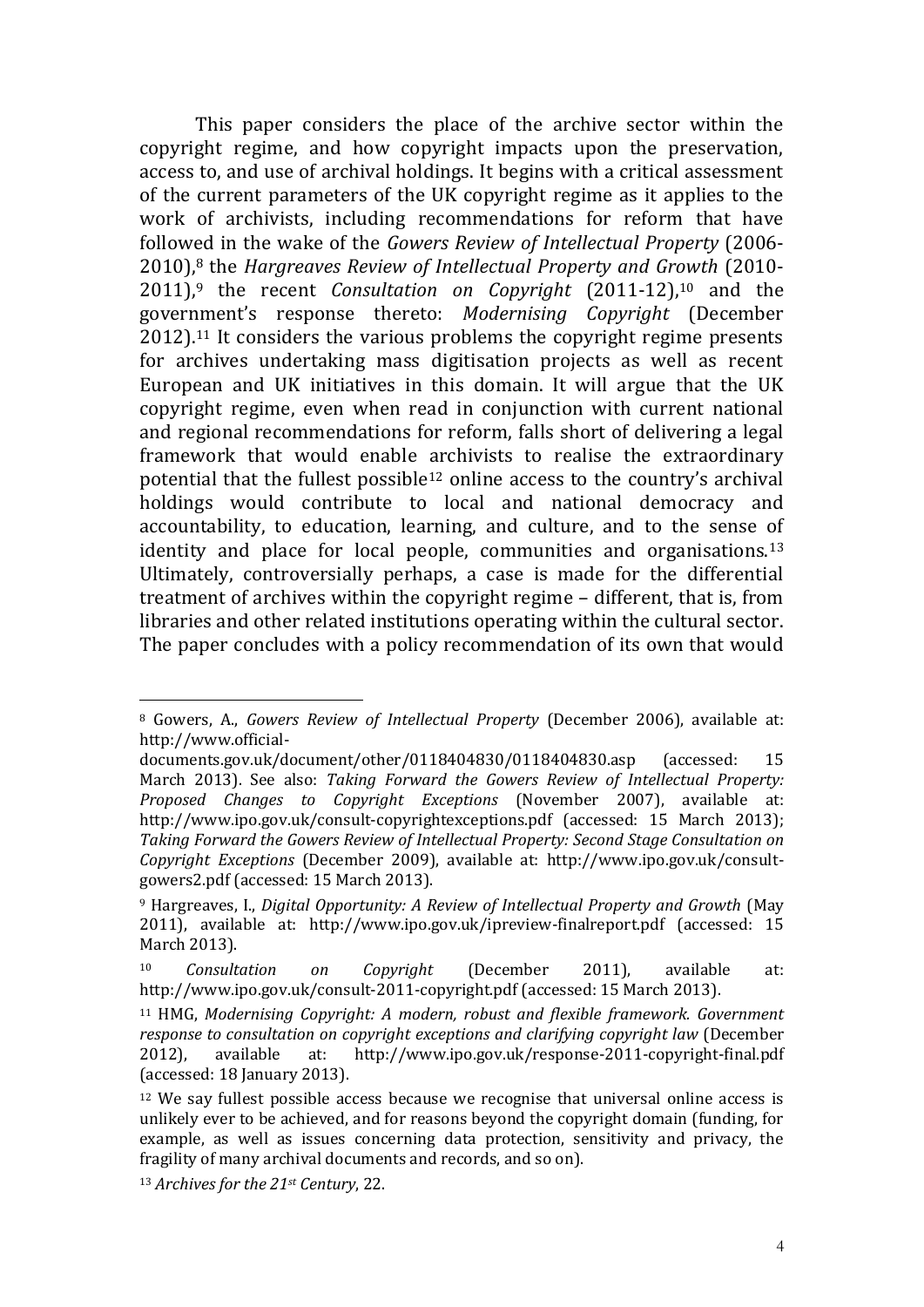greatly enhance the ability of the archive sector within the UK to provide online access to their holdings.

#### **2. COPYRIGHT AND THE ARCHIVE SECTOR WITHIN THE UK**

The current copyright regime within the UK is set out principally within the *Copyright Designs and Patents Act* 1988 (the CDPA). Copyright subsists in original literary, musical, dramatic and artistic works, as well as in films, sound recordings, broadcasts and the typographical arrangement of published editions. The duration of the copyright term varies depending upon the nature of the work in question. For literary, dramatic, musical and artistic works, as well as films, the copyright term currently runs for the life of the author plus seventy years post mortem.<sup>14</sup> In relation to archival holdings however the duration of copyright in certain unpublished works can last much longer. For works created by an author who died before 1 January 1969 that remained unpublished at the time the CDPA came into force (that is, 1 August 1989) the duration of copyright lasts until 31 December 2039 regardless of when the author actually died.<sup>15</sup>

The exclusive rights that a copyright owner enjoys in relation to his works will also vary depending upon the nature of the work in question, but typically these exclusive rights include making copies of the work in analogue or digital form (the reproduction right), issuing copies of the work to the public (the distribution right) and communicating the work to the public either by way of broadcast or over the internet (the communication right).<sup>16</sup> Unless the work is in the public domain (that is, the copyright term in the work has expired), performing any of these acts, or authorising another to do so, without the permission of the copyright owner will amount to infringement.

That said, there are a number of instances in which certain actions can be taken without the need for the owner's permission and without infringing copyright in the protected work. For one thing, performing any of the exclusive rights will only infringe if carried out in relation to "the work as a whole or any substantial part of it";<sup>17</sup> put another way, copying insubstantial parts of copyright-protected works does not amount to infringement. Second, there will be no infringement if the use of the work falls within any of the statutory exceptions set out within the CDPA

<sup>14</sup> CDPA, ss.12, 13B. See also CDPA s.13A (sound recordings), s.14 (broadcasts), and s.15 (the typographical arrangement of published editions).

<sup>15</sup> CDPA, Schedule 1, s.12(4).

<sup>16</sup> In general, see CDPA, ss.16-21.

<sup>17</sup> CDPA, s.16(3)(a).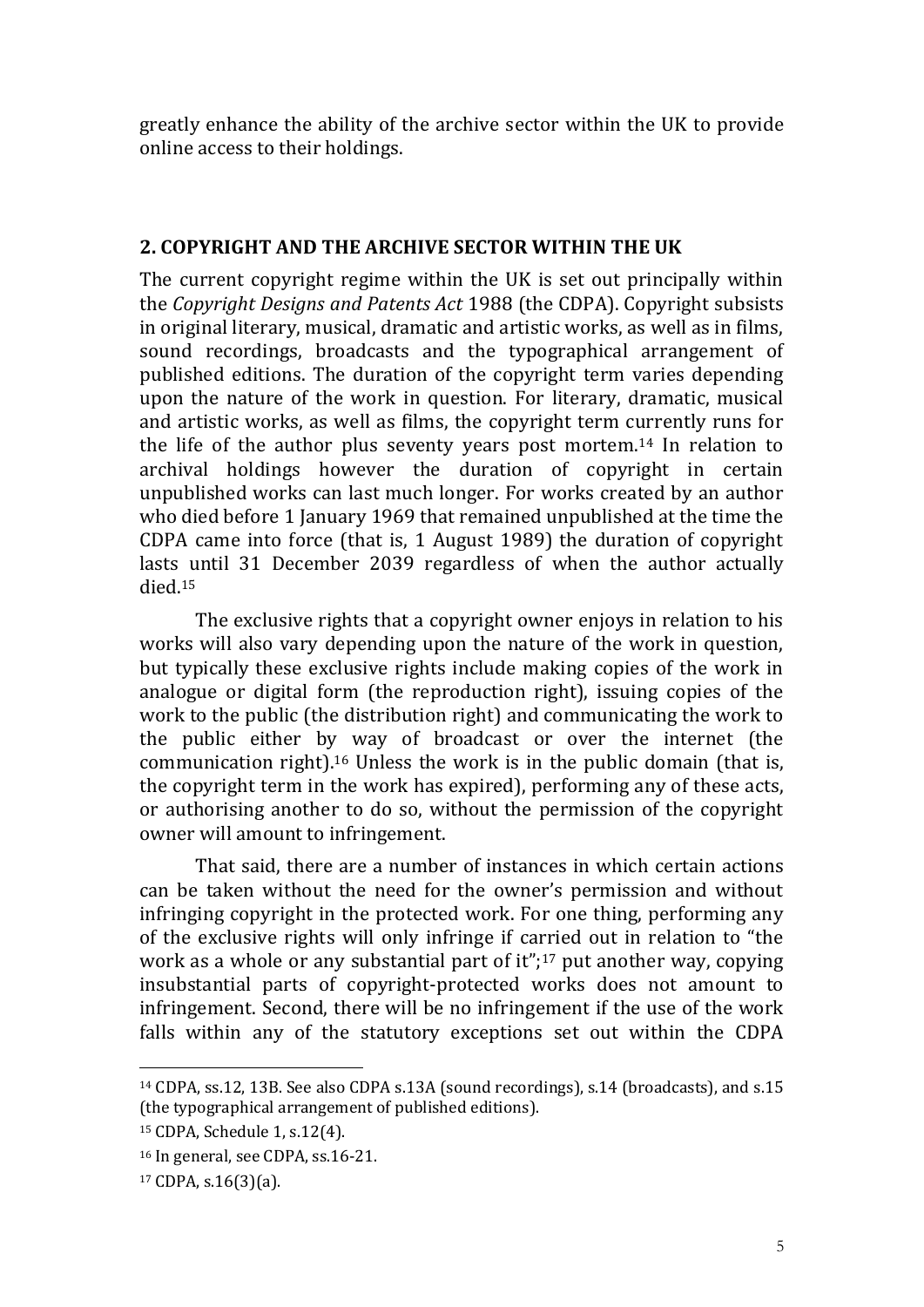(ss.28A-76), otherwise referred to as the acts permitted in relation to copyright works. A number of these statutory exceptions apply specifically to libraries and archives and will be considered below. Third, if the use of a substantial part of the protected work does not fall within any of the statutory exceptions but can otherwise be considered to be in the public interest, then that use might not be infringing.<sup>18</sup> It should be noted however that this public interest defence has yet to be successfully invoked before the courts within the UK. The commentary that follows within this section considers the way in which the copyright regime impacts upon two principal activities within the archive sector: copying archival material for preservation purposes; and, copying archival material to improve access to and use of that material on the part of end users.

#### **2.1. Preservation copying**

<u>.</u>

With respect to action taken for preservation purposes, s.42 of the CDPA currently provides that the librarian or archivist of a prescribed library or archive may make a copy from any item in the permanent collection of the library or archive for two distinct purposes: (i) in order to preserve or replace that item by placing the copy in its permanent collection in addition to or in place of it  $(s.42(1)(a))$ ; and, (ii) in order to replace in the permanent collection of another library or archive an item which has been lost, destroyed or damaged (s.42(1)(b)). For the purposes of s.42 all archives within the UK are prescribed archives however any archive *receiving* material under s.42(1)(b) must be an archive "not conducted for profit".<sup>19</sup>

From an archivist's perspective, there are some obvious limitations to the current scope of s.42. First, it only applies to literary, dramatic and musical works (and to the typographical arrangement of published editions). That is, it does not extend to artistic works, $20$  sound recordings, films or broadcasts. Second, emerging good practice with respect to the management of digital information emphasises the virtue – some might say, necessity – of retaining multiple copies of records within an

<sup>18</sup> *Ashdown* v. *Telegraph Group* [2002] Ch 149 (CA). For an analysis, see Griffiths, J., "Copyright Law after *Ashdown* – Time to deal fairly with the public?" (2002) *Intellectual Property Quarterly* 240, and Barendt, E., *Freedom of Speech*, 2nd ed (Oxford: Oxford University Press, 2007), 256-57.

<sup>19</sup> *Copyright (Librarians and Archivists) (Copying of Copyright Material) Regulations* 1989, reg.3(4) (hereafter: the 1989 Regulations). Libraries and archives that are "conducted for profit" are defined within the *Regulations* as a "library or archive which is established or conducted for profit or which forms part of, or is administered by, a body established or conducted for profit"; reg.3(5).

<sup>20</sup> Unless, that is, the artistic work in question is an illustration accompanying a literary, dramatic, or musical work.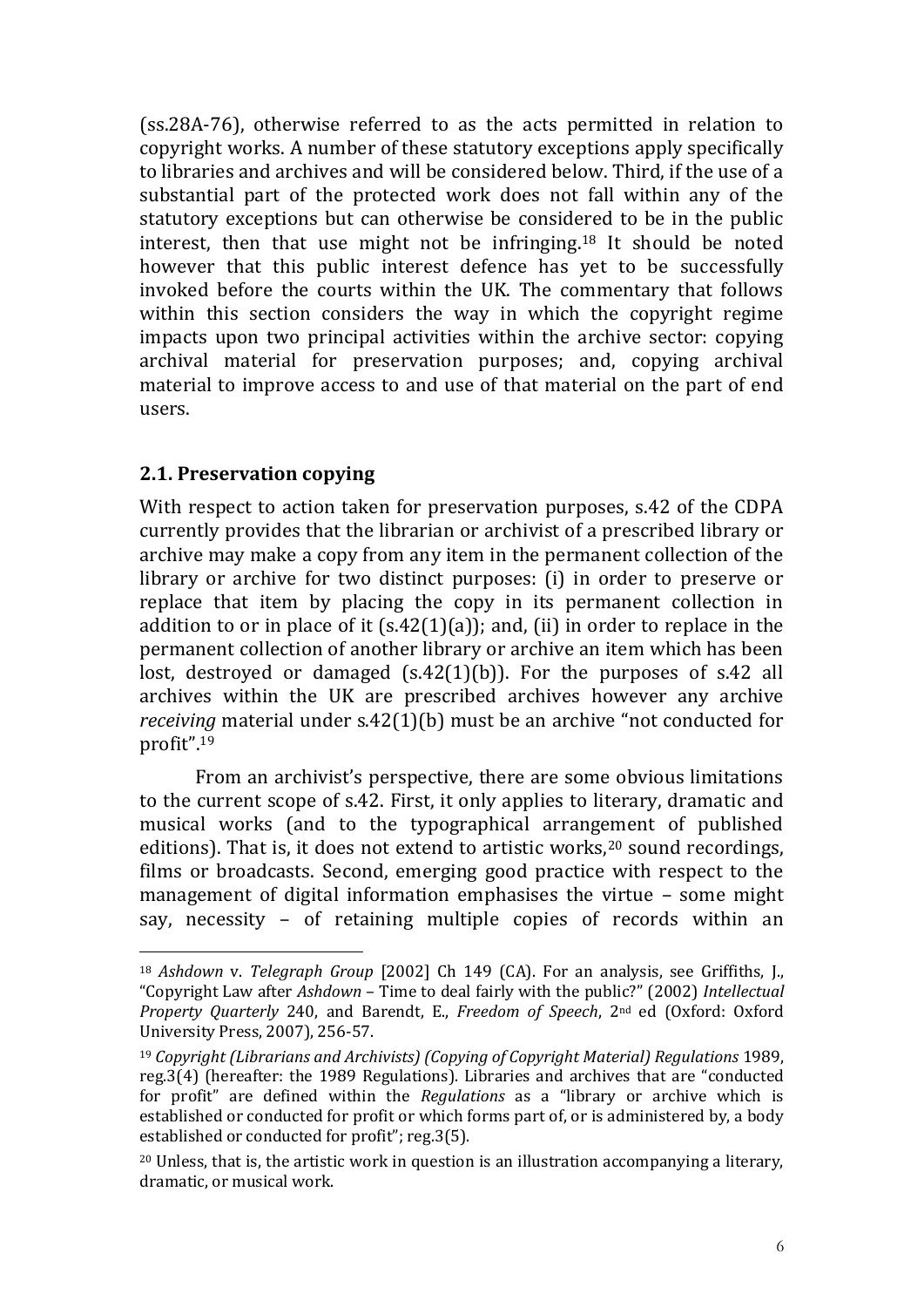institution as well as distributing those copies among a network of related institutions.<sup>21</sup> It may increasingly be the case that archives approach other institutions within the sector (or indeed commercial third parties) to host so-called dark archives of preservation copies on their behalf.<sup>22</sup> And while the CDPA provides that references in sections 38 to 43 to the librarian or archivist "include a person acting on his behalf",<sup>23</sup> it is not entirely clear that the distributed replication of dark archives across other host institutions would be considered permissible under s.42.

Reliance upon s.42 is also contingent upon meeting a set of "prescribed conditions" set out in the *Copyright (Librarians and Archivists) (Copying of Copyright Material) Regulations* 1989 (hereafter: the 1989 Regulations). In particular, the prescribed conditions require that: (i) the item in question is an item in the part of the permanent collection

<sup>23</sup> CDPA, s.37(6).

<sup>21</sup> Best practice in digital preservation emphasises combining different elements of preservation strategies to meet an institutions' needs. To give an (extremely) brief overview, viable preservation strategies consist of two broad categories: 'preserve technology', in which hardware and software are preserved in their original state, or the software and operating systems are 'emulated' using modern computers, in order to render digital files accessible in their original environment (for an example of the emulation approach, see the Universal Virtual Computer developed by IBM); and 'preserve object', in which the digital file can be duplicated for back up (bit-stream copied), copied to new media (refreshed), copied multiple times for distribution (replicated), migrated to another file format or newer version of a file format, or encapsulated, by being bundled with the software and metadata required to display it. (For further details, see Harvey, R., *Preserving Digital Materials*, 2nd ed (De Gruyter Saur, 2011), 117-54.) Both approaches involve the copying of the original file, multiple times and at repeated intervals, in a variety of formats and media, or the copying of source code in the original software. Debate continues around emulation, migration and which is the most effective approach, and while critics of migration point out that file format obsolescence is exaggerated (Rosenthal, D.S.H., 2011, 'Why migrate formats? The Debate Continues,' *DSHR's Blog,* blog post, 17 January, accessed: 1 March 2013 (http://blog.dshr.org/2011/01/why-migrate-formats-debate-continues.html)), the security offered by multiple copies stored in distributed locations can't be disputed. A good example of a project using a 'distributed copies' approach is LOCKSS – Lots of Copies Keeps Stuff Safe. LOCKSS is a global consortium of academic libraries and publishers, which uses inexpensive software to maintain the integrity of, and access to, the open access material, e-journals and e-book collections to which libraries are subscribed. The system works with each participating library hosting the material for which they have permissions and allowing that material to be checked by bots, which then repair or replace corrupted copies using the same material held at partner institutions as a reference. Over 9000 journal titles and 250 publishers currently participate in the scheme. See www.lockss.org for more information.

<sup>&</sup>lt;sup>22</sup> The LOCKSS technology previously mentioned is now being used to preserve material including images, audio, government publications, social science research data and outof-print journals held by archives and special collections, using Private-LOCKSS networks, which function as geographically-distributed dark archives. For more information, see http://www.lockss.org/community/networks/ (accessed: 1 March 2013).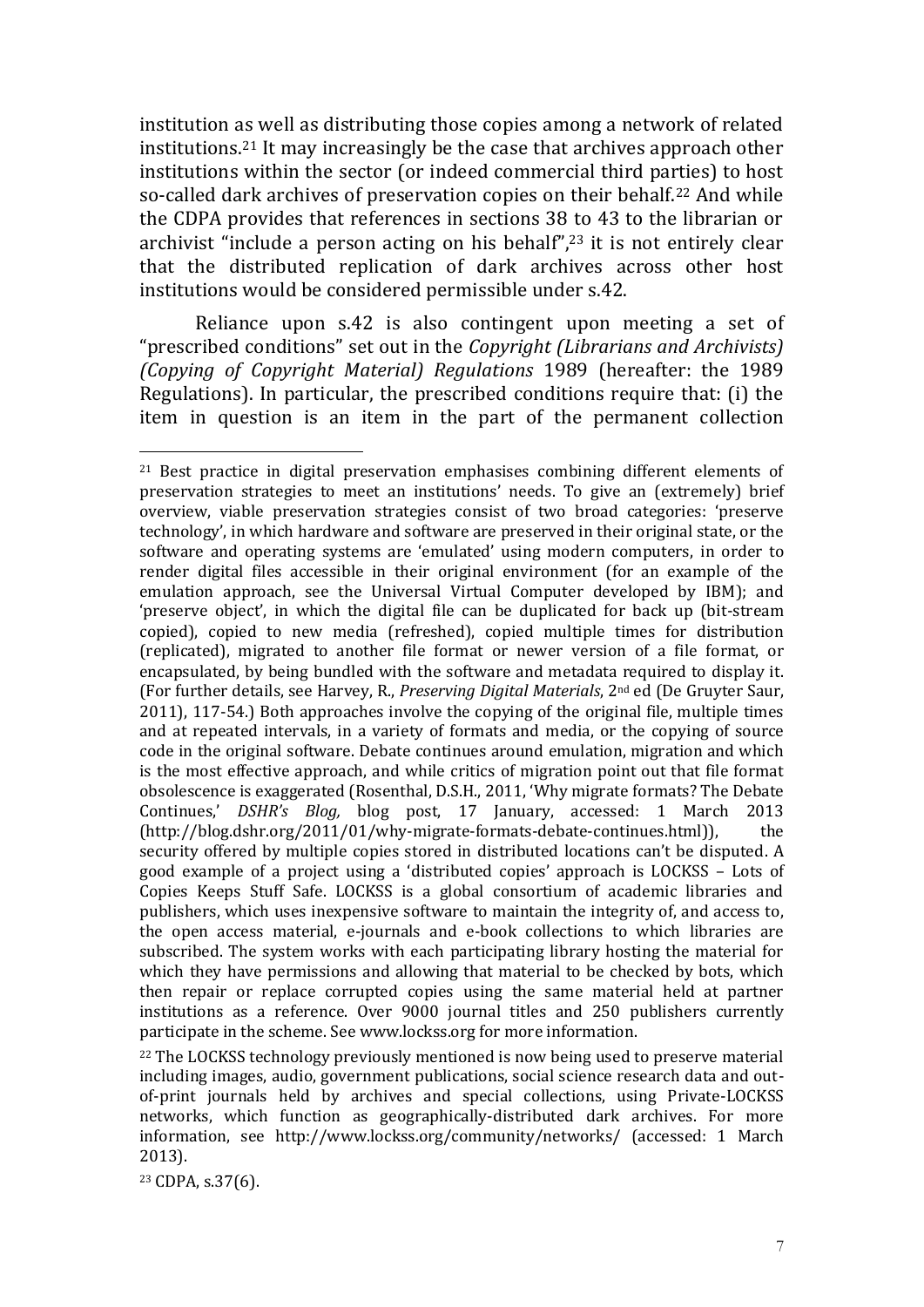maintained by the library or archive wholly or mainly for the purposes of reference on the premises of the library or the archive, or is an item in that permanent collection which is on loan only to other libraries or archives;<sup>24</sup> and (ii) that it is not reasonably practicable for the librarian or archivist to purchase a copy of the item in question to fulfil that particular purpose.<sup>25</sup>

Certain aspects of these prescribed conditions also give cause for concern. First, the item to be preserved must be "part of the permanent collection maintained by the library or archive". The term "permanent collection" is not defined within either the CDPA or the 1989 Regulations although Padfield writes that it should be understood to include material on "indefinite or permanent deposit", whereas it "will probably not include material on loan at the whim of the depositor, and will certainly not include material on temporary deposit, for instance for conservation or exhibition purposes".<sup>26</sup> There are however problems with tying the preservation clause to the items that an archive holds within its permanent collection, and especially in relation to digital material.<sup>27</sup> In particular, it would preclude making preservation copies to facilitate appraisal in advance of accessioning an item into the archive.<sup>28</sup>

Second, the item in question must be held in the permanent collection of the archive "wholly or mainly for the purposes of reference on the premises of the library or the archive". There are two issues of relevance here. First, the Regulations make clear that s.42 only applies to reference items; that is, it does not apply to items held within a library or an archive that are available for lending (although this limitation, of course, is of greater relevance for libraries than for archives). Second, however, is that the item must be held for the purposes of reference "on the premises of the library or the archive". To specifically limit the operation of the preservation clause to reference items that are available for consultation within the physical premises of the archive seems

<sup>24</sup> 1989 Regulations, reg.6(2)(a).

<sup>25</sup> 1989 Regulations, reg.6(2)(b).

<sup>26</sup> Padfield, T., *Copyright for Archivists and Records Managers*, 4th ed. (London: Facet Publishing, 2010), 5.3.7.

<sup>27</sup> Even if files were, for example, on loan at the whim of a depositor, best practice dictates that born-digital content be effectively managed *throughout* its lifecycle in order to preserve it appropriately – which at the very least would involve replication, where multiple copies of the material are made in its original format, or basic migration, in which the material is copied to other media, or a more recent version of the file format. It would be difficult to imagine an archivist knowingly allowing media decay to affect material in their care, regardless of its collection status.

<sup>28</sup> Consider for example an item that has been passed to an archive in an obsolete format or medium. Before a decision can be made about whether or not to admit the item into the archive the material would need to be reformatted or transferred to a new medium (and so copied) to enable the appraisal process.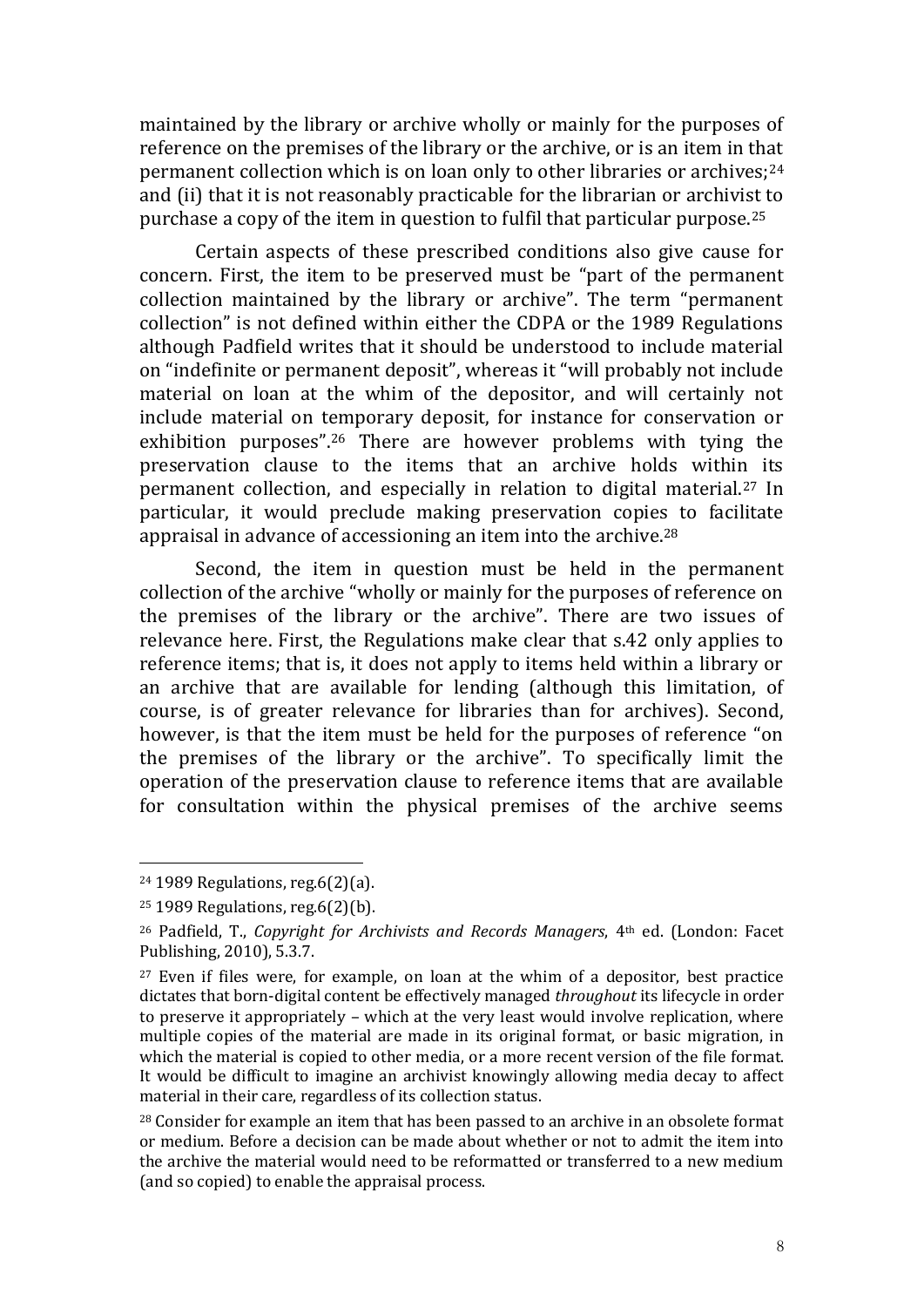anachronistic, $29$  and especially so at a time when the archive sector is being strongly encouraged to harness the opportunities that digitisation offers for making their collections widely available and accessible online.<sup>30</sup>

## **2.2. Copying unpublished work**

Copying unpublished work in archives can be carried out under two separate statutory regimes: s.43 of the CDPA and s.7(6) of the 1956 *Copyright Act* (hereafter: the 1956 Act). Understanding when a work has been published is obviously crucial to the operation of both regimes. Section 175(1) of the CDPA defines "publication" as meaning "the issue of copies to the public". In the case of a literary, dramatic, musical or artistic work this includes making the material available to the public "by means of an electronic retrieval system" such that posting these types of materials online would constitute publication.<sup>31</sup> By contrast, films and sound recordings that have been made available to the public online are not considered to have been published.<sup>32</sup> Moreover, s.175(5) provides that "no account shall be taken for the purposes of this section of any unauthorised act". That is, if material has been published without the permission of the copyright owner, for the purposes of the CDPA, the work remains unpublished.<sup>33</sup>

It is worth stressing at this point that if, as and when an archive makes unpublished material from its collection available online this will not compromise its ability to make individual copies of such works for users under s.43. Section 43 concerns the copying of material that was

<sup>29</sup> For example, by specifying items which are available for inspection, the wording of the clause might preclude the preservation copying of closed or restricted archives, or material on loan to other institutions and repositories.

<sup>30</sup> As The National Archives put it: "Remote access to records is now the norm, so describing the permanent collection as consisting of items that are wholly or mainly used for consultation on the premises is far too restrictive"; *Taking forward the Gowers Review of Intellectual Property, Second stage consultation on copyright exceptions: Comments from The National Archives* (2010), 5 (document available from the Intellectual Property Office upon request).

<sup>&</sup>lt;sup>31</sup> In relation to literary, dramatic and musical works, the following actions do not constitute publication: performance of the work, or communication to the public (other than for the purposes of an electronic retrieval system)  $(s.175(4)(a))$ . In the case of an artistic work, the following do not constitute publication: exhibition of the work; issuing to the public copies of a work of architecture, a sculpture, or a work of artistic craftsmanship; issuing to the public copies of a film including the work; or communicating the work to the public (other than for the purposes of an electronic retrieval system) (s.175(4)(b)).

<sup>32</sup> CDPA, s.175(4)(c).

<sup>33</sup> Moreover, the Act provides that if copyright does not subsist in the work then the concept of unauthorised means "by or with the licence of the author". See CDPA s.178 for the definition of "unauthorised".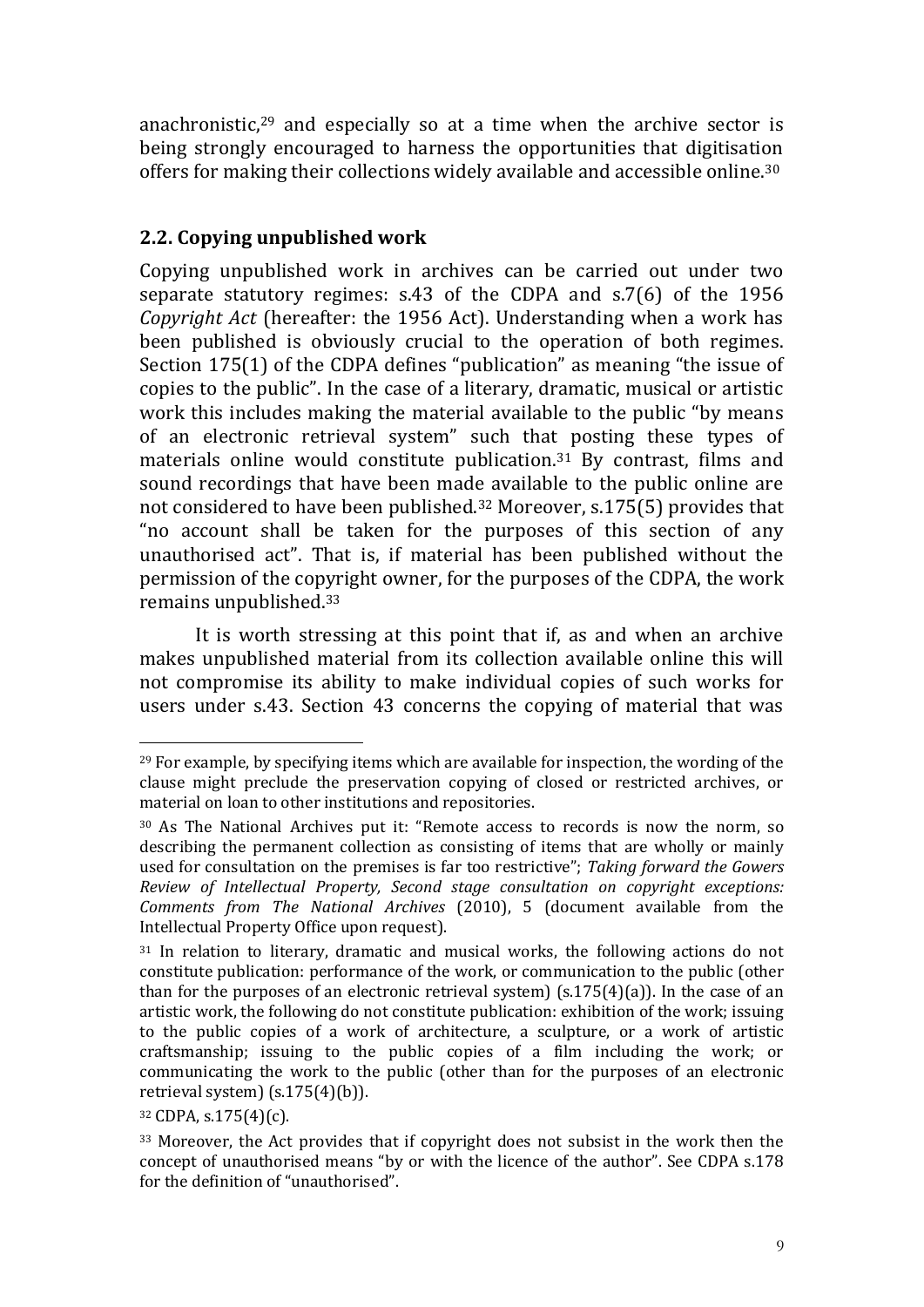unpublished *at the time of deposit*. Specifically, s.43(2) provides that "[t]his section does not apply if  $-$  (a) the work had been published before the document was deposited in the library or the archive". By definition, the opportunity for relying upon s.43 will not be stripped away by the fact that archival materials have been published *after* deposit. However, the same cannot be said for s.7(6) of the 1956 Act. Its operation is conditional upon the fact that the work in question has not been published whether before or after deposit in the archive.<sup>34</sup>

#### **2.2.1. Copying unpublished work under the CDPA: s.43**

Under s.43 the librarian or archivist of a prescribed library or archive, including those that are run for profit, $35$  can make and supply a copy of the whole or part of a literary, dramatic or musical work from a document in the library or the archive but only if the work had not been published before it was deposited in the library or archive, or the copyright owner has not expressly prohibited the copying of the work.<sup>36</sup> There is no restriction as to the quantity of the work that can be copied. Nor is there any restriction on copying material that is not in the institution's permanent collection (as is the case with copying for preservation purposes).<sup>37</sup>

This provision is subject to certain "prescribed conditions" which include that copies are supplied only for the purposes of research for a non-commercial purpose or private study, that no person is furnished with more than one copy of the same material, and that the person to whom the copies are supplied must pay for the same (a sum not less than the cost attributable to their production). Moreover, the person to whom the copy is supplied must also provide the librarian or archivist with a signed declaration in writing in accordance with Form B in Schedule 2 to the 1989 Regulations.<sup>38</sup>

Again, from an archivist's perspective, this provision is unsatisfactory in a number of respects. First, as with s.42, s.43 does not apply to artistic works,<sup>39</sup> sound recordings or films. Second, that archivists

<u>.</u>

<sup>34</sup> Copyright Act 1956, s.7(6)(b).

<sup>35</sup> 1989 Regulations, reg.3(4); "conducted for profit" is defined to mean "a library or archive which is established or conducted for profit or which forms part of, or is administered by, a body established or conducted for profit".

<sup>36</sup> CDPA, s.43(1)(2).

<sup>37</sup> See, for example, Padfield (at 5.3.7) who notes that as there is "no requirement for deposit to be on any particular terms", the provision "presumably covers material even on short-term deposit for any reason".

<sup>38</sup> 1989 Regulations, reg.7(2).

<sup>39</sup> That is, unless the work in question is an illustration accompanying a literary, dramatic, or musical work.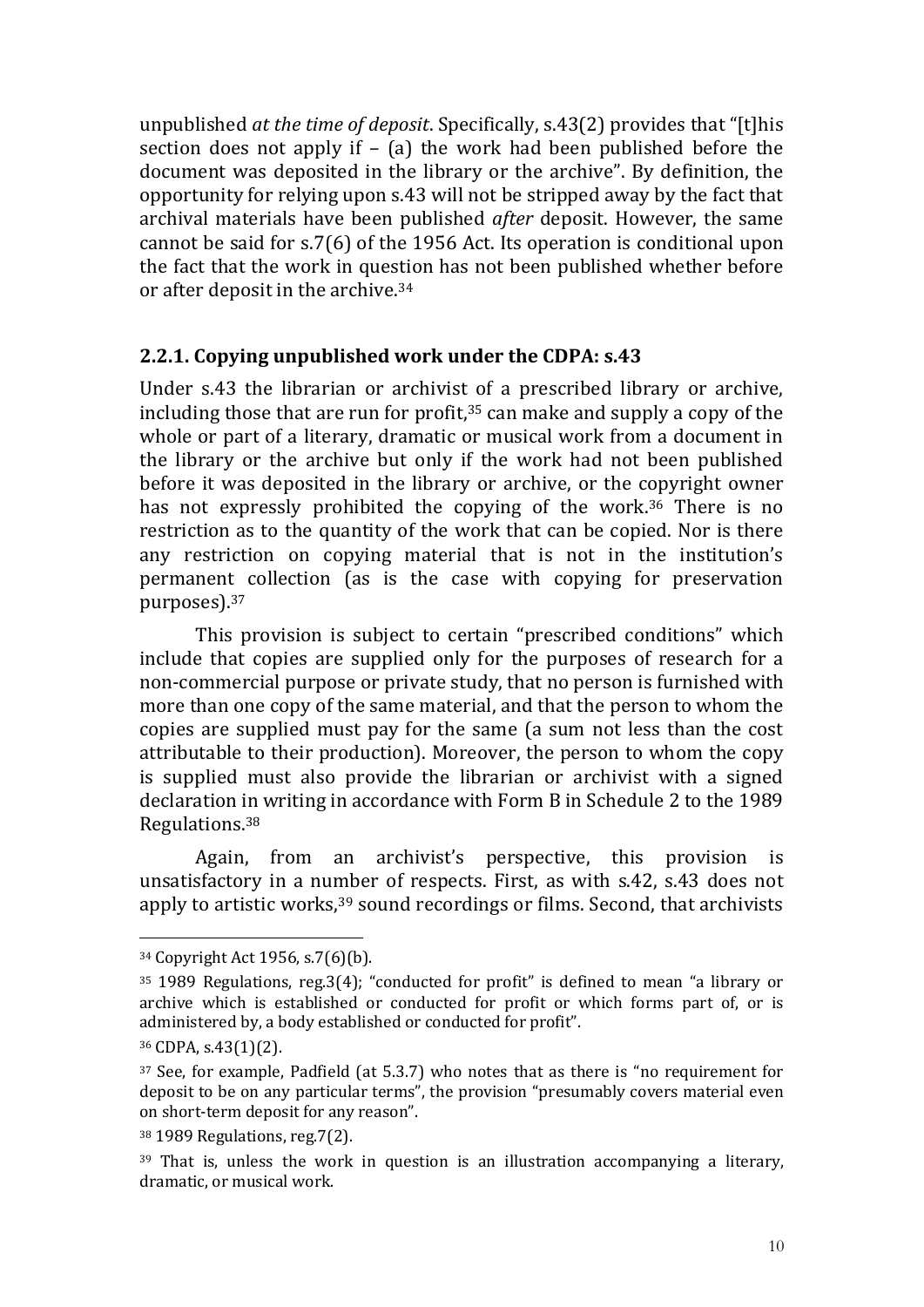cannot rely upon s.43 if the work has been published before the document has been deposited in the archive can create problems with respect to manuscript copies of published works, unless the manuscript is sufficiently different from the published version of the work to be considered a separate (unpublished) work in its own right. Third, the fact that copying for research purposes is limited to non-commercial research is regarded within the archival sector as particularly problematic. Padfield, for example, describes this limitation as "a significant problem not only for users but for archivists and librarians trying to provide a public service". One solution, he suggests, is "for archivists to ensure that no one in their institution knows the purpose of the user's research, so that a declaration form may be accepted unless some other aspect of it is known to be false".<sup>40</sup> "This solution", he continues, "would not be available if the user revealed to a member of staff the purpose of his or her research, whether in conversation or on an application form for admission, because an archivist ought then to be aware that a declaration form was completed falsely".<sup>41</sup> For the current Chair of the UK Libraries and Archives Copyright Alliance to propose a position of 'strategic ignorance' (as to the reason for a user's visit to an archive) as the 'unhappy solution'<sup>42</sup> to this problem neatly underscores the frustration that archivists often feel about the burden that copyright can bring to bear upon the exercise of their professional duties and obligations.

Another problematic aspect of s.43 concerns the fact that the archivist is only permitted to "make and supply a copy" of the work to the end user.<sup>43</sup> In the world of analogue copying imposing such a condition is relatively uncontroversial. But, the implications of this proviso become positively nonsensical within the context of the electronic delivery of digital copies to users. A literal interpretation of s.43 would require that the copy that is made by the archivist must also be the same copy that is supplied to the user. This would appear to preclude, for example, simply sending a digital copy by email.

#### **2.2.2. Copying unpublished work under the 1956 Act: s.7(6)**

As well as copying under s.43 of the CDPA, s.7(6) of the 1956 Act remains in force and permits the copying of certain unpublished works created

<u>.</u>

<sup>40</sup> Form B in Schedule 2 to the 1989 Regulations requires the user to declare that he "will not use the copy except for research for a non-commercial purpose or private study and will not supply of it to any other person".

<sup>41</sup> Padfield, 5.3.12.

<sup>42</sup> *Ibid*.

<sup>43</sup> CDPA, s.43(1). This point is reiterated to a certain extent with the prescribed condition that "no person is furnished with more than one copy of the same material"; s.43(3)(b).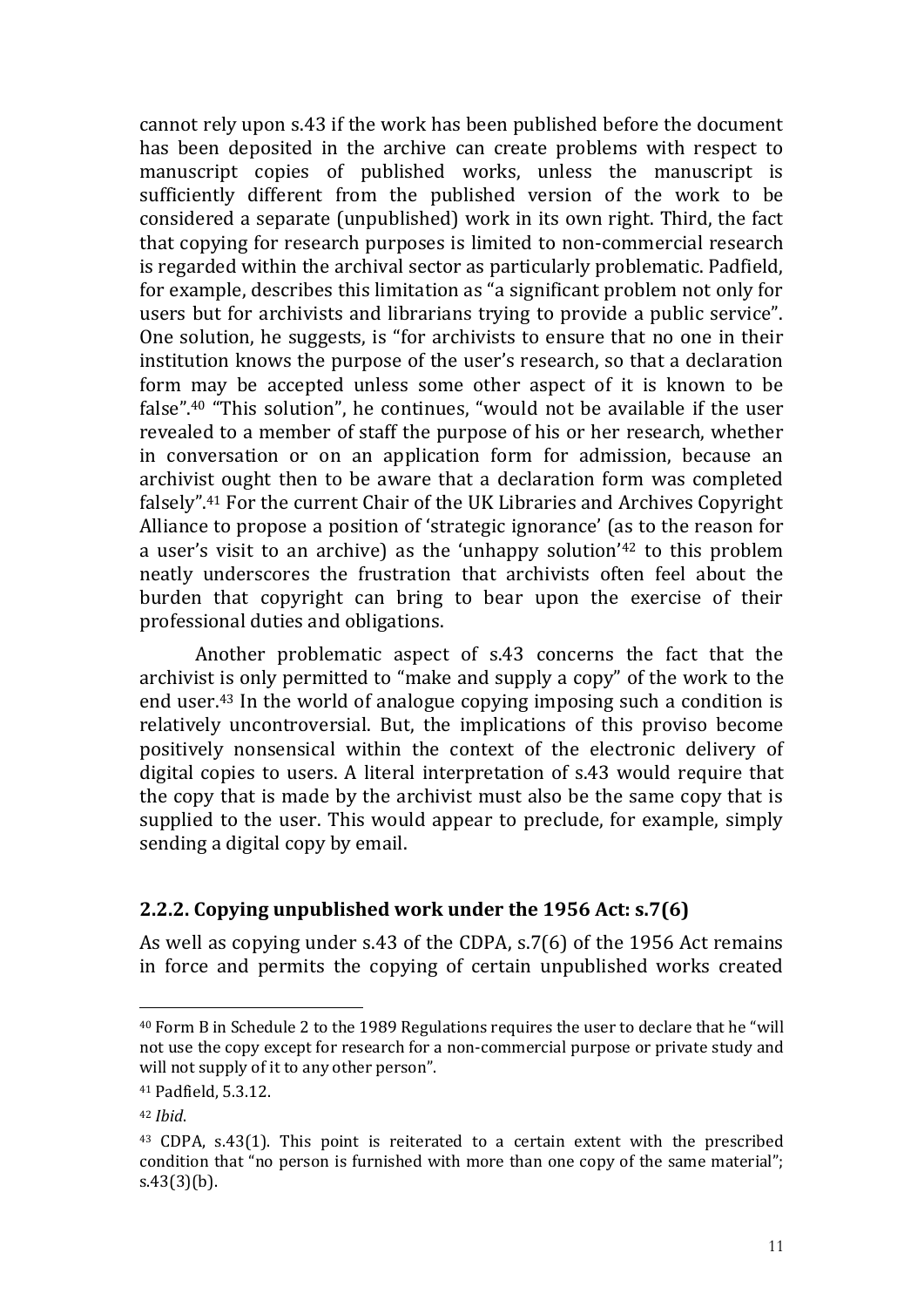before 1 August 1989.<sup>44</sup> In particular, s.7(6) provides that where an unpublished literary, dramatic or musical work has been open to public inspection in a library, museum or other institution within the UK, it may be copied by any person without infringing copyright in the work or in any accompanying illustrations. Copying under s.7(6) is conditional on the author having died more than 50 years before, and the work in question being more than 100 years old. In addition, the copying must be "for the purposes of research or private study, or with a view to publication". As with s.43, there is no restriction as to the quantity of the work that can be copied.

Although s.7(6) only allows copying of literary, dramatic and musical works, and it would not permit copying where the author of the work is unknown,<sup>45</sup> relying upon this provision nevertheless offers the archivist and the user a number of obvious advantages over s.43. First, s.7(6) extends to unpublished work held in a "library, museum, or other institution" (including, of course, an archive). Second, there is no reason why an institution can not make copies of a work for any other institution so long as the copying is made for the purpose of research or private study. Third, where an archive is making a copy for an individual user, there is no need to use the declaration form set out in Schedule 2 to the 1989 Regulations (which also means that the user is not bound by the various conditions set out therein<sup>46</sup>). Fourth, copies can be made for the purpose of commercial as well as non-commercial research. And finally, s.7(6) explicitly anticipates subsequent publication of the work (whether by a user or an archive) without the need for the permission of the copyright owner.<sup>47</sup>

In relation to this last point, the 1956 Act provided that anyone publishing work in accordance with s.7(6) would not be guilty of copyright infringement if the identity of the owner of the copyright in the work was not known (what is now referred to as an orphan work) and public notice was given of the intention to publish.<sup>48</sup> The duty to give notice of intended publication was abandoned when the CDPA was passed,<sup>49</sup> however

<sup>44</sup> See CDPA, Schedule 1, para.16 which provides that s.7(6)(7)(8) and (9)(d) continue to apply in relation to existing works.

<sup>45</sup> On this point, Padfield is typically pragmatic: "It seems probable that if the work is of a sufficient age that the author must have died at least 50 years earlier, that would be enough"; Padfield, 5.3.13.

<sup>46</sup> For example, Form B currently requires the user to declare that he will not supply a copy of the material he receives under s.43 to any other person.

<sup>47</sup> Moreover, s.7(8) provides that a work published in accordance with ss.7(6)(7) may also be "broadcast" or "transmitted to subscribers to a diffusion service" without infringing copyright therein.

<sup>48</sup> Copyright Act 1956, s.7(7).

<sup>49</sup> CDPA, Schedule 1, para.16.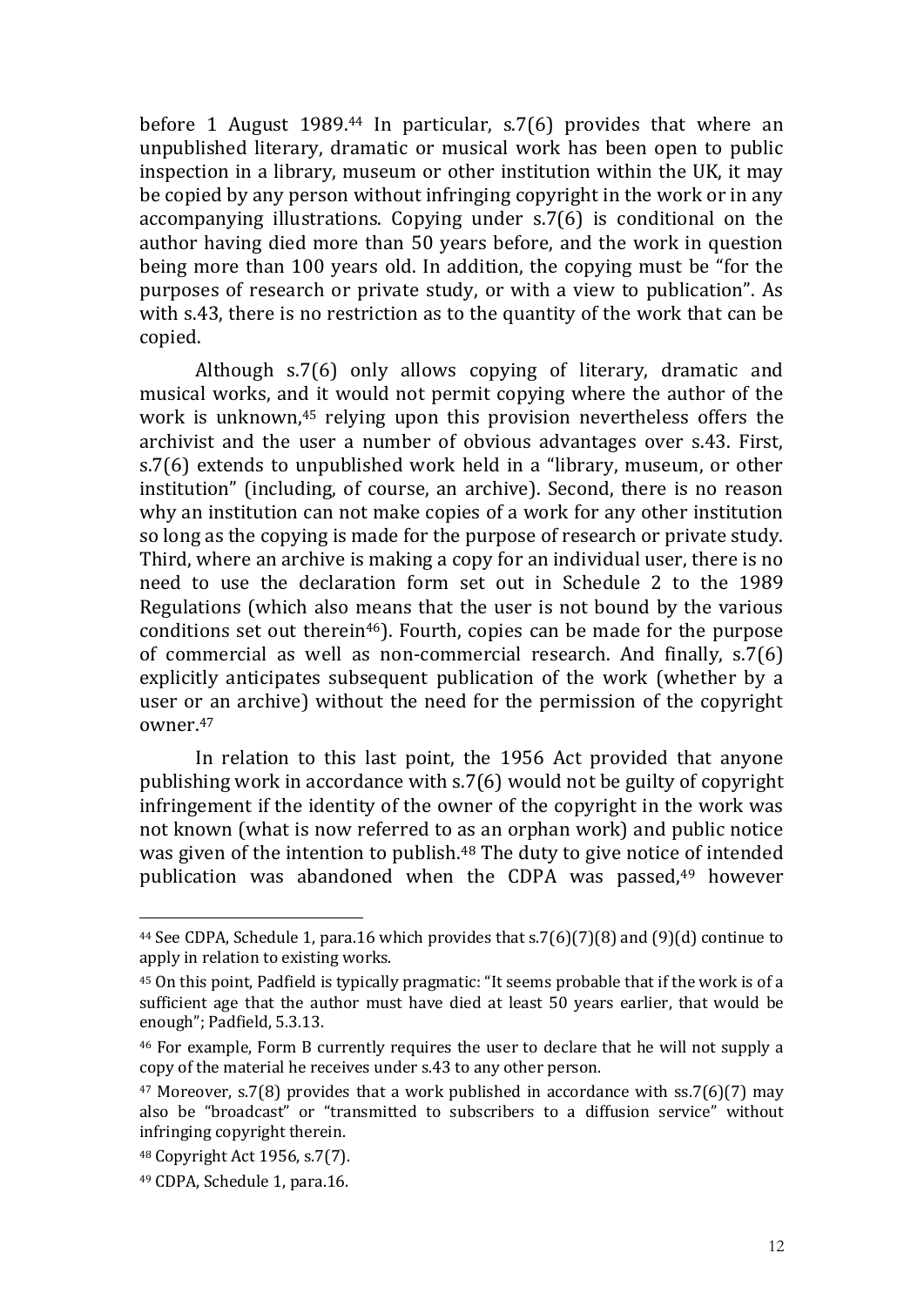publication will still infringe if the identity of the copyright owner is known and permission is not secured. That said, the legislation imposes no obligation to search for or attempt to identify the copyright owner. Indeed, as with s.43's restriction to copying for the purpose of non-commercial research, an archive adopting a policy of strategic ignorance as to the copyright ownership of its unpublished holdings might better serve the interests of its user community over one that is more fastidious about discovering or recording information about the same.

#### **2.3. Copying published work**

#### **2.3.1. Copying published work under the CDPA: ss.38 and 39**

Whereas s.43 permits both libraries and archives to make copies of unpublished material, only libraries are specifically authorised under the CDPA to make copies of published material for their user community (ss.38 and 39). In short, the librarian of a prescribed library can make copies of articles in periodicals (s.38) and parts of published editions<sup>50</sup> of literary, dramatic or musical works (s.39) subject to certain prescribed conditions.<sup>51</sup> Like s.43, there is no requirement that the work being copied be held in the permanent collection of the library making the copy. Also like s.43 however the scope of s.39 is currently limited to copying from literary, dramatic or musical works, and does not extend to copying from artistic works,<sup>52</sup> sound recordings, films and broadcasts.

While an archive that contains a library of published reference material (such as books and periodicals) will no doubt be considered to be a prescribed library for the purposes of ss.38 and 39,<sup>53</sup> it is by no means clear that the same provisions will apply to published material held among the records in an archive.<sup>54</sup> On this point, a number of respondents to the

<sup>50</sup> CDPA, s.8(1) defines a "published edition" as "a published edition of the whole or any part of one or more literary, dramatic or musical works".

<sup>&</sup>lt;sup>51</sup> The prescribed conditions relating to the operation of both ss.38 and 39 are set out in the 1989 Regulations. They include that copies are supplied only for the purposes of private study or research for a non-commercial purpose, and that the person requiring the copy has delivered to the librarian a declaration in writing to that effect in accordance with a statutory form set out in Schedule 2 to the Regulations; reg.4(2)(a). Moreover, no person is to be furnished with more than one copy of the same material or with a copy of more than a reasonable proportion of any work, and the person to whom the copies are supplied must pay for the same (a sum not less than the cost of production);  $reg.4(2)(c)(d)$ .

<sup>52</sup> That is, other than in relation to the copying of illustrations accompanying part of a literary, dramatic or musical work.

<sup>53</sup> Padfield, 5.3.16.

<sup>54</sup> *Ibid*. In this respect, Padfield argues that "[i]t must be probable that it was not intended to exclude such material, given the wide scope of the definition of a prescribed library, but neither the 1989 Regulations nor the 1988 Act is explicit"; *ibid*.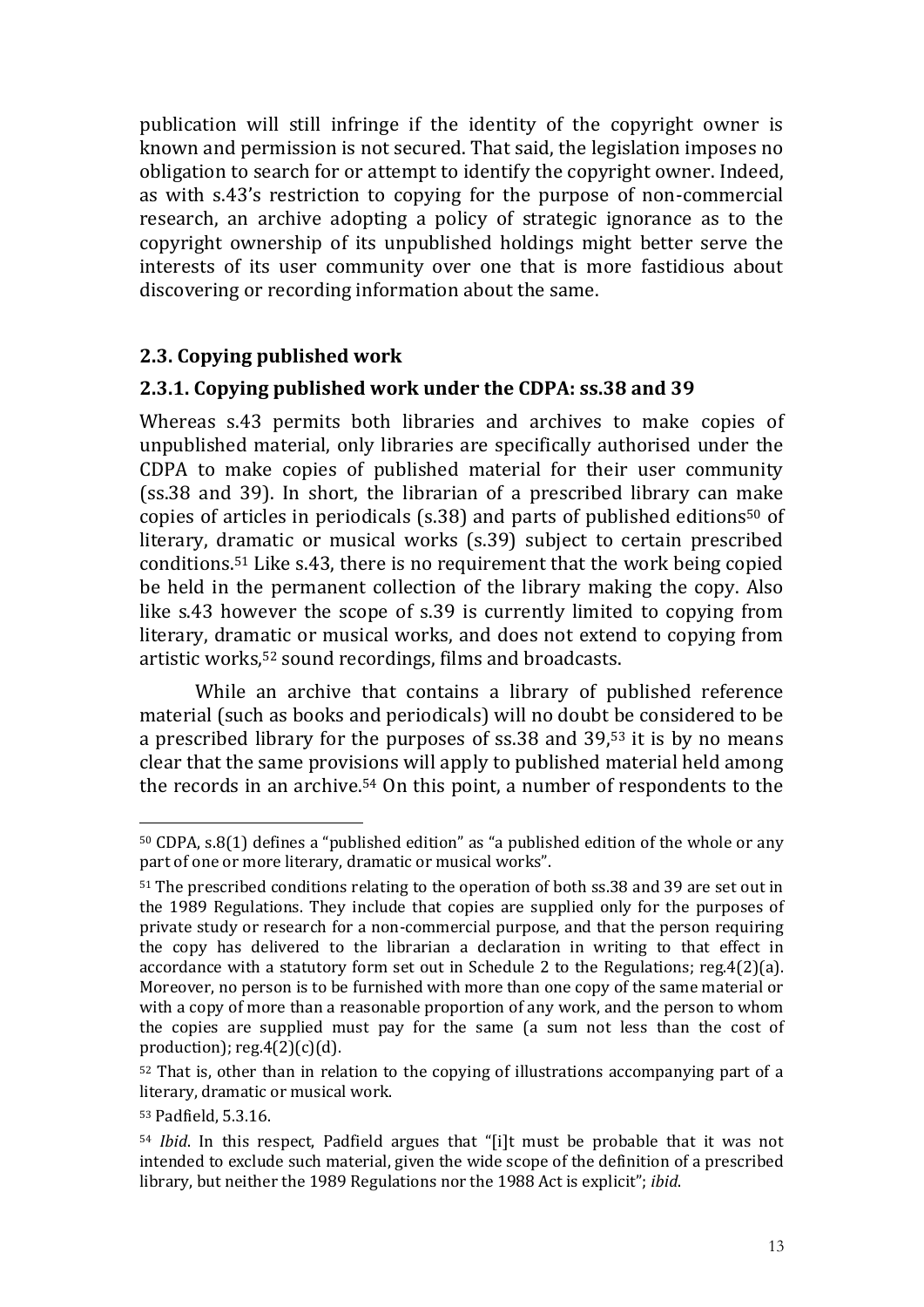consultation on the *Gowers Review*, including the Lord Chancellor's Advisory Council on National Records and Archives, argued for explicit parity between libraries and archives with respect to the copying of published work under ss.38 and 39.<sup>55</sup> That argument should be supported. There is no coherent reason for denying archives the same privileges under ss.38 and 39 of the CDPA that libraries currently enjoy, and much is to be gained by formally extending parity of treatment to them in this regard.

#### **2.3.2. Copying published work in archives under s.29**

Finally, it is worth noting that some copying of published material held within an archive may well be permissible under s.29 of the CDPA: fair dealing for research for a non-commercial purpose or private study.<sup>56</sup> In the first place, the end user himself is entitled to make copies of literary, dramatic, musical and artistic work so long as the copying satisfies the criterion of fair dealing.<sup>57</sup> Of course copying by the user will be contingent upon the permission of the archive, and the archivist's duty to ensure the long-term preservation of unique, often fragile, archival material is not necessarily compatible with authorising users to copy such material themselves.

However, s.29 also anticipates that the copying can be carried out "by a person other than the researcher or the student himself"<sup>58</sup> and in theory there is no reason why this could not be by an archivist. What's more, whereas s.39 currently precludes copying of artistic works (except in very limited circumstances) s.29 explicitly allows for the copying of such works. That said, Padfield sounds a cautionary note on this reading of the legislation arguing that, because the CDPA contains special provisions for copying by a librarian or an archivist, the defence of fair dealing under s.29 is unlikely to be available to an archivist "who supplied copies outside the terms of those special provisions".<sup>59</sup> Padfield's conservatism is understandable, but the point has yet to be tested before the UK courts.

<sup>55</sup> See for example the submissions to the second stage consultation on the *Gowers Review* from: the Lord Chancellor's Advisory Council on National Records and Archives, the Libraries and Archives Copyright Alliance, the National Library of Wales, the Mills Archive Trust, and the Religious Archives Group (all documents available from the Intellectual Property Office on request).

<sup>56</sup> Indeed, copying under s.29 will also extend to unpublished work, although whether the work has been published or not is likely to be an influential factor in determining whether or not the copying is fair dealing.

<sup>57</sup> In relation to copying for the purposes of research for a non-commercial purpose, the copying must also be accompanied by "a sufficient acknowledgement"; CDPA, s.29(1).

<sup>58</sup> CDPA, s.29(3).

<sup>59</sup> Padfield, 5.3.21.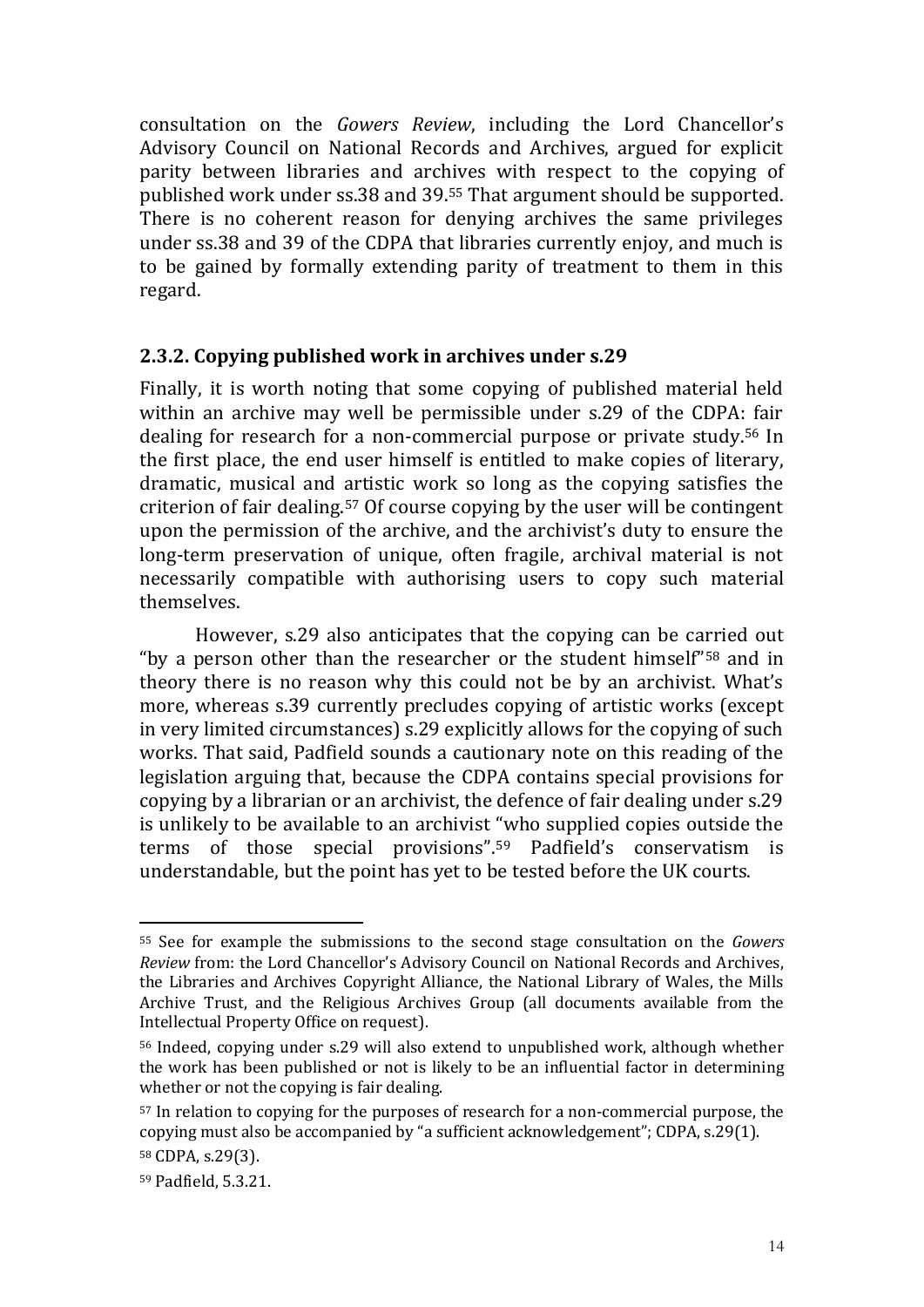#### **2.4. Proposals for reform**

The various permitted acts discussed thus far present a complex set of rules concerning the circumstances in which archivists can make copies of archival holdings for the purposes of preservation, access and use. Legislative reform in this area has been promised in the guise of the recent *Consultation on Copyright*. Three proposed reforms warrant consideration. First, the government has proposed that s.42 should be expanded to allow preservation copying of any type of copyright protected work (and not just literary, dramatic and musical works), to clarify that multiple copies of a work can be made for preservation purposes, and to enable museums and galleries to make preservation copies under this provision. <sup>60</sup> The revised exception, however, would still be limited to works held in the institution's permanent collection for which it is not reasonably practicable to purchase a replacement.<sup>61</sup> Second, the government is also proposing to extend the scope of ss.38 and 39 to permit librarians and archivists to make and supply a copy of all types of copyright-protected works for the benefit of students and researchers (again, rather than just literary, dramatic and musical works). <sup>62</sup> What is not clear, however, is whether s.43 (which permits the copying of certain unpublished works by librarians and archivists) will be amended in the same way.<sup>63</sup> Third, the government plans to introduce a new exception to facilitate the research and private study of digitally preserved materials held in educational institutions, libraries, archives and museums. In short, this new exception will enable relevant institutions to offer access to lawfully digitised copies of works

<sup>60</sup> As regards multiple copying, the government make clear that works can "be copied as many times as necessary for the work to be preserved"; *Modernising Copyright*, 45. The government also make clear that the opportunity to engage in preservation copying should not be undermined by restrictive contract terms imposed upon libraries and archives by copyright owners; *ibid*.

<sup>61</sup> See Section 2.1 (Preservation Copying) above. At this stage, it is not clear whether the government's proposed changes to s.42 address the issue raised earlier about restricting the scope of the preservation exception to works that are "wholly or mainly for the purposes of reference on the premises of the library or the archive".

<sup>62</sup> In general, see *Modernising Copyright*, 32-35.

<sup>63</sup> *Modernising Copyright* and IPO, *Extend exception for copyright for research and private study, Impact Assessment BIS0311* (December 2012), available at: http://www.ipo.gov.uk/consult-ia-bis0311.pdf (accessed: 18 January 2013), both make clear that the amendments to ss.38 and 39 are intended to mirror the proposals for amending the exception for copying for research and private study (CDPA, s.29). There is no reason why the scope of s.43 should not be amended in a similar fashion. Indeed, amending s.43 in this way was explicitly anticipated by earlier consultations on copyright reform; see for example *Taking Forward the Gowers Review: Second Stage Consultation*, 30.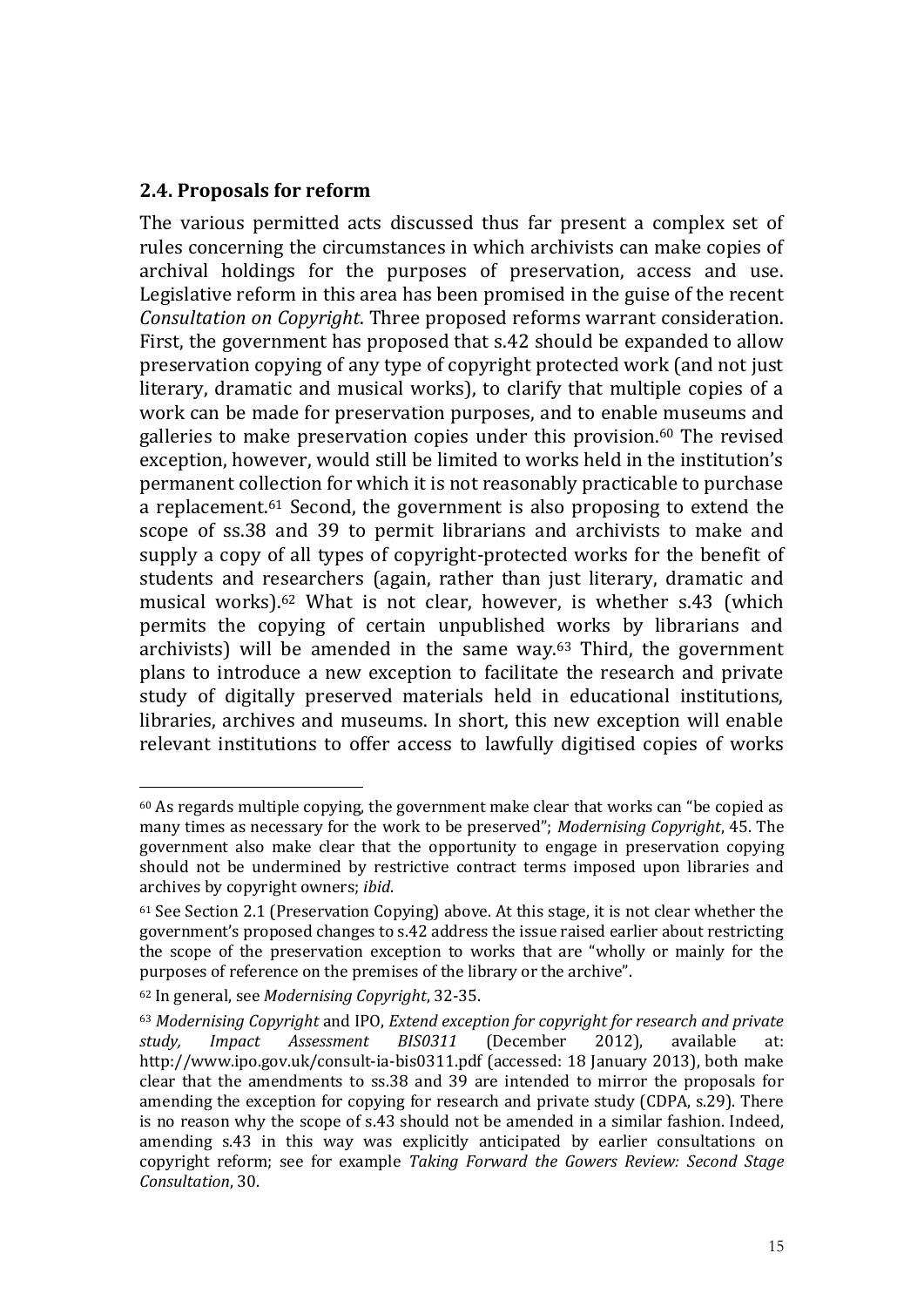held in their collections at dedicated terminals on their premises.<sup>64</sup> The benefits of this new provision for libraries and archives are self-evident. Substituting digital delivery for the physical delivery of works held in their collections will allow institutions to save costs in relation to maintaining a physical document delivery service (and particularly so when materials are stored in off-site repositories), as well as facilitating the long-term preservation of fragile materials.<sup>65</sup>

While these proposals for reform are to be welcomed, albeit tentatively,<sup>66</sup> they do little for the archivist who is interested in making digital copies of archival material available for general consumption online. To be sure, an archive might rely on s.7(6) of the 1956 Act to make some of its unpublished holdings available online (as an act of publication) but the scope of this provision remains limited to literary, musical and dramatic works only. Also, reliance upon s.7(6) will remain contingent upon not knowing the identity of the copyright owner of the work in question and, as we shall see, there are other national and regional plans afoot for dealing with these so-called orphan works. Otherwise, any archive undertaking a mass digitisation project with a view to making their collections available online in the manner envisaged by *Archives in the 21st Century* will need to secure the requisite copyright permissions in relation to the same (unless, that is, the institution itself holds the copyright in the work or the work is in the public domain).

#### **3. MAKING ARCHIVAL COLLECTIONS AVAILABLE ONLINE**

<sup>64</sup> A similar exception already exists in a number of other European states, including: Belgium, Cyprus, Denmark, Spain, Finland, Italy, Lithuania, Luxembourg, Malta, the Netherlands, Portugal and Slovenia; for details, see Favele, M., "Fine-tuning European copyright law to strike a balance between the rights of owners and users" (2008) *European Law Review* 687-708.

<sup>65</sup> For a discussion of these and other benefits, see: IPO, *Extend exception for copyright for research and private study*.

<sup>66</sup> As always, the devil lies in the detail of implementation. For example, when previous reforms to ss.39 and 43 were suggested as part of the *Gowers Review* process, it was recommended that librarians and archivists should be free to make copies of sound recordings and films on behalf of end users *but only if* those individuals were a member of an educational establishment and when the copying was for the purposes of a course of study or research being undertaken at that establishment; *Taking Forward the Gowers Review: Second Stage Consultation*, 32. That the proposed amendments were to be circumscribed in this way was, at the time, criticised as being "deeply invidious", "a *very* deeply flawed proposal", and "demeaning, illogical and discriminatory". See for example: Libraries and Archives Copyright Alliance, *Submission to the second stage consultation on copyright exceptions* (2010), 1 (document available from the Intellectual Property Office on request). The *Consultation on Copyright* is ambiguous about whether the government is minded to introduce a similar restriction with respect to the current proposals for reform.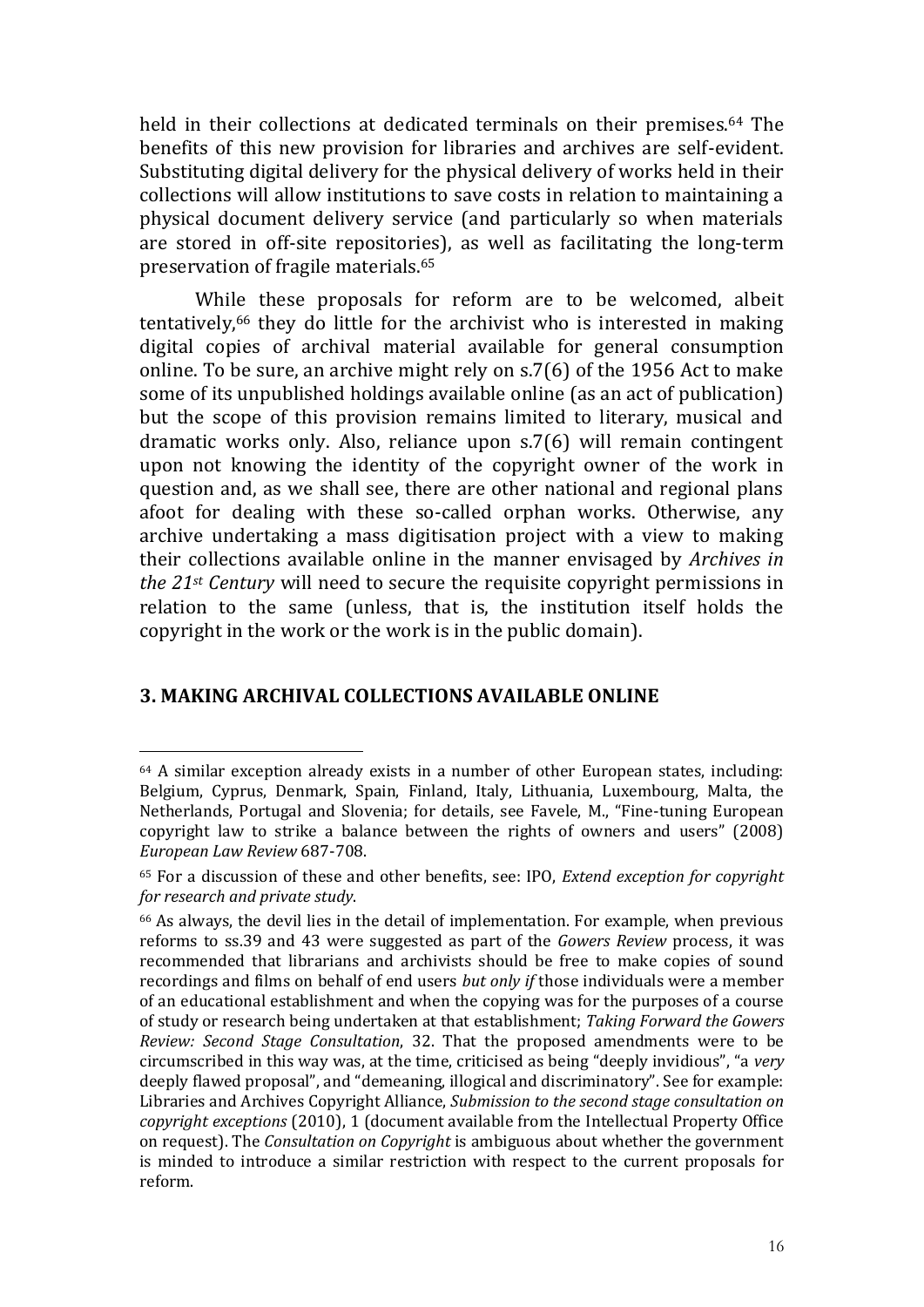As explained above, within the context of the UK copyright regime, an archive that intends to make material from its collection available online will need to clear rights to do so. The impact that copyright has upon digitisation projects has been the subject of a number of studies to date  $67$ and, in general, copyright is widely perceived to be a barrier to the digitisation and dissemination of library and archival holdings. There are various reasons for this. First, determining whether a work is actually in copyright, or whether it is in the public domain, can often be problematic. Second, the time and effort involved in identifying, locating and contacting known copyright owners can be prohibitive, especially when dealing with large numbers of works. Third, identifying and locating the rights owner in a particular work provides no guarantee of a response from that owner. And when owners fail to respond to requests to clear rights for including their material within a digitisation project, typically that work will be omitted from the project. Fourth, it is not always the case that copyright owners can be identified or located – the orphan works problem – an issue that will be dealt with in the next section.

#### **3.1. Determining whether a work is in the public domain**

1

For literary, dramatic, musical and artistic works, as well as films, the copyright term within the UK subsists for seventy years after the death of the author (subject to the exception that we have already noted concerning works created by an author who died before 1 January 1969 that remained unpublished at the time the CDPA came into force<sup>68</sup>). Although these provisions about copyright duration draw reasonably clear lines in the sand,<sup>69</sup> evidentiary problems will always remain and particularly so when considering archival holdings. Consider, for example, an archive of business records. The ownership of the copyright vested in any particular collection of business records may lie with the business

<sup>67</sup> See for example: Cave, M., Deegan, M., and Heinink, L., "Copyright clearance in the refugee studies centre digital library project" (2000) RLG DigiNews 4(5); Pritcher, L., "Ad\*access: seeking copyright permissions for a digital age" (2002) D-Lib Mag 6(2); Astle P.J., and Muir, A., "Digitization and preservation in public libraries and archives" (2002) *Journal of Librarianship and Information Science* 67-78; George, C.A., "Testing the barriers to digital libraries" (2005) *New Lib World* 106(7/8).

<sup>68</sup> In this case the copyright term lasts until 31 December 2039 regardless of when the author actually died.

 $69$  In many respects however this represents a gross oversimplification of the complicated nature of the rules on copyright duration within a national and international context. For more detailed commentary see, for example, Dussollier, S., *Scoping Study on Copyright and Related Rights in the Public Domain* (March 2011) WIPO, CDIP/7/INF/2, 25-29, 61-64, available at: http://www.wipo.int/ipdevelopment/en/agenda/news/2010/news\_0007.html (accessed: 15 March 2013).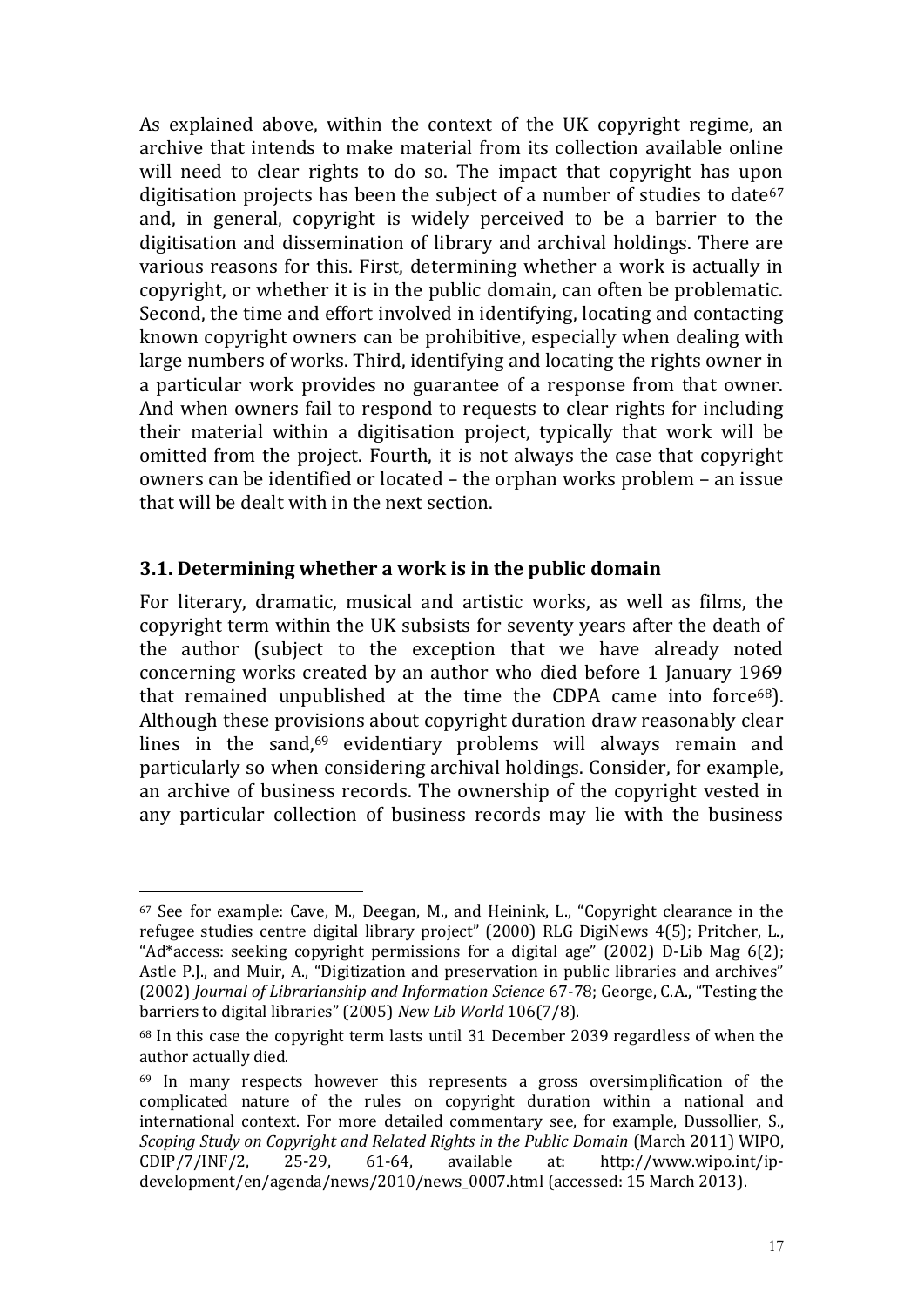organisation itself,<sup>70</sup> but the duration of the copyright term in the individual records within that collection will be tied to the life and death of the employees who created those records (as the authors of those records).<sup>71</sup> Identifying which employee of a company created which record, as well as when they died, will tend to be much more problematic than, for example, ascertaining when the author of a commercially successful work died. In short, determining whether a work is in or out of copyright is not always so straightforward.

#### **3.2. The cost of digitisation and clearing rights**

When contemplating the cost of large scale digitisation projects, Nick Poole's report on digitising Europe's cultural heritage provides a useful point of departure. Published in November 2010, Poole presents data on the entirety of the collections held in Europe's libraries, museums, and archives, as well as the estimated costs of digitising these collections across these different sectors.<sup>72</sup> The figures are revealing. Poole estimates that Europe's libraries hold around 130m unique titles of which approximately  $77m$  titles eligible for digitisation<sup> $73$ </sup> have not yet been digitised.<sup>74</sup> This in turn equates to around 1.93bn individual pages. The estimated cost of digitising this material is calculated as ranging between €0.22 and €0.68 per page.<sup>75</sup> Taking the lowest estimate, this would mean that the approximate total cost of digitising all 77m titles would be  $\epsilon$ 4.2bn; the upper estimate produces a figure of  $\epsilon$ 13.1bn.

The data in Poole's report concerning archives is limited to material held in national, local and provincial archives, as well as university archives and the archives of foreign ministries.<sup>76</sup> It excludes business archives, community archives, church archives, and other private

<sup>70</sup> The CDPA provides that "[w]here a literary, dramatic, musical or artistic work, or a film, is made by an employee in the course of his employment, his employer is the first owner of any copyright in the work subject to any agreement to the contrary"; s.11(2).

<sup>71</sup> CDPA, s.9(1).

<sup>72</sup> Poole, N., *The Cost of Digitising Europe's Cultural Heritage: A Report for the Comité des Sages of the European Commission* (November 2010), available at: http://ec.europa.eu/information\_society/activities/digital\_libraries/doc/refgroup/ann exes/digiti\_report.pdf (accessed: 15 March 2013).

<sup>73</sup> Poole defines collections as "eligible for digitisation" as "collections that are not deemed too fragile to digitise"; *ibid*., 2.

<sup>74</sup> This figure does not include the digitisation of rare books, archival material, newspapers, maps, photographs and audiovisual material that might be held in libraries; *ibid*., 38-48.

<sup>75</sup> These figures include estimated costs for project management, the preparation, selection and unbinding of relevant materials, scanning costs, OCR conversion costs, PDF conversion costs, as well as the costs of simple metadata creation.

<sup>76</sup> Audiovisual archives are dealt with separately in Poole's report.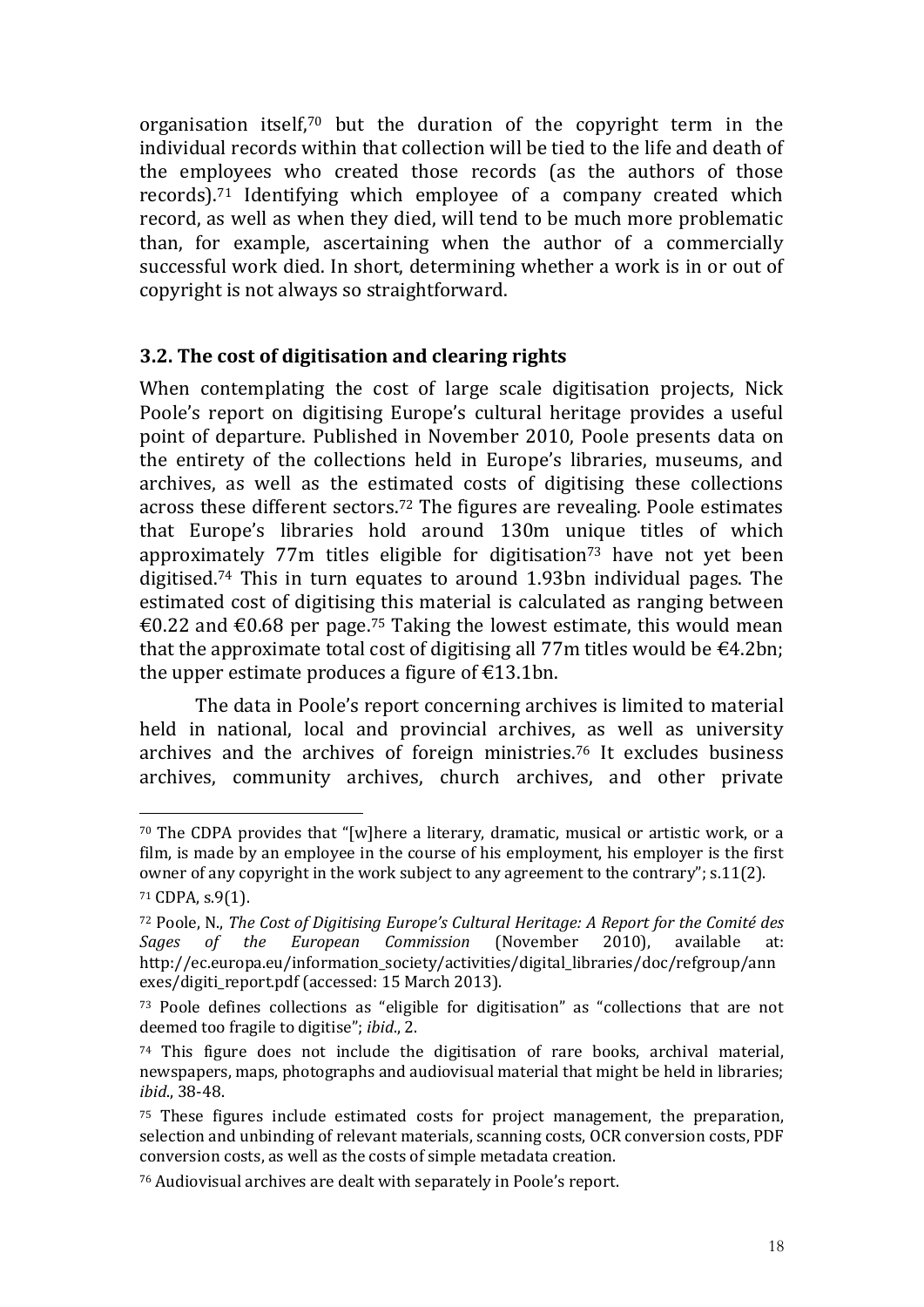archives.<sup>77</sup> But even taking this into account, Poole calculates that the total number of individual pages of archival material held within Europe comes to around 26.98bn. Of these 17.27bn are eligible for digitisation, of which approximately 10.45bn have not yet been digitised.<sup>78</sup> Because of the complexity and fragility of archival collections, the full economic cost of digitising this material is estimated at  $\epsilon$ 4 per page. And so, the approximate total cost of digitising all 10.45bn pages would be  $\epsilon$ 41.8bn, a considerably larger sum than for the library sector.

What is important to appreciate about these figures is that they only concern the estimated costs of initial digitisation. They do not extend to the costs of the long-term preservation and management of these materials, nor do they include the costs of clearing rights for the material to be digitised.<sup>79</sup> What's more, within the cultural heritage sector, the cost of clearing rights generally outstrips the actual expense of digitisation, 80 and typically exceeds the monetary value of the work in question.<sup>81</sup> In relation to clearing rights in particular, payment to the copyright owner for making use of the work is only one of the ways in which cost will be incurred. Staff time and effort will be needed to verify the copyright status of the work (including any related rights), identify the appropriate rights owner, locate and contact the rights owner(s), negotiate terms and conditions of use, as well as faithfully documenting all of the above.<sup>82</sup> And not only is clearing rights often very time-consuming and expensive but it

<u>.</u>

<sup>77</sup> Poole, 58. In the UK, for example, just less than 2000 archival institutions are accessible to the public. Of these, there are 161 archives in higher education, 140 national institutions, and 118 local authority archives, all of which would be included within Poole's analysis. Excluded from his report however would be the 64 company archives held within the UK, as well as nearly 1500 other archival repositories holding the records of a single body or a private family. For details, see The National Archives, *Taking Forward the Gowers Review of Intellectual Property, Proposed changes to Copyright Exceptions: Response to the consultation paper* (2008), 7 (document available from the Intellectual Property Office on request).

<sup>78</sup> Moreover, this figure does not include photographs, microforms, or audiovisual material held in these archives; Poole, 60.

<sup>79</sup> *Ibid*., 16, 31.

<sup>80</sup> Vuopala, A., "Assessment of the Orphan works issue and Costs for Rights Clearance" (May 2010), 6, 44 (available at: http://ec.europa.eu/information\_society/activities/digital\_libraries/doc/reports\_orpha n/anna\_report.pdf). One library estimated that in relation to a project to digitise 200,000 doctoral dissertations completed between 1925 and 1988, whereas the cost of digitisation came to  $\epsilon$ 150,000, the transaction costs in clearing rights to make these dissertations available online would be between 20-50 times greater than the cost of digitisation; cited *in ibid*., 5.

<sup>&</sup>lt;sup>81</sup> See for example the comments of Stuart Dempster, Director of the Strategic Content Alliance, quoted in Korn, *In from the Cold*, 21 ("The cost of trying to track down rights owners [invariably] far exceeds the monetary value of the work, and that's borne out by the financial profiles from the British Library").

<sup>82</sup> Vuopala, 12-13.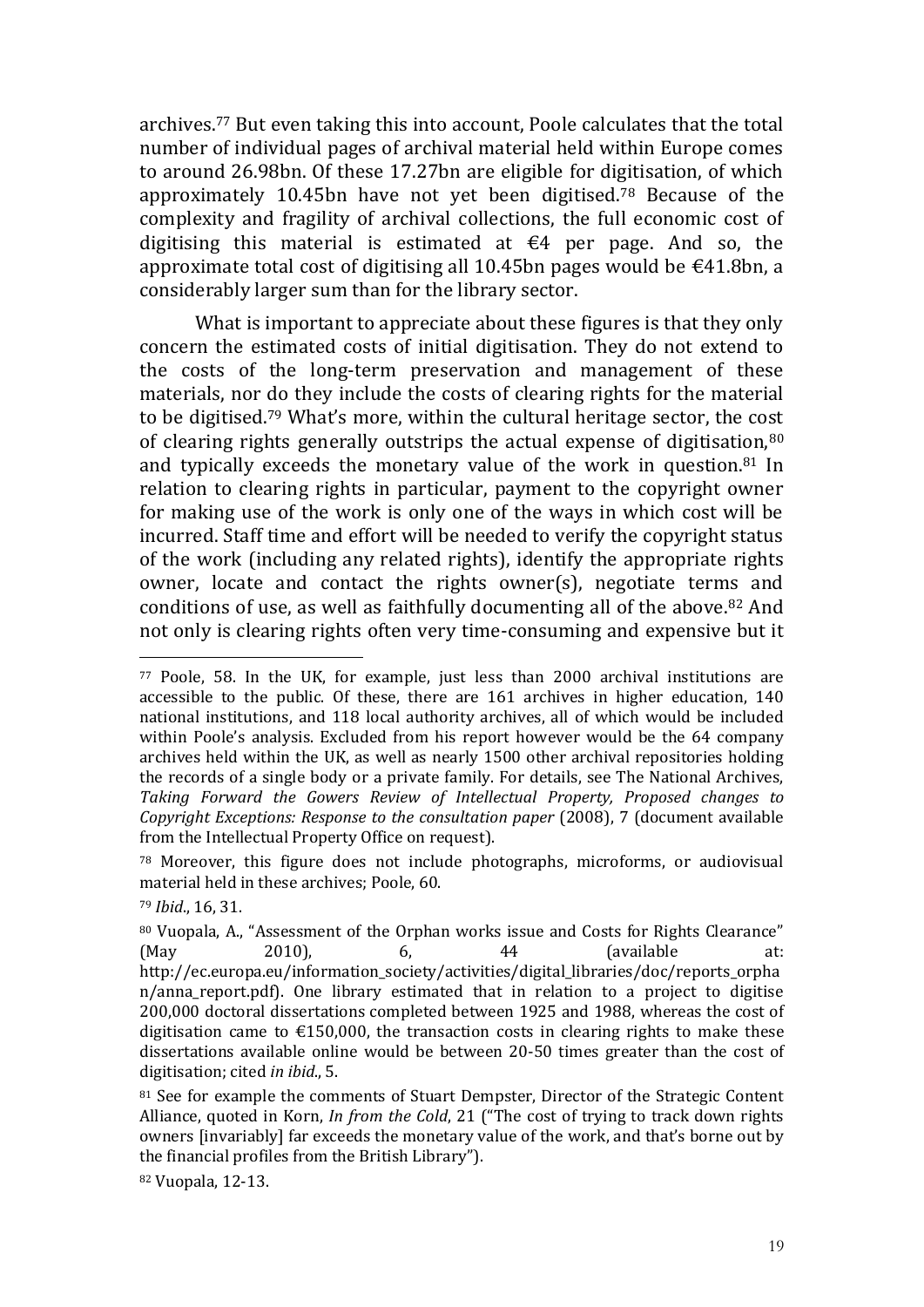can also be very frustrating.<sup>83</sup> Two or three examples should suffice to illustrate the point. As part of the *Moving Here* project,<sup>84</sup> The National Archives spent £35,000 and 2 years on obtaining copyright permissions to digitise and make 1,114 wills available online. These efforts delivered fairly limited success in that the necessary permissions were obtained for less than half of the wills identified for inclusion within the project.<sup>85</sup> Similarly, the Wellcome Library holds the fourth largest collection of AIDS posters in the world (2970 in all). By December 2009 the Library had spent 88 working days attempting to clear rights for 1400 posters in the collection. Relevant permissions had been obtained for 270 posters, at a cost of 70,000 euro.<sup>86</sup> And finally, a joint study on clearing rights recently undertaken by the British Library and ARROW<sup>87</sup> concluded that the total time spent on diligent search and clearing rights for a random sample of 140 books published between 1870 and 2010 involved just over 562 hours, resulting in permissions to digitise only 17 of the 102 works that were found to be in copyright.<sup>88</sup> In short, clearing rights for mass digitisation projects upon a work-by-work basis imposes often prohibitive burdens upon publicly funded cultural institutions, while often delivering less than satisfactory results.<sup>89</sup> Moreover, these various transaction costs tend to present a much heavier burden to the archive sector than to the

<sup>83</sup> For a discussion see *Response from the British Library to the Independent Review of Intellectual Property and Growth* (2011), 19-23.

<sup>84</sup> For details, see: www.movinghere.org.uk (accessed: 15 March 2013).

<sup>85</sup> The project managed to find rights owners and obtain the necessary permissions for less than half of the wills identified to be included within the project. For details, see: Vuopala, 39.

<sup>86</sup> *Ibid*., 31.

<sup>87</sup> ARROW stands for Accessible Registries of Rights Information and Orphan Works towards Europeana, a project co-funded under the European Commission's eContent*plus* Programme with the aim of supporting the Commission's *i2012 Digital Library* programme by exploring ways to clarify the rights status of orphan and out of print works. For further details, see: http://www.arrow-net.eu/ (accessed: 15 March 2013).

<sup>88</sup> Stratton, B., *Seeking New Landscapes: A rights clearance study in the context of mass digitisation of 140 books published between 1870 and 2010* (London: British Library/ARROW, 2011), 5, 45-50. Moreover, these 17 works included "a book [later] confirmed by the rightsholder to be in the public domain plus another book that had entered the public domain during the final contact phase of the project". Stratton continues: "If digitisation were to go ahead with the rights clearances received at the point the study closed, the Library would only be able to digitise just 55 works out of 140 (39%) – the 40 public domain works plus the 15 in-copyright works that had been cleared. This leaves 85 works which would have to be discounted from the project, 43 of which were orphan works"; *ibid*., 48.

<sup>89</sup> In general, see Vuopala, 35-42. See also Stratton, *Seeking New Landscapes*, 5 ("The study confirmed through analysis of a representative set of titles published within the 140 years between 1870 and 2010, that rights clearance of works on an individual, item by item basis is unworkable in the context of mass digitisation").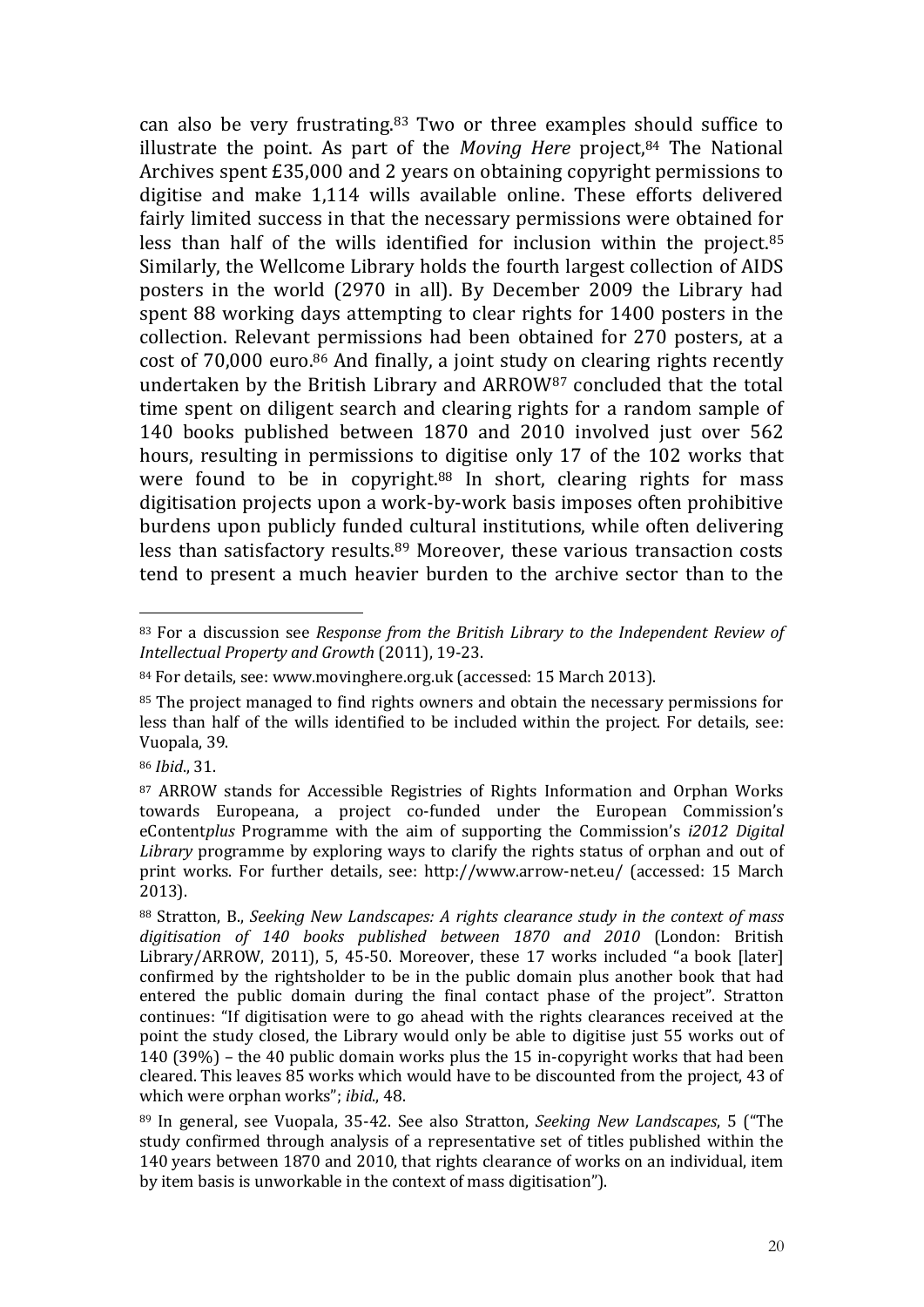library sector and for one very obvious reason: in terms of the volume of individual items, archives tend to have much larger collections than other cultural institutions, including libraries. In this respect, a statistical analysis carried out by JISC in 2009 indicates that while the average library holds between 100,000 and 500,000 works, the average archive holds between 500,000 and 1m records. Similarly, whereas 29% of libraries hold more than 1m works, the equivalent figure for the archive sector is 43%.<sup>90</sup>

The costs – both real and perceived – incurred in investigating the copyright status of a work and in obtaining relevant permissions to make use of the work can impact upon the decisions that institutions make when determining which materials to include within a digitisation project and which to leave out. In this respect Jean Dryden's study on the digitisation of archival materials in Canada revealed that nearly two-thirds of the institutions surveyed simply do not select items involving third-party rights owners for inclusion in digitisation projects.<sup>91</sup> As a consequence, institutions were not always selecting the most appropriate or significant documents for inclusion in a project, instead favouring those that presented fewer problems with respect to clearing rights.<sup>92</sup> Hudson and Kenyon reached a similar conclusion: "[W]ith tight budgets and timelines, selecting works for public digitisation is often based, in whole or in part, on the ease of copyright compliance".<sup>93</sup>

#### **3.3. Risk management in situations of non-response or when copyright owners cannot be found**

For those institutions that are willing to take on the burden of clearing rights on a work-by-work basis, their efforts are typically frustrated by the fact that copyright owners cannot be identified or found (the orphan works problem) or owners can be found but do not respond to requests for use. In relation to the latter, Akmon has specifically considered the problem of non-response to institutional requests for making archival material available online. Her study of the rights clearance process for the Jon Cohen AIDS Research Collection at the University of Michigan is

<sup>90</sup> Korn, *In from the Cold*, 32.

 $91$  Dryden, I., "Copyright issues in the selection of archival material for internet access" (2008) *Archival Science* 123-47, 133 ("[W]hen asked if they selected documents in which the copyright is owned by someone other than their repository, only 36% of the questionnaire respondents said that they did so").

<sup>92</sup> Dryden, 145.

<sup>93</sup> Hudson, E., and Kenyon, A., "Digital Access: The impact of copyright on digitisation practices in Australian museums, galleries, libraries and archives" (2007) *UNSW Law Journal* 12-52, 42. See also: Korn, *In from the Cold*, 7.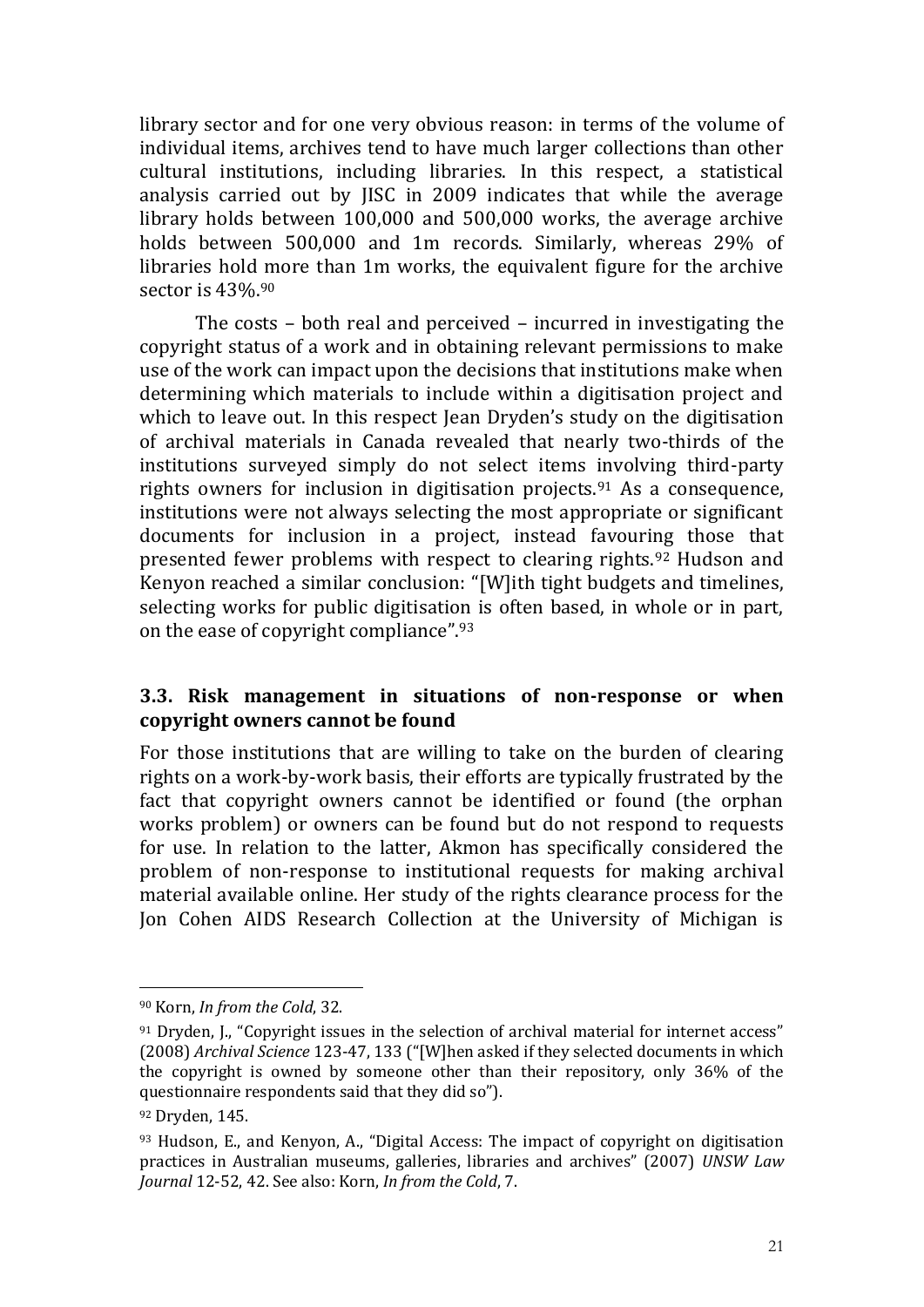revealing.<sup>94</sup> The project involved the digitisation of 13,381 items in the Cohen Research Collection of which 5,463 were in copyright which rights were held by 1,377 different copyright owners. Despite the fact that 85% of staff time on the project was spent on securing copyright permissions, 1973 items of copyright-protected material (36%) were not made available online. The biggest obstacle to securing permissions proved to be non-response from known copyright owners. In total, 981 of the copyright-protected items (18%) could not be displayed due to nonresponse. This compares with 687 items (13%) that were omitted because the rights owners could not be identified or located and only 294 items (5%) that could not be included because permission had been expressly refused.<sup>95</sup> The study undertaken by the British Library and ARROW presents a similar picture. Rights owners could only be identified for 74 of the 102 books that were in copyright. Of those 74 rights owners, 16 granted permission for their work to be used in the project, and 9 expressly refused; 22 simply did not respond.<sup>96</sup>

Writing in 1986 about the likelihood of copyright litigation within the archive sector, Post observed that "[i]t may seem laughable to invoke a bogey which is as rare in archival circles as the yeti, but the risk is there".<sup>97</sup> Within the context of a pre-digital environment, Post could afford to be relatively glib about the threat of copyright litigation. Today however archivists find copyright law complicated and confusing and they do worry

<u>.</u>

<sup>94</sup> Jon Cohen, the author of *Shots in the Dark: The Wayward Search for an AIDS Vaccine* donated his collection of AIDS-related research material to the University of Michigan; Akmon, D., "Only with your permission: how rights holders respond (or don't respond) to requests to display archival materials online" (2010) *Archival Science* 45-64, 50.

<sup>95</sup> *Ibid*., 57. Interestingly, commercial rights owners were both noticeably slower in responding to requests to clear rights than items without a commercial copyright owner, and more likely to refuse permission than non-commercial owners; *ibid*., 55, 58.

<sup>96</sup> Stratton, 45-48. As for the remaining 18 rights owners, the British Library was unable to conclude discussions concerning rights clearance within the timescale of the project itself; as Stratton notes, this was "primarily due to the time taken to clear any thirdparty rights embedded in the work … or because the rightsholders were unaware of their rights or had no knowledge of the work" (*ibid*., 46). Other studies indicate that nonresponse from identified rights owners is a significant problem when clearing rights. See for example the findings about non-response in the study of orphan works conducted by the Carnegie Mellon University Libraries: "Over a third (36%) of the publishers we successfully located did not respond to multiple letters of inquiry. Most (79%) of the books about which they did not respond were out of print"; for further details, see: www.copyright.gov/orphan/comments/OW0537-CarnegieMellon.pdf (accessed: 16 June 2011). Similarly, in relation to the Wellcome Library's AIDS Posters project, of the rights owners that had been identified and contacted with a request to include their work in the project only 16.5% responded to the request for permission; cited in Vuopala, 31.

<sup>97</sup> Post, 21.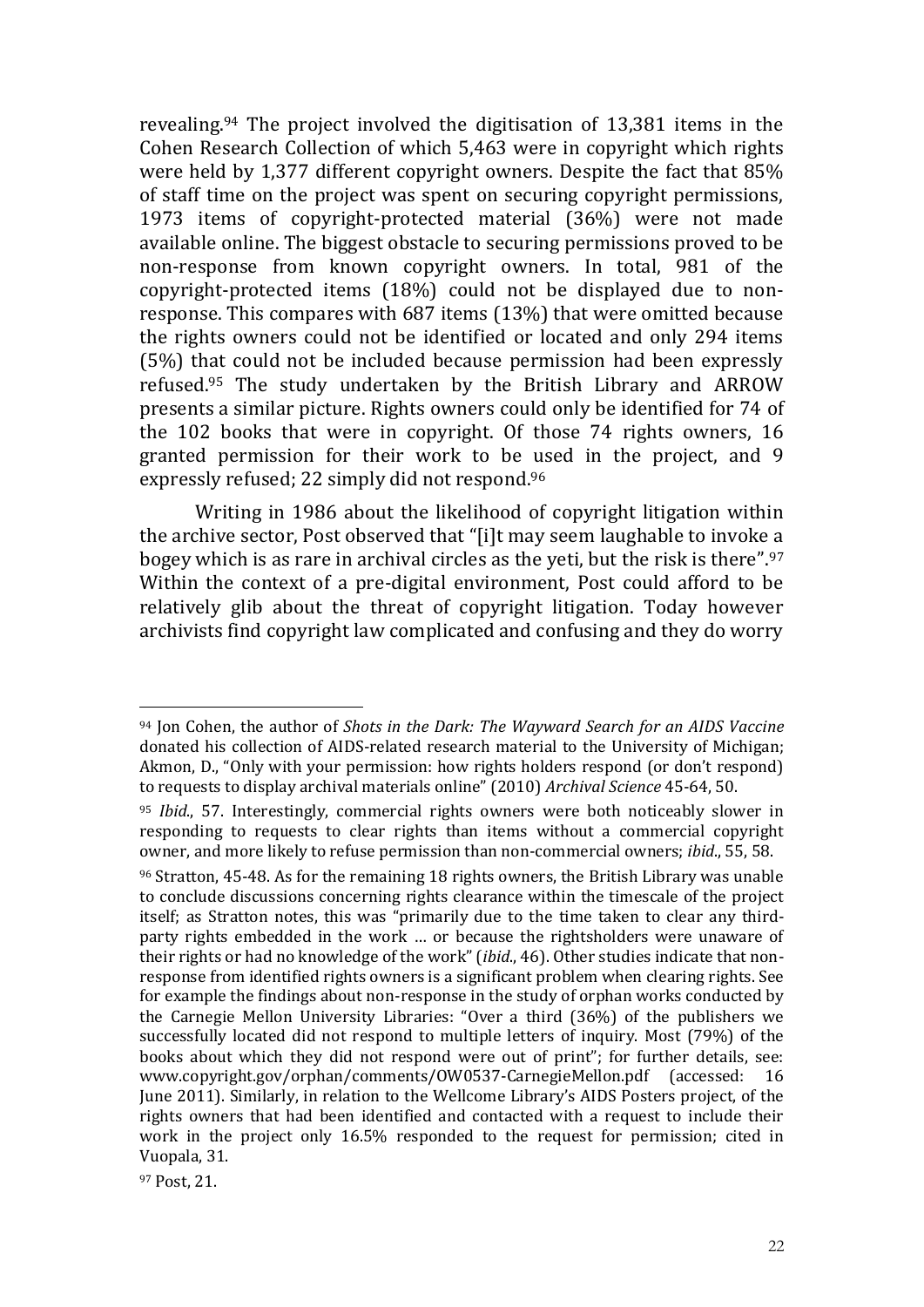about it,<sup>98</sup> particularly with the heightened public and legal exposure that comes with putting archival materials online.<sup>99</sup> Perceptions of risk tend to dictate how institutions respond when permissions cannot be obtained as a consequence of non-response or when copyright owners cannot be found. In the case of the Jon Cohen Research Collection for example the University of Michigan Library was not willing to make any item available online without having first obtained express permission from the rights owner, a stance that Akmon attributes to the Library's "high aversion to the possibility of copyright litigation".<sup>100</sup> Again, Dryden's work is instructive. Two-thirds of her questionnaire respondents indicated that if they were unsuccessful in locating a rights owner, or they did not get a response, they would not use the item in question.<sup>101</sup> Similarly, Kenyon and Hudson concluded that institutions are often more inclined to withhold public access to digital content where copyright issues cannot be explicitly resolved, even when substantial efforts have been made to identify or locate copyright owners.<sup>102</sup>

In many respects, the adoption of a risk-averse strategy is entirely understandable. Entrusted with safeguarding the nation's social and cultural record, publicly funded archives do (and should) strive to act within the law at all times (including copyright law) to ensure the

<u>.</u>

<sup>98</sup> In general, see Dryden, J., *Copyright in the Real World: Making Archival Material Available on the Internet* (Doctoral Thesis, University of Toronto), 230-36, available at: https://tspace.library.utoronto.ca/bitstream/1807/11198/1/Dryden\_Jean\_E\_200806\_P hD\_thesis.pdf (accessed: 15 March 2013).

<sup>99</sup> Making work available online without the copyright owner's permission may trigger liability for infringement both in the country where the initial steps to make the work available online were taken, as well as in any other country where members of the public can access that material. In this respect, Ricketson and Ginsburg comment upon the nature of the "making available" right as follows: "The focus of the 'making available' right seems to train on the individual members of the public who access the work. As a result, it would seem that the right is exercised when the work is made available *to* the place where the accessing individual is located, rather than *from* the country from which the communication departed. In other words, the copyright-triggering act would be accessing the work"; Ricketson, S., and Ginsburg, J.C., *International Copyright and Neighbouring Rights: The Berne Convention and Beyond, 2 vols* (Oxford: OUP, 2010), 1310. By way of comparison, the European Directive on satellite broadcasting specifically stipulates that the exercise of the right of communication only takes place in the Member State where the uplink occurs (or, where "the programme-carrying signals are introduced into an uninterrupted chain of communication leading to the satellite and down towards the earth") and not in those jurisdictions where the signal is received. The reason for adopting this approach was to simplify the process of clearing rights for the purposes of cross-border satellite broadcasting. In general, see *Satellite Directive* 93/83/EEC, recitals 13-15, and A.1.

<sup>100</sup> Akmon, 47.

<sup>101</sup> Dryden, *Copyright in the Real World*, 186.

<sup>102</sup> Kenyon and Hudson, 40.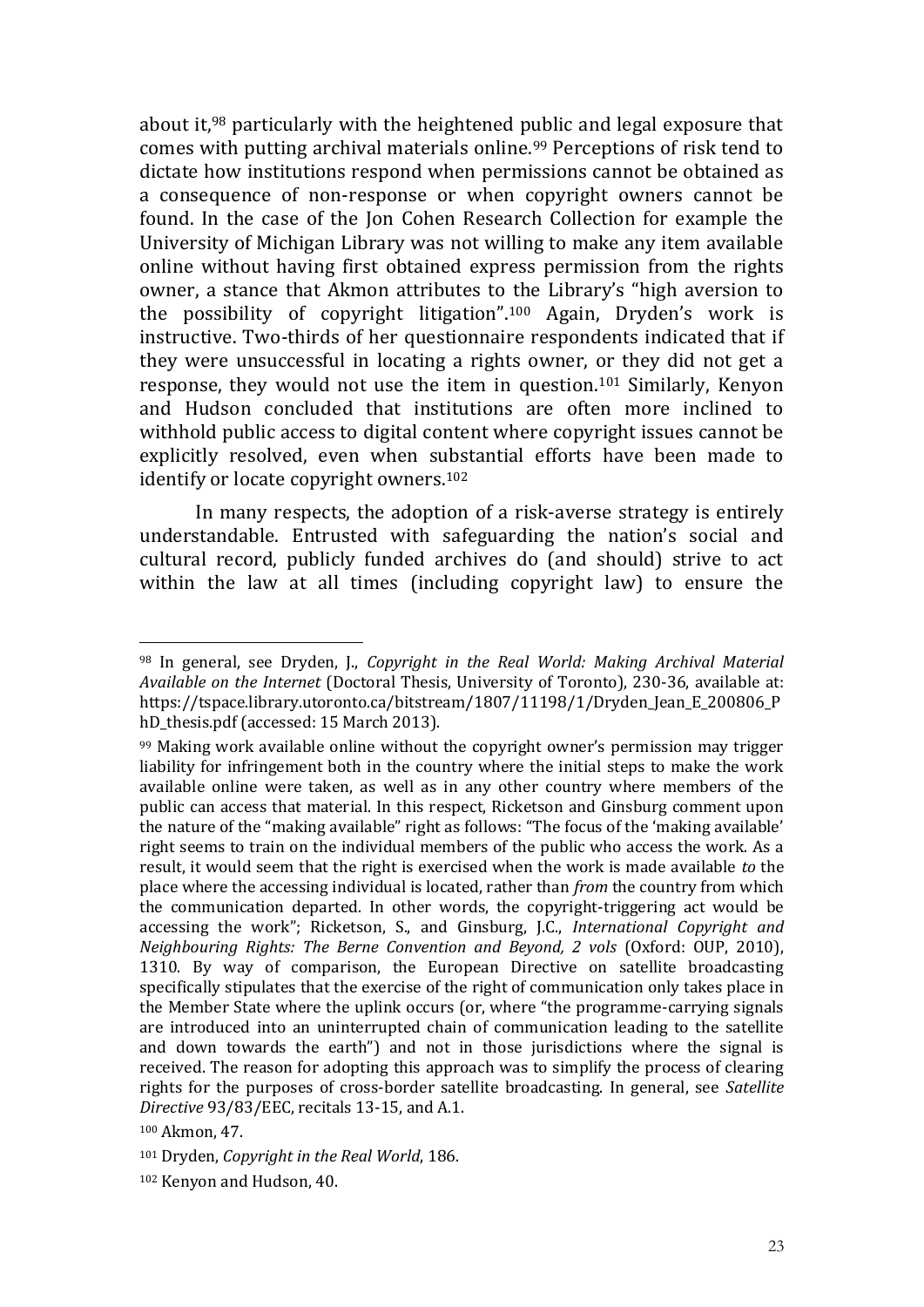continued confidence of funders, contributors and users.<sup>103</sup> And yet, as Post put it, lily-white need not mean lily-livered.<sup>104</sup> Not all cultural institutions are entirely risk averse and increasingly a more nuanced approach to risk management is being adopted within this sector. In this regard, JISC's survey of orphan works across the public sector provides an interesting snapshot of different institutional attitudes to risk within the UK. While less than 5% of the institutions surveyed were prepared to digitise, publish or display a particular item if doing so represented a high level of risk to their organisation, 60% of respondents considered that they were putting their organisations at low risk by making use of orphan works either due to their diligence in searching for rights owners or because the material they were dealing with was primarily of academic rather than commercial value.<sup>105</sup> Consider again the Wellcome Library's collection of AIDS posters. In relation to the digitisation of orphan works in this collection the Library adopted a "best endeavours" approach to obtaining permission, while promising to immediately remove any content from its website should a previously unknown copyright owner come forward and make such a request.<sup>106</sup> What's more, the Library dealt with instances of non-response from an identified rights owner in the same way.<sup>107</sup> Technically, making these works available online amounts to copyright infringement; however, the steps taken in good faith to identify and contact potential rights owners, the non-commercial nature of the subject-matter (as well as the fact that the posters are not licensed for commercial use by others), <sup>108</sup> and the charitable not-for-profit status of the Library are factors that, in the Library's opinion, mitigate any

<sup>103</sup> See for example the comments in Maher, William J., "Between Authors and Users: Archivists in the Copyright Vise" (2001) *Archival Issues* 63-75, 65, as well as Kenyon and Hudson, 40.

<sup>104</sup> Post, 21.

<sup>105</sup> Korn, *In from the Cold*, 22. In particular, the survey noted that organisations "are keen to limit their liability through a combination of processes, including risk management, disclaimers, passing the responsibility onto an enquirer who wants an image, making sure a larger partner in the project takes on risk and refusing permissions to make copies of Orphan Works where the risk is too great"; *ibid*.

<sup>106</sup> See: http://library.wellcome.ac.uk/doc\_wtdv025956.html (accessed: 15 March 2013).

<sup>107</sup> Email correspondence with William Schupbach, Prints, Photographs, Paintings and Drawings Librarian, Wellcome Library (16 June 2011). At the time of this correspondence no non-responders had subsequently come forward to request that material be taken down from the AIDS Posters website.

<sup>108</sup> "[T]he AIDS posters were produced not for entertainment etc but for public safety and well-being, often by artists acting gratis and pro bono at a time of crisis"; email correspondence with William Schupbach, Prints, Photographs, Paintings and Drawings Librarian, Wellcome Library (16 June 2011).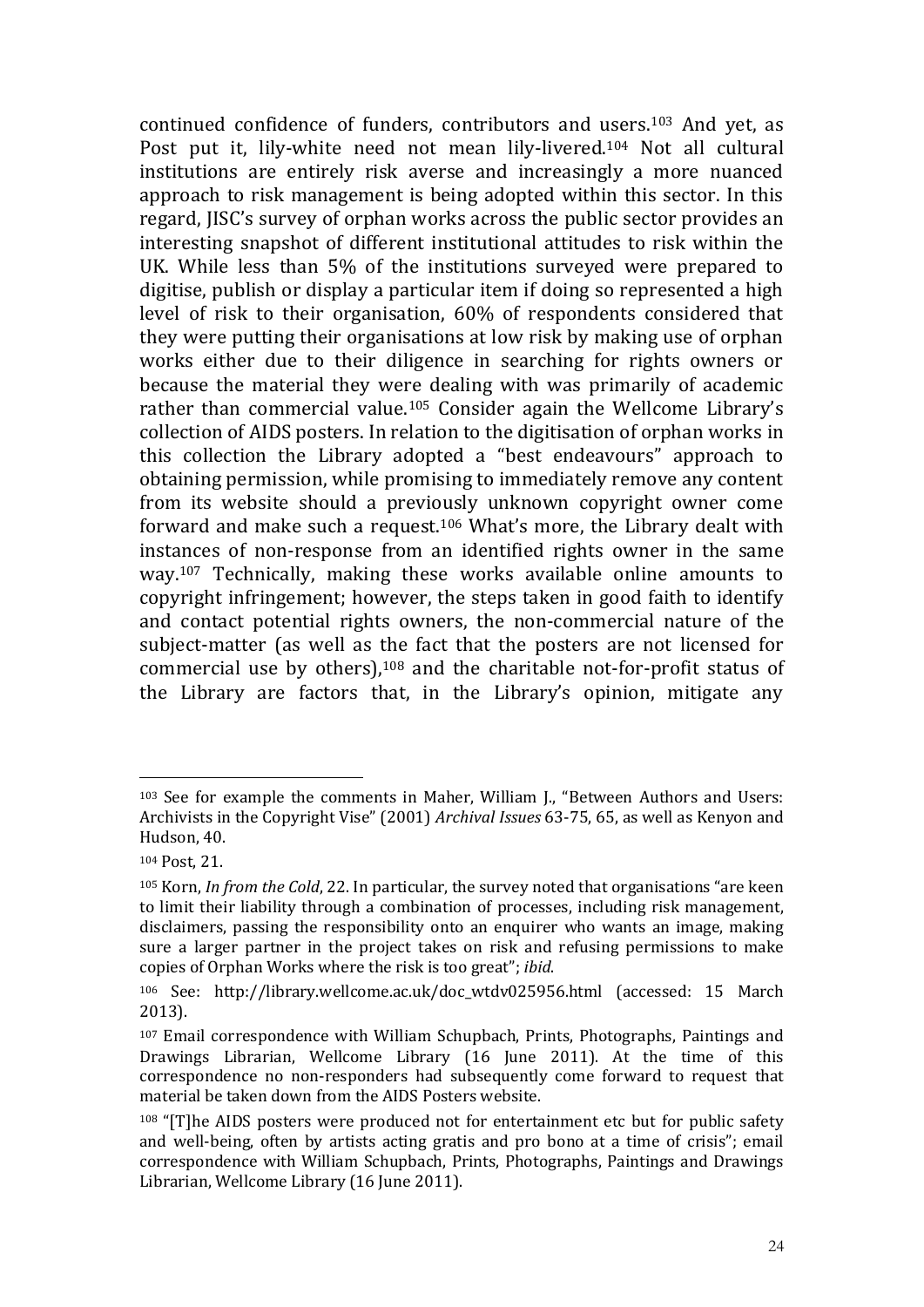meaningful threat of litigation. It shaped its digitisation strategy accordingly.<sup>109</sup>

## **3.4. Summary**

1

Copyright law has a substantial impact upon institutional practices when making archival holdings available online. The perceived cost of clearing rights impacts digitisation initiatives in that the ease of copyright compliance is often an important factor in determining what materials are included within any particular project. The actual costs involved in identifying and locating rights owners, as well as in actually clearing rights, can use up scarce public sector resources with often unsatisfactory results. Moreover, the cost of securing permissions typically exceeds the actual expense of digitisation as well as the monetary value of the works in question. When rights cannot be cleared, institutions are presented with a choice of either denying access to the material online, or running the risk of possible litigation by making the material available without permission. While some institutions are willing to draw upon a risk management approach in determining their copyright policy, others are entirely riskaverse. Whether archives should feel compelled to engage in any risk management exercise when considering whether to make their collections available online is a point to which we will return. For now, we turn to the recent developments within Europe and the UK to address the specific problem of orphan works.

## **4. ORPHAN WORKS IN EUROPE AND THE UK**

The problem posed by orphan works has been referred to a number of times already within this paper. In brief, a copyright-protected work is an orphan work if its rights owner cannot be identified or located by someone seeking permission to perform one of the exclusive rights provided for within the CDPA. There are two particular factors *intrinsic* to the copyright regime itself that contribute to works becoming orphaned.<sup>110</sup> First, the international copyright regime prohibits making the subsistence of copyright contingent upon observing any formalities such as registration

<sup>109</sup> For more information on Wellcome's current approach to clearing rights (a "best endeavours approach"), as part of its digitisation programme, see 'Copyright clearance and takedown', available here: http://wellcomelibrary.org/about-this-site/copyrightclearance-and-takedown/ (accessed: 14 March 2013).

<sup>110</sup> For relevant commentary, see: van Gompel, S., "Unlocking the potential of preexisting content: how to address the issue of orphan works in Europe?" (2007) *International Review of Intellectual Property and Competition Law* 669-702, 672-77; and Khong, D.W.K., "The (abandoned) orphan-works provision of the Digital Economy Bill" (2010) *European Intellectual Property Review*, 560-64, 560-61.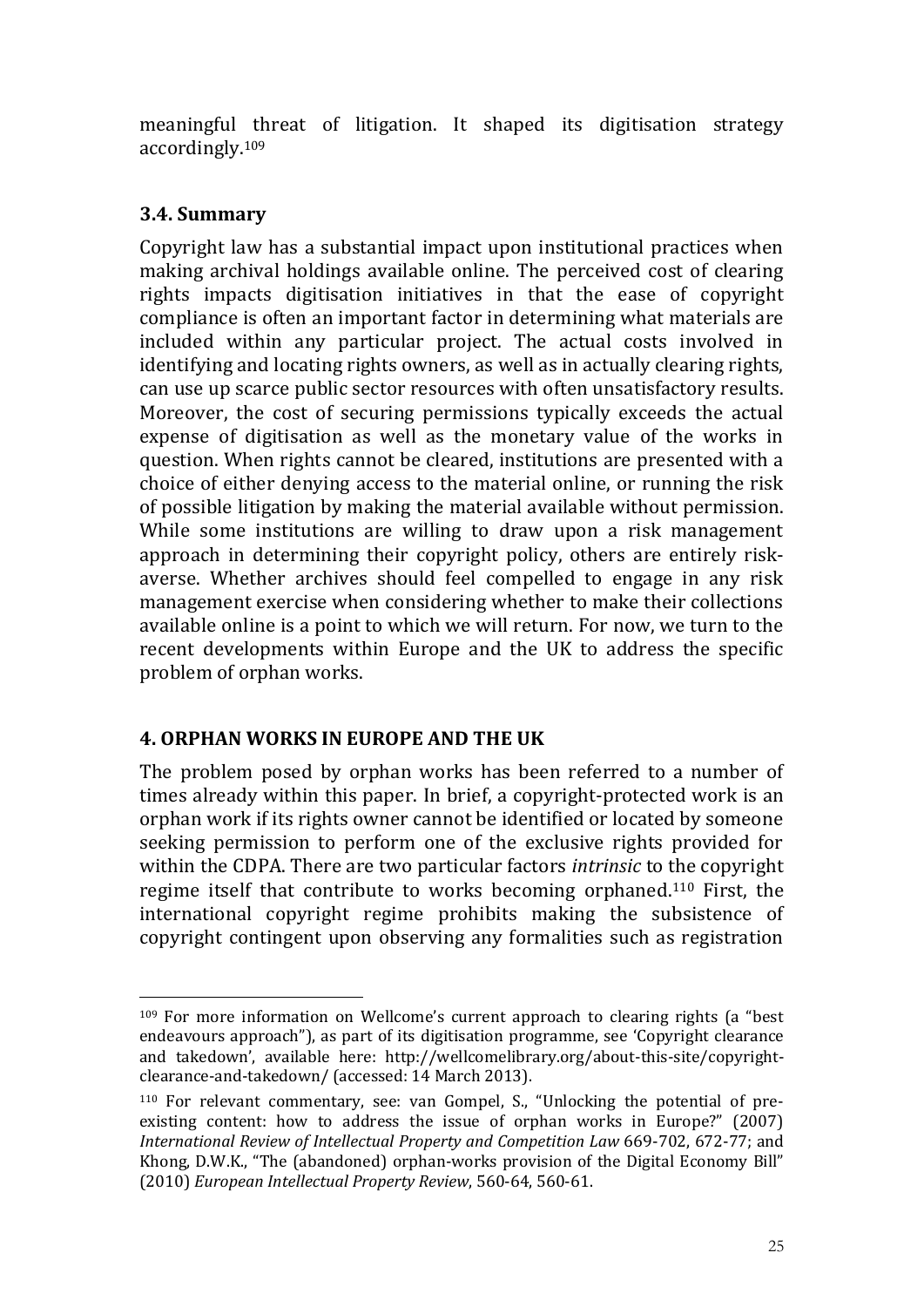or affixing a copyright notice.<sup>111</sup> That is, unlike other areas of intellectual property law where the acquisition of rights turns upon mandatory registration requirements (for example, patent law), as soon as a qualifying work is created it is automatically copyright-protected. This means that reliable information about the rights owner cannot always be easily or readily acquired, and particularly so for unpublished works. The second factor is the very long duration of the copyright term. In the absence of a compulsory registration system, tracking a chain of title over a lengthy period of time can be incredibly complicated, especially given that the various economic rights provided by copyright can be separately assigned or licensed to third parties, or indeed inherited by one or more heirs (who are often unaware of their rights), that these rights may have been assigned, licensed or inherited numerous times throughout the course of the copyright term, that corporate rights owners can become bankrupt or simply go out of business, and so on. And of course, this is a problem that is compounded in the UK by the fact that for unpublished works created by an author who died before 1 January 1969 the duration of copyright lasts until 31 December 2039.<sup>112</sup>

In terms of addressing this problem, different solutions have recently been proposed within both Europe and the UK. In Europe, for example, a Comité des Sage (a Reflection Group) was established in April 2010 to provide the European Commission with a set of recommendations on bringing Europe's cultural heritage online.<sup>113</sup> In January 2011 the

<sup>111</sup> Berne Convention A.5(2).

<sup>112</sup> CDPA, Schedule 1, s.12(4).

<sup>113</sup> Within Europe the issue of orphan works has been on the European Commission's legislative agenda since September 2005 when the Commission launched its *i2010: Digital Libraries* programme to promote the preservation, digitisation, and online accessibility of material held in cultural institutions. This was followed in August 2006 by the adoption of a Recommendation on digitisation and the online accessibility of cultural content. Among other things, this Recommendation encouraged Member States to create mechanisms to facilitate the use of orphan works. The Commission also established a High Level Expert Group on Digital Libraries to provide advice on the organisational, legal and technical challenges of delivering the *i2010: Digital Libraries* agenda. This High Level Expert Group subsequently established a Copyright Subgroup charged with (again, among other things) considering the problem posed by orphan works. In October 2006 the Copyright Subgroup issued an Interim Report concluding unanimously that a solution to the issue of orphan works would be desirable, at least for literary and audiovisual works, while emphasising the importance of the interoperability of any solution adopted within the European territory. The Subgroup's Final Report was released in June 2008 providing guidance and recommendations on three key implementation issues concerning orphan works. First, confirming the principle that the use of any orphan work should be contingent upon a prior diligent search for the copyright owner, the Subgroup affirmed the importance of developing sector-specific due diligence guidelines in collaboration with relevant rights owners and cultural institutions. Second, it recommended that Member States establish a series of interlinked national databases and registries of orphan works to make it easier for users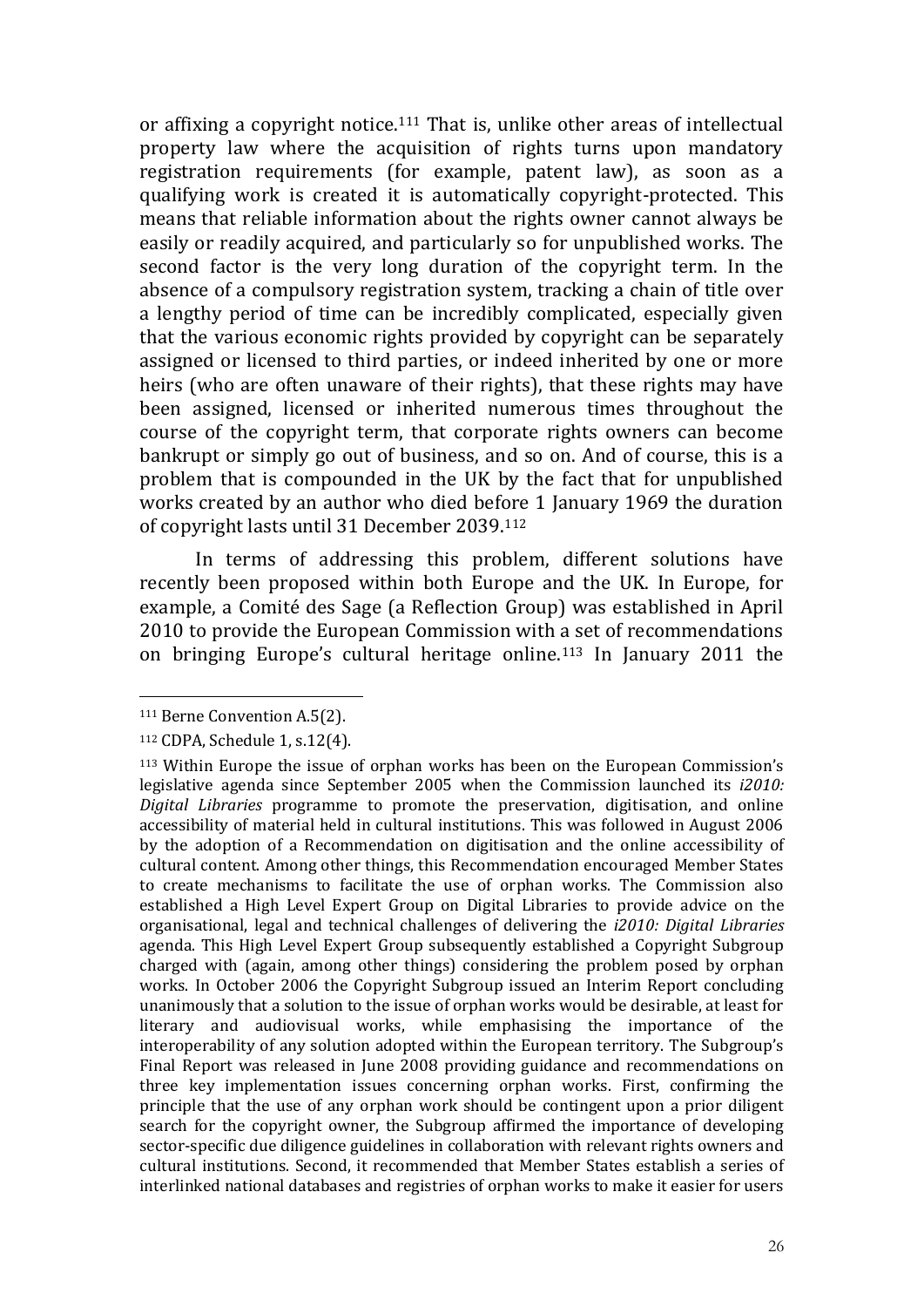Comité recommended that a European legal instrument be adopted as soon as possible to tackle the issue of orphan works and proffered a set of eight principles to guide the development of the same.<sup>114</sup> Four months later, in May 2011, the Commission proposed a draft *Directive on certain permitted uses of orphan works* (the Orphan Works Directive). The Orphan Works Directive – one of the key initiatives in the *Digital Agenda for Europe*<sup>115</sup> which forms part of the Commission's *Europe 2020* strategy<sup>116</sup> – was subsequently adopted by the European Parliament on 25 October 2012.<sup>117</sup>

Within the UK the *Digital Britain Report* in June 2009 promised "changes to the legislative framework around copyright licensing, to tackle

<u>.</u>

to search for and share information about such works. Third, it proposed the creation of national Rights Clearance Centres to assist and advise users on their diligent search obligations, and to licence the use of the work in question. This was followed in July 2008 with the release of the Commission's *Green Paper on Copyright in the Knowledge Economy* the stated purpose of which was to foster debate on how knowledge for research, science and education could best be disseminated online. Noting the lack of progress on orphan works at a national level, the Green Paper suggested that a harmonized approach might be necessary within Europe. Following a public consultation on the Green Paper, the Commission launched an impact assessment to consider the development of an EU-wide solution to the problem of orphan works. For relevant details, see: Commission Communication COM (2005) 465; Commission Decision 2006/178/EC of 27 February 2006; Commission Recommendation 2006/585/EC of 24 August 2006; High Level Expert Group (HLG) – Copyright Subgroup, *Interim Report* (16 October 2006) (available at: http://ec.europa.eu/information\_society/activities/digital\_libraries/doc/hleg/reports/ copyright/interim\_report\_16\_10\_06.pdf); High Level Expert Group (HLG) – Copyright Subgroup, *Final Report on Digital Preservation, Orphan Works, and Out-of-Print Works* (4 June 2008) (available at: http://ec.europa.eu/information\_society/activities/digital\_libraries/doc/hleg/reports/ copyright/copyright\_subgroup\_final\_report\_26508-clean171.pdf); *Green Paper on Copyright in the Knowledge Economy*, COM(2008) 466; *Communication from the Commission: Copyright in the Knowledge Economy*, COM(2009) 532; European Commission Staff Working Paper, *Impact Assessment on the Cross-Border Online Access to Orphan Works*, SEC(2011) 615, available: http://ec.europa.eu/internal\_market/copyright/docs/orphan-works/impactassessment\_en.pdf (accessed: 15 March 2013).

<sup>114</sup> *The New Renaissance: Report of the 'Comité des Sages'* (January 2011), available at: http://ec.europa.eu/information\_society/activities/digital\_libraries/comite\_des\_sages/i ndex\_en.htm (accessed: 15 March 2013).

<sup>115</sup> *A Digital Agenda for Europe*, COM(2010) 245, available at: http://ec.europa.eu/information\_society/digital-agenda/documents/digital-agendacommunication-en.pdf (accessed: 15 March 2013).

<sup>116</sup> *Europe 2020: A strategy for smart, sustainable and inclusive growth*, COM(2010) 2020, available at: http://ec.europa.eu/eu2020/index\_en.htm (accessed: 15 March 2013).

<sup>117</sup> *Directive 2012/28/EU of the European Parliament and of the Council of 25 October 2012 on certain permitted uses of orphan works*, available at: http://eurlex.europa.eu/LexUriServ/LexUriServ.do?uri=OJ:L:2012:299:0005:0012:EN:PDF (accessed: 5 February 2013).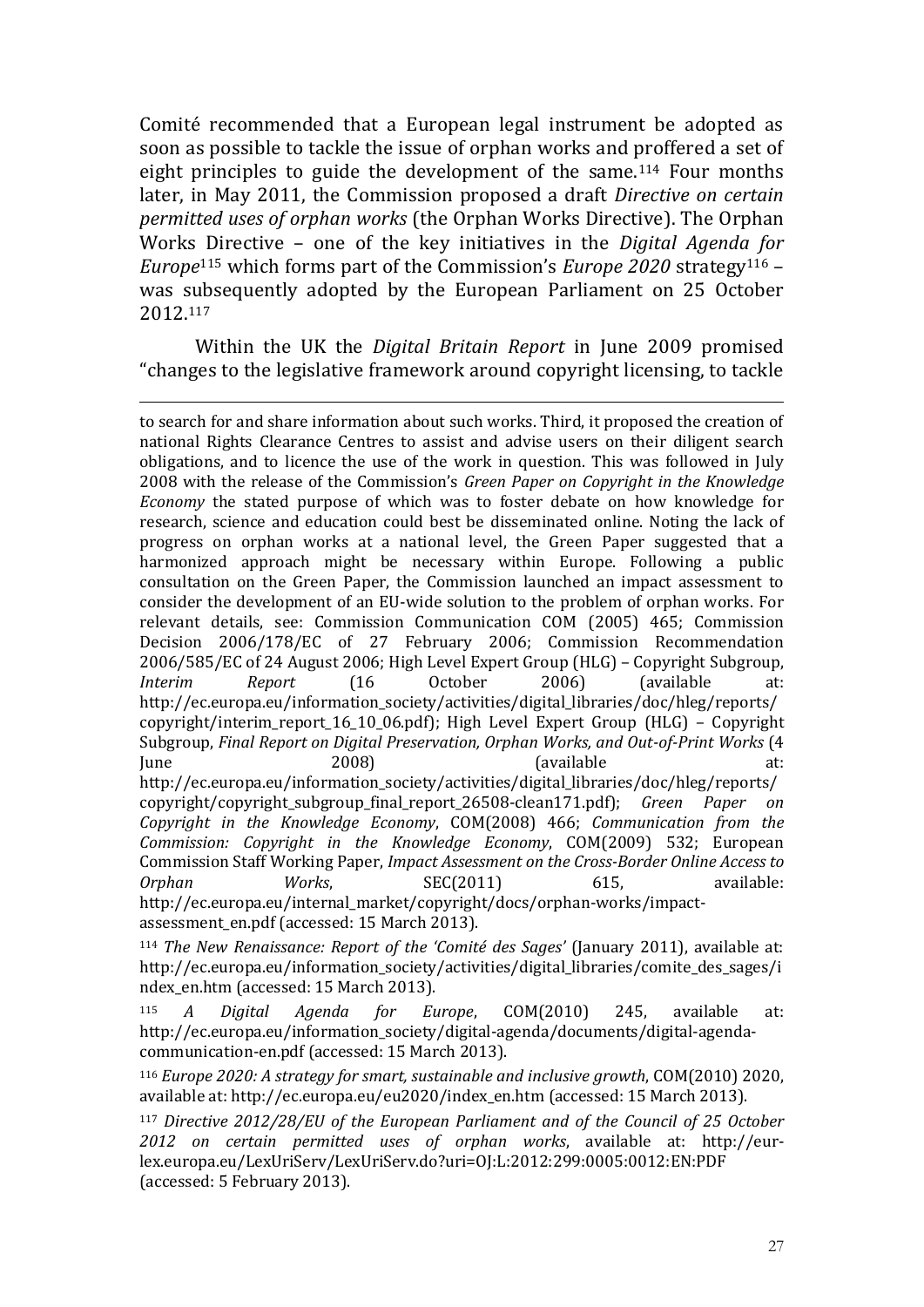problems such as those surrounding the use of so-called orphan works".<sup>118</sup> A legislative framework was put forward in December 2009 when the first draft of the *Digital Economy Act* 2010 was introduced to the House of Lords,<sup>119</sup> however this was dropped from the Bill as it was rushed through the House of Commons shortly after the dissolution of parliament had been announced.<sup>120</sup> Thereafter, the *Hargreaves Review* recommended the adoption of a mechanism to enable the licensing of orphan works,<sup>121</sup> and in July 2012 the government once again committed to introducing such a scheme.<sup>122</sup> However, before reflecting upon the substance of either the Orphan Works Directive or the government's recent proposals, it will be useful to briefly consider the different solutions to this issue that have been proposed or adopted elsewhere.

#### **4.1. Possible solutions to the orphan works problem**

Various models have been proposed and adopted for dealing with the problem of orphan works.<sup>123</sup> Broadly speaking they can be categorised as solutions that do not require the prospective user to licence the use of the orphan work, and those that do. In relation to the former, two main legislative solutions have been proposed: a specific statutory exception that allows for the use of an orphan work, and a limitation on liability rule. In relation to the latter, again two basic models have been proposed: licensing by a public authority, or that collecting societies licence the use of

<sup>118</sup> *Digital Britain: Final Report* (June 2009), 17, available at: http://news.bbc.co.uk/1/shared/bsp/hi/pdfs/16\_06\_09digitalbritain.pdf (accessed: 15 March 2013).

<sup>119</sup> *Digital Economy Bill* (first draft) (November 2009), clause 42. This proposed scheme would have enabled the Secretary of State to establish a licensing body (or bodies) to authorise the use of an orphan work that would otherwise require the consent of a copyright owner, a scheme which anticipated that the grant of a licence would have been conditional upon the payment of an appropriate fee; *ibid*.

<sup>120</sup> For relevant commentary, see Khong, 560-64.

<sup>121</sup> *Hargreaves Review*, 8, 38-40.

<sup>122</sup> HMG, *Government Policy Statement: Consultation on Modernising Copyright* (July 2012), available at: http://www.ipo.gov.uk/response-2011-copyright.pdf (accessed: 5 February 2013).

<sup>123</sup> For relevant discussion, see: Vetulani, A., *The Problem of Orphan Works in the EU: An overview of legislative solutions and main actions in this field* (February 2008), 8-14, available at: and a state at a state at a state at a state at a state at a state at a state at a state at a st

http://ec.europa.eu/information\_society/activities/digital\_libraries/doc/reports\_orpha n/report\_orphan\_v2.pdf (accessed: 15 March 2013); de la Durantaye, K., "finding a Home for Orphans: Google Book Search and Orphan Works Law in the United States and Europe" (2010-2011) *Fordham Intellectual Property, Media and Entertainment Law Journal* 229-91, 247-58.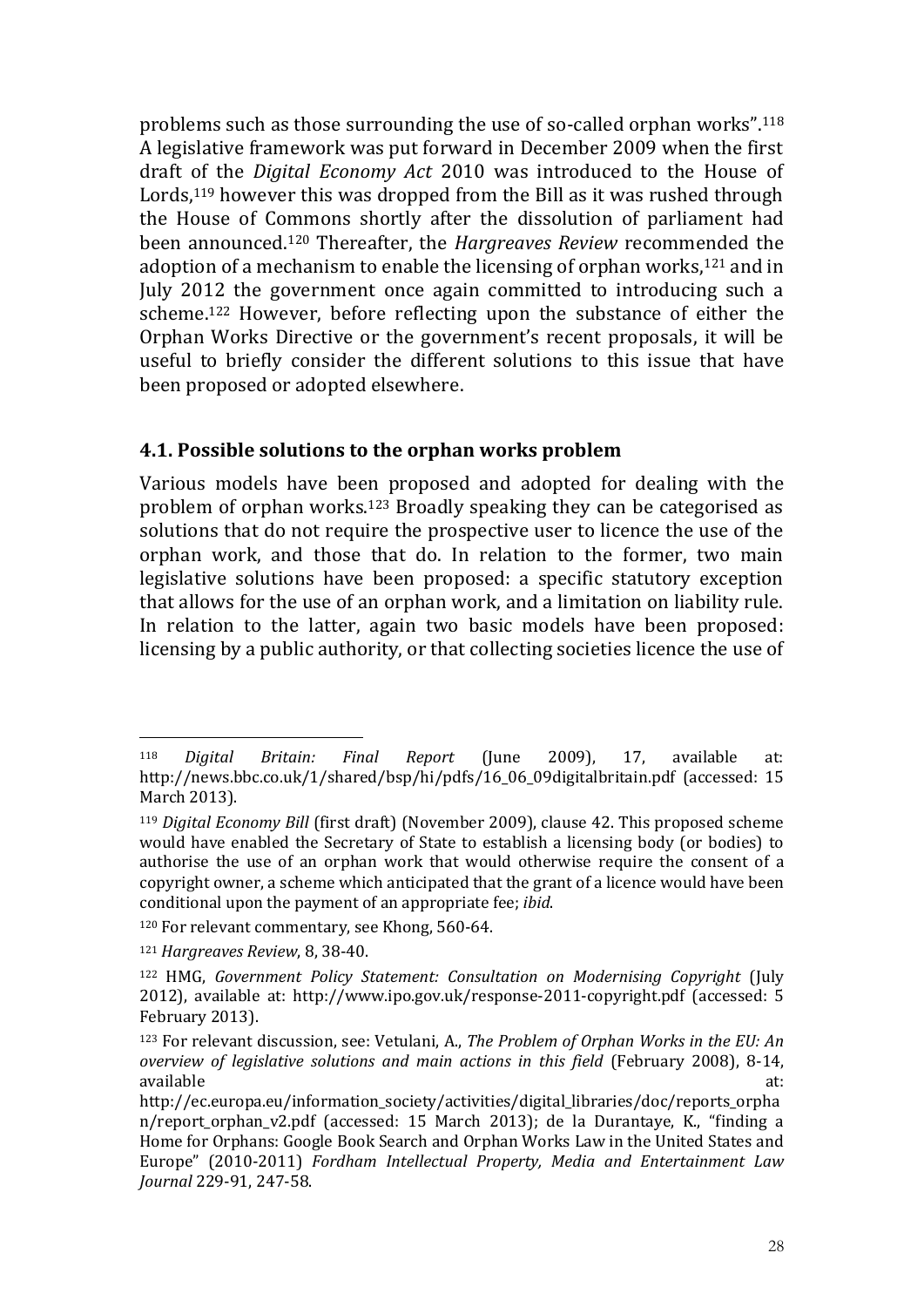orphan works in accordance with the principles of extended collective licensing.<sup>124</sup> Let us consider each of these four general approaches in turn.

## **4.1.1. A statutory exception for orphan works**

It is often suggested that a specific exception allowing for the use of orphan works has yet to be incorporated within any legislative regime.<sup>125</sup> As we have already seen however the UK copyright regime does include a statutory exception in the guise of s.7(6) of the 1956 Act, a provision could possibly be relied upon to enable the dissemination of archival material online. The prospective user is neither required to search for or attempt to identify the unknown copyright owner, nor does the provision anticipate that any payment should be made for use. But, as it stands, this exception only extends to unpublished literary, dramatic and musical works, only for work that is more than 100 years old, and only if the author has died more than 50 years before. Moreover, there is little evidence to indicate that this provision is actually actively relied upon within the archival community, or indeed by any other relevant sector within the UK.

## **4.1.2. A statutory provision limiting liability for use**

1

For a model based upon limiting liability for use, it is useful to draw upon the *Report on Orphan Works* issued by the US Copyright Office in January 2006. After concluding that the orphan works problem was real, albeit difficult to quantify and describe comprehensively, the US Copyright Office recommended the introduction of statutory provision limiting the remedies available against those making use of an orphan work. The proposal was intended to apply to the use of all types of copyrightprotected orphan work, published as well as unpublished,<sup>126</sup> although it would become inapplicable once an owner came forward or was subsequently located.<sup>127</sup> Under the proposal, following a reasonably diligent search for the rights owner, a user would benefit from a limitation on the remedies available against him for his use of the orphan work in two ways: in relation to monetary and injunctive relief.

<sup>&</sup>lt;sup>124</sup> For a discussion of other suggested solutions to the orphan works problem, see van Gompel, 678-99.

<sup>125</sup> Vetulani, 14 ("[A] model based on limitation or exception to copyrights, does not function for the moment in any legislation.")

<sup>126</sup> US Copyright Office, *Report on Orphan Works: A Report of the Register of Copyrights* (January 2006) 101-102, available at: http://www.copyright.gov/orphan/orphanreport-full.pdf (accessed: 15 March 2013).

<sup>127</sup> As the Report sets out: "[T]he primary goal of this study is to prompt owners and users to find each other and commence negotiation – it is *not* intended to allow use of works in disregard of the owner's wishes after that owner has been found"; *ibid*., 97.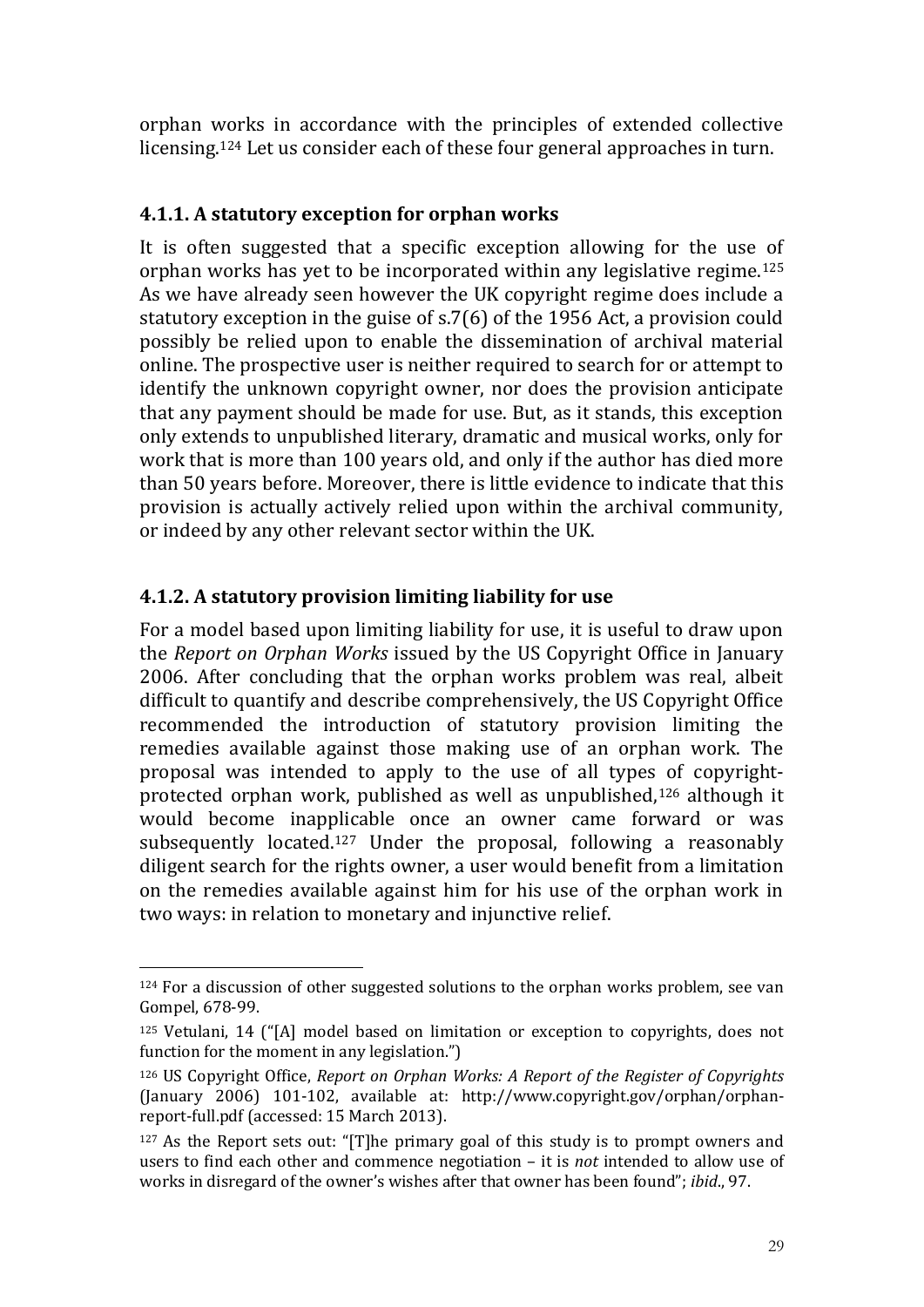First, any award of damages for use would be limited to reasonable compensation only – in effect, a reasonable licence fee, which might in certain circumstances amount to a low or zero royalty. Of particular interest to the library and archive sector was the further recommendation that an additional limitation on monetary relief be introduced where the user is making non-commercial use of the work and ceases the infringement after receiving notice from the rights owner. In these circumstances, the Report concluded, "there should be no monetary relief at all".<sup>128</sup> However, this was tempered by the further suggestion that if and when a copyright owner resurfaced, should the relevant institution wish to continue making use of the work it should have to pay reasonable compensation for both its *past and future* use, rather than just future use.<sup>129</sup> Second, the availability of injunctive relief would be limited in two ways. Where the orphan work has been incorporated into a derivative work (for example, using orphan photographs within a published book, or basing a film upon an orphaned novel) then an injunction would not be available to prevent the exploitation of the derivative work, provided that the user pays reasonable compensation to the rights owner.<sup>130</sup> In all other cases, full injunctive relief would be available to prevent the continued use of the work subject to the court mitigating any unnecessary hardship upon the user in question.<sup>131</sup>

Following these recommendations legislation was proposed in both 2006 and 2008 providing for the introduction of a new section, s.514, in Chapter 5 of the *Copyright Act* 1976 (concerning infringement and remedies), <sup>132</sup> but without success.<sup>133</sup> More recently, in the wake of the

<sup>128</sup> *Ibid*., 118. The Report continues: "Libraries, archives and museums indicated that posting material on the Internet was a primary use they would like to make of orphan works, and that they would take down any material if a copyright owners resurfaced. This additional provision provides certainty about their exposure in that circumstance. If the organization wishes to continue making use of the work, it would have to pay reasonable compensation for its past use, and, as described below, for future use of the work".

<sup>129</sup> *Ibid*., 118.

<sup>130</sup> *Ibid*., 120.

<sup>131</sup> *Ibid*., 120-21. The Report gives the example of a user who had printed 10,000 copies of a book that have yet to be sold, in which case the injunction might be tailored to allow the user to sell his existing copies but not to print or publish any more; *ibid*.

<sup>132</sup> See: Orphan Works Act of 2006, H.R. 5439, 109th Cong. (2006); The Copyright Modernization Act of 2006, H.R. 6052, 109th Cong. (2006); Orphan Works Act of 2008, H.R. 5889, 110th Cong. (2008); and the Shawn Bentley Orphan Works Act of 2008, S.2913, 110th Cong. (2008).

<sup>133</sup> For relevant commentary, see Aaron, J., "The *Authors Guild* v. *HathiTrust*: A way forward for digital access to neglected works in libraries" (2012) *Lewis & Clark Law Review* 1317-47, 1323-24.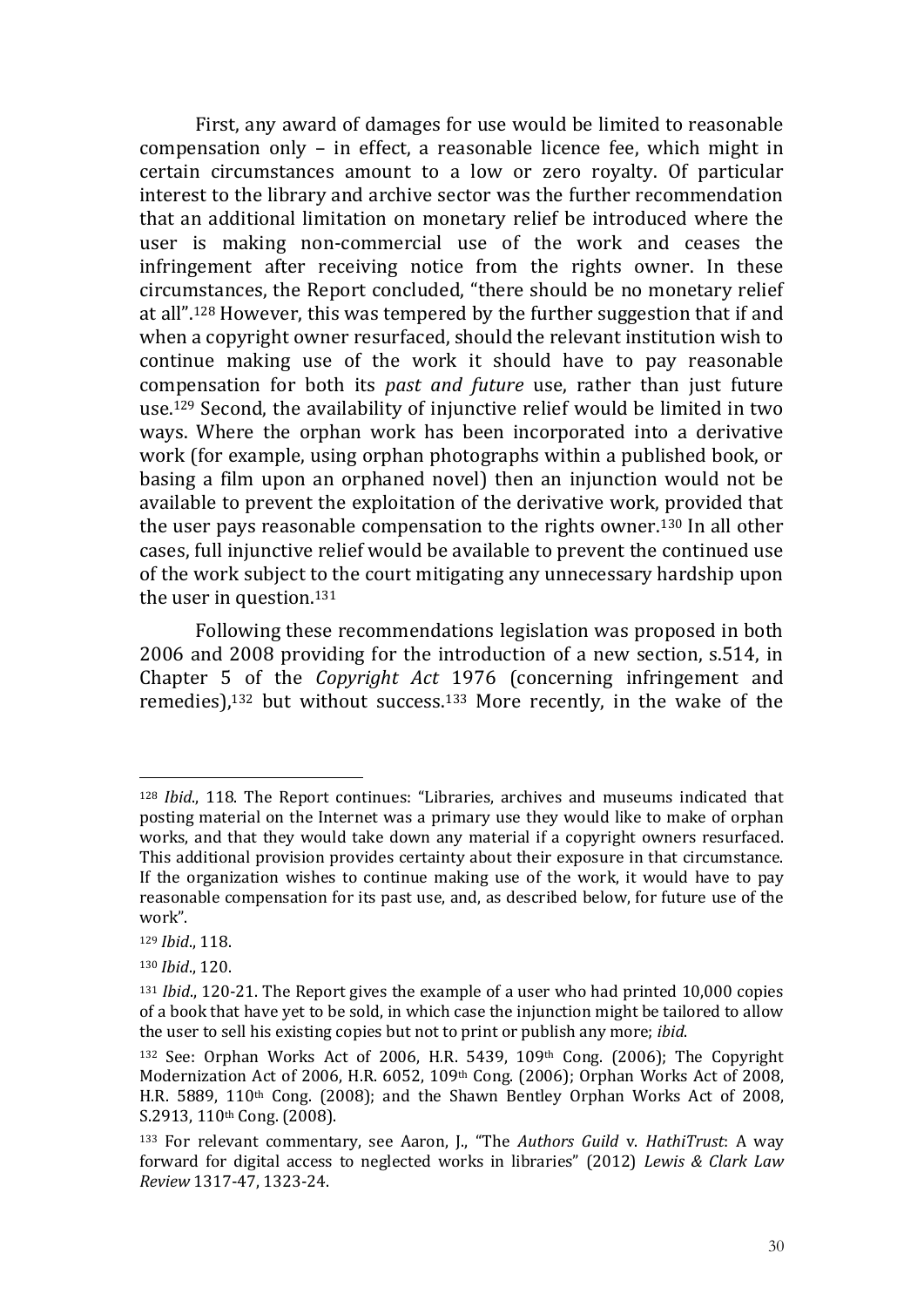decision in *Authors Guild* v. *HathiTrust* (2012),<sup>134</sup> the US Copyright Office has launched a new review of the issue of orphan works under US copyright law. In particular, the Copyright Office is seeking views on the continued viability of the limited liability model with respect to the occasional and case-by-case use of orphan works, as well as potential solutions to the orphan works phenomenon within the context of mass digitisation initiatives.<sup>135</sup>

<u>.</u>

<sup>135</sup> US Copyright Office, "Orphan Works and Mass Digitization: A Notice by the Copyright Office, Library of Congress on 10/22/2012", available at:

<sup>134</sup> *Authors Guild* v. *HathiTrust* (SDNY, 10 Oct. 2012) 11 CB 6351 (HB). The *HathiTrust* case concerned an action taken by a consortium of individuals and associational organisations alleging the unauthorised reproduction and distribution of books owned the defendants. The defendants consisted of a group of university research libraries who, in 2008, formed a partnership named HathiTrust. The partnership was established with the aim of creating a centralized, comprehensive database of the member libraries' digitised copies of books in their collections. Initially, these digital copies were produced in collaboration with the Google Books project, but HathiTrust now also collaborates with the Internet Archive and Microsoft, as well as developing digitisation initiatives inhouse. In addition, four of the HathiTrust libraries established an *Orphan Works Project*, led by the University of Michigan Library (see: http://www.lib.umich.edu/orphanworks/faq (accessed: 14 March 2013)). The *Orphan Works Project* was designed to "identify and make available to University students, faculty and library patrons full copies of so-called 'orphan works'"; *Authors Guild* v. *HaithiTrust*, 3. The process to determine which works would be included in the project involved deciding whether a work was commercially available, and if not, attempting to contact the rights owner. If that proved unsuccessful HathiTrust would then list the bibliographical information for the work on their Orphan Candidates webpage for 90 days, after which time the work would become available for "full view" for University of Michigan students, staff and other authenticated users and visitors to libraries across the University of Michigan's campuses. In the *HathiTrust* decision, Baer J held that digitising works for the purposes of preservation ("the protection of the Defendant's fragile books"), to provide enhanced search capabilities, and, most importantly, to enable access for the print-disabled ("the unprecedented ability of print-disabled individuals to have an equal opportunity to compete with their sighted peers"), constituted fair use under s.107 of the US *Copyright Act* 1976. The case did not, however, decide upon the lawfulness of HathiTrust's *Orpan Works Project*. Shortly after the claimants filed their original complaint the University of Michigan suspended the *Orphan Works Project* (the procedures used to identify orphan works apparently allowed a number of works to appear on the project's Orphan Works list in error), and at the time of writing the project remains in suspension. That said, the complainants sought a declaration from the court that digitisation pursuant to the *Orphan Works Project* at some point in the future would constitute infringement. Baer J rejected the claim as "not fit for adjudication". He continued: "Were I to enjoin the OWP, I would do so in the absence of crucial information about what the program will look like should it come to pass and whom it will impact … If and when that time comes, [the claimants] can request relief"; *Authors Guild* v. *HaithiTrust*, 11. For information about HathiTrust, and further commentary on the case see: HathiTrust Digital Library, "Welcome to the Shared Digital Future", available at: http://www.hathitrust.org/about (accessed: 14 March 2014); and, Aaron, "The *Authors Guild* v. *HathiTrust*", 1318-20. For a general critique of the relevance of the *HathiTrust* decision for US-based orphan works digitisation initiatives, see Aaron, *ibid*.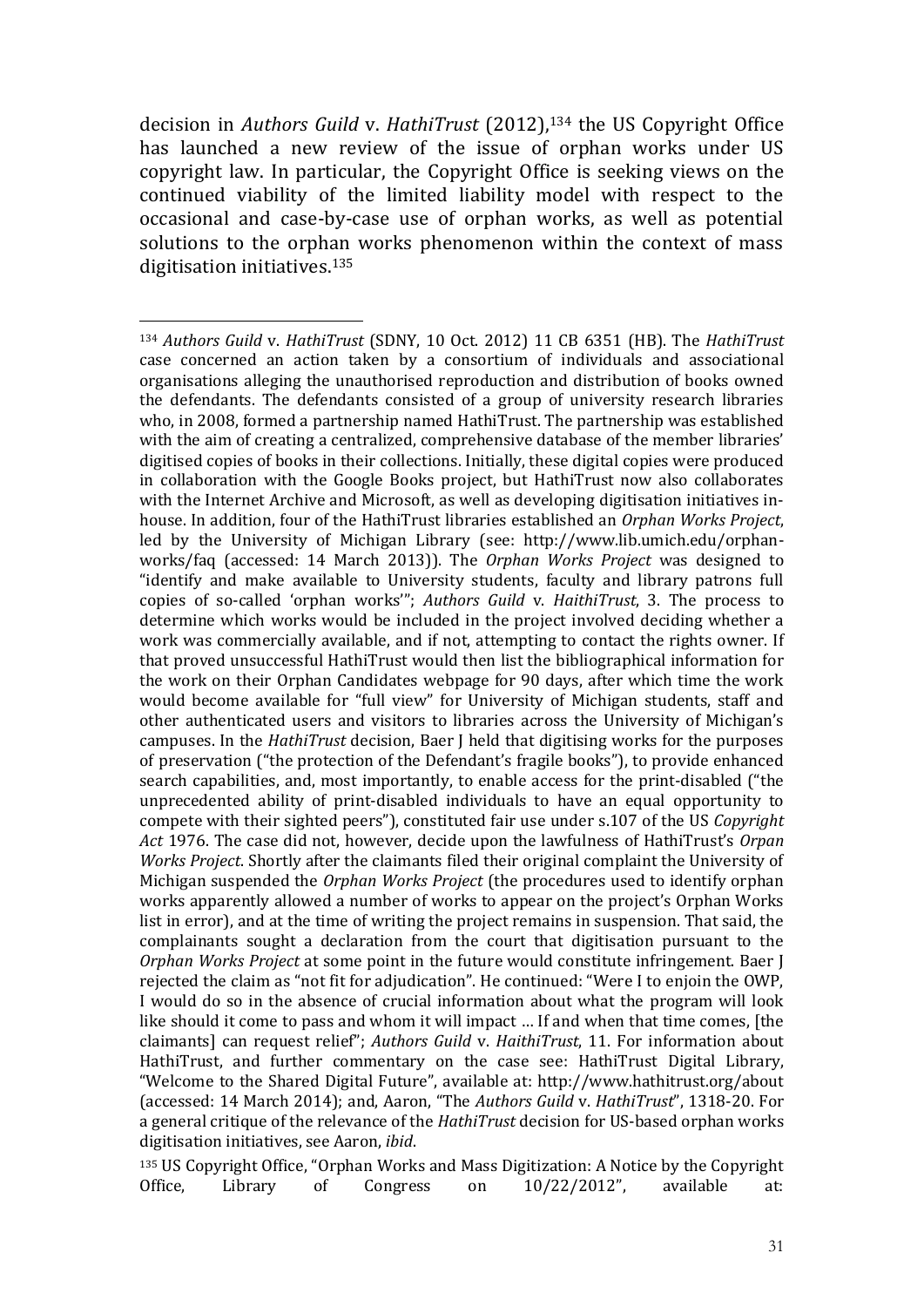#### **4.1.3. Licensing by a public authority**

Canada adopted this model as a solution to the orphan works phenomenon in 1988.<sup>136</sup> When a prospective user has made a reasonable but unsuccessful effort to locate a rights owner he can apply to the Canadian Copyright Board for a licence to make use of the orphan work.<sup>137</sup> This legislative provision extends only to published works and sound recordings, as well as fixed communication signals and performances.<sup>138</sup> Licences granted under this provision are non-exclusive, limited to the territory of Canada alone, and subject to such terms and conditions as the Board see fit.<sup>139</sup> They are also conditional upon payment of a licence fee set by the Board which is generally ordered to be paid directly to the collecting society that would ordinarily represent the untraceable copyright owner.<sup>140</sup> The copyright owner can recover the fee up to five years after the licence granted by the Board has expired. Thereafter the

https://www.federalregister.gov/articles/2012/10/22/2012-25932/orphan-worksand-mass-digitization (accessed: 14 March 2013).

<sup>136</sup> Similar systems have been adopted in a number of other jurisdictions, including: South Korea (art.50 of the 1957 *Copyright Act* (as amended) provides that the Minister of Culture and Tourism can authorise the use of published orphan works); Japan (art.67(1) of the 1970 *Copyright Law* (as amended) provides that the Commissioner of the Agency for Cultural Affairs can grant a compulsory licence to make use of a published orphan work); India (s.31A of the 1957 *Copyright Act* (as amended) provides that the Indian Copyright Board can direct the Registrar of Copyrights to grant a compulsory licence for the use of published *and unpublished* orphan works); and, Hungary (A.57 of the 1999 *Copyright Act* (as amended) enables the Hungarian Patent Office to grant compulsory licences to make use of orphan works for a maximum period of five years). For a discussion of the orphan works regimes in Canada, Japan, India and Hungary see Favale, M., Kretschmer, M, and Mendis, D., "The Treatment of Orphan Works under Copyright Law in Seven Jurisdictions: A comparative review of the underlying principles" (2012) (unpublished Research Paper on file with the authors). In the UK, the CDPA operates this model in very limited circumstances: the Copyright Tribunal may, upon the application of a person wishing to make a copy of a recording of a performance, give consent to make such a copy where the identity or whereabouts of the person entitled to the reproduction right cannot be ascertained by reasonable inquiry (s.190).

<sup>137</sup> Canadian Copyright Act 1985 C-42, A.77. The Board can only grant licences for the various activities set out in ss.3, 15, 18 and 21 of the 1985 Act. For recent analyses of the Canadian orphan works scheme, see de Beer, J., and Bouchard, M., *Canada's "Orphan Works" Regime: Unlocatable Copyright Owners and the Copyright Board* (December 2009), available at: http://www.cb-cda.gc.ca/about-apropos/2010-11-19-newstudy.pdf (accessed: 15 March 2013), and Favale, Kretschmer and Mendis, 30-37.

<sup>138</sup> A.77(1).

1

<sup>139</sup> A.77(2).

<sup>140</sup> While the Copyright Board has rejected the argument that a reasonable fee for using an orphan work might be set at zero, it has not always required that a licence fee be paid in advance; de Beer and Bouchard, 24-25.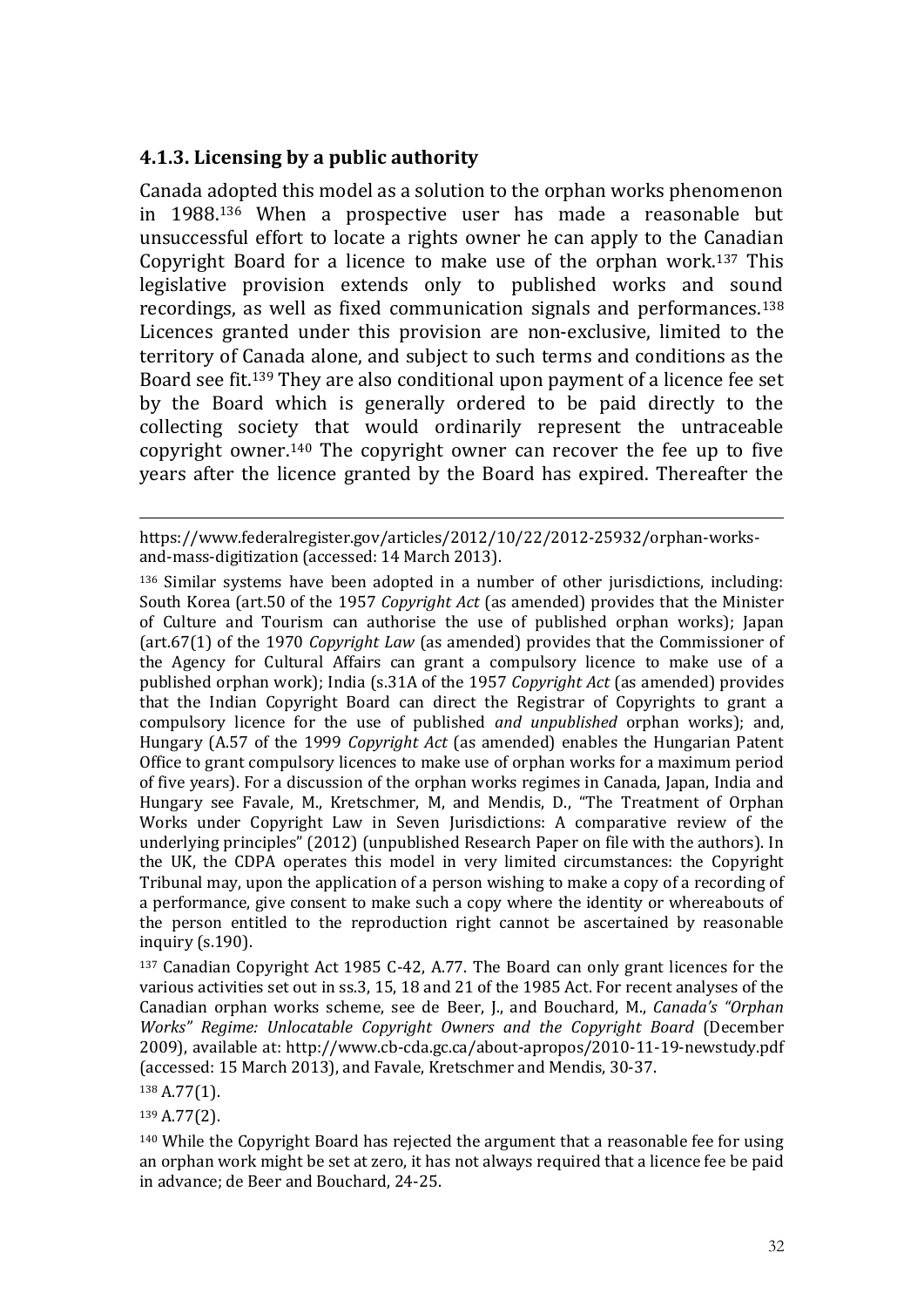collecting society is free to use any unclaimed funds for the benefit of its members.<sup>141</sup>

The Canadian regime has been criticised on account of the wide discretion that s.77 confers upon the Copyright Board (both to grant licences and to set licence terms and conditions), for being administratively burdensome, for omitting unpublished works from its remit,<sup>142</sup> for involving collecting societies in the licensing process, and, more generally, for delivering little in the way of actual public benefit.<sup>143</sup> In relation to the later, it is certainly true that the Copyright Board has issued relatively few licences with respect to the use of orphan works. Indeed, at the time of writing, since the introduction of this scheme only 274 applications have resulted in a determination by the Copyright Board; of these, 266 licences have been granted,<sup>144</sup> and 8 have been denied.<sup>145</sup> That said, applications are often withdrawn or abandoned because the copyright owner has been found with the help of the Copyright Board. Moreover, a single application may contain a request to licence multiple copies of orphan works. So, for example, whereas by the end of 2009 the Copyright Board had only dealt with 421 applications under s.77, these applications related to more than 12,500 different works.<sup>146</sup>

## **4.1.4. Extended collective licensing (ECL)**

<sup>141</sup> A.77(3). See also: Copyright Board Canada, *Unlocatable Copyright Owners Brochure* (July 2001), available at: http://www.cb-cda.gc.ca/unlocatableintrouvables/brochure1-e.html (accessed 22 April 2012). In practice, the Board permits collecting societies to make use of these orphan work licence fees from the outset, provided that the society guarantees to compensate the copyright owner within the relevant statutory period; de Beer and Bouchard, 26.

<sup>142</sup> As already stated, s.77 applies to published works and sound recordings, and fixed communication signals and performances. Fixation however is obviously not the same as publication. In this respect s.77 does extend to certain unpublished works in that a performance or a communication signals may have been fixed but may never have been made available to the public. See de Beer and Bouchard, 12.

<sup>143</sup> See for example the comments in the US Copyright Office's *Report on Orphan Works*, 83, 114. See also: British Screen Advisory Council, *Copyright and Orphan Works: A Paper Prepared for the Gowers Review by the British Screen Advisory Council* (2006), 11, available at: http://webarchive.nationalarchives.gov.uk/+/http:/www.hmtreasury.gov.uk/gowers\_review\_index.htm (accessed: 15 March 2013), and the various criticisms considered in de Beer and Bouchard, 9-31.

<sup>144</sup> For details, see: http://www.cb-cda.gc.ca/unlocatable-introuvables/licences-e.html (accessed: 6 February 2013).

<sup>145</sup> For details, see: http://www.cb-cda.gc.ca/unlocatable-introuvables/denied-refuseese.html (accessed: 6 February 2013).

<sup>146</sup> de Beer and Bouchard, 32 (although at different times in their report de Beer and Buchard also claim that the total number of files opened by the Copyright Board is either 411 or 441).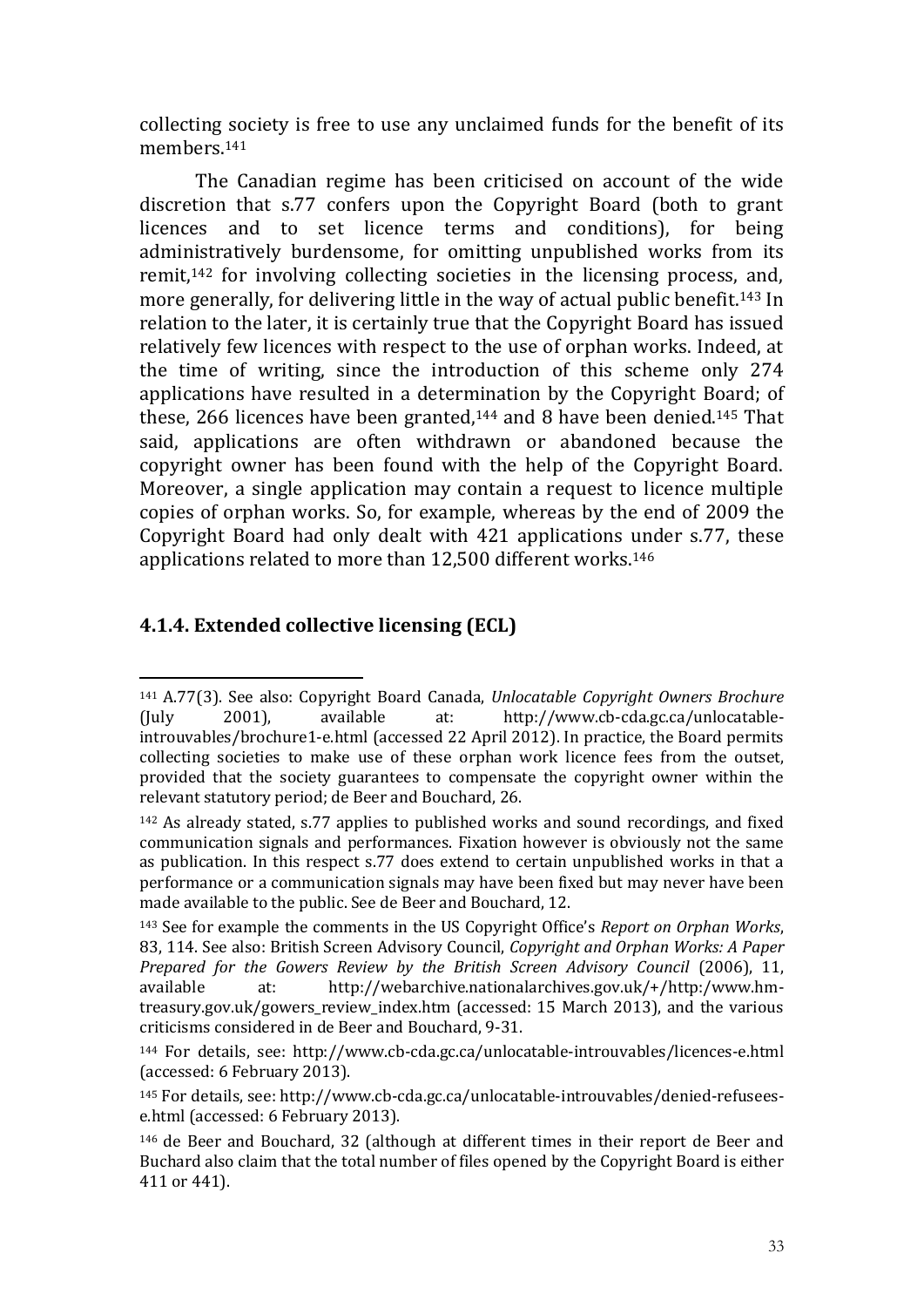Recital 10 of the European Commission's 2006 Recommendation on the online accessibility of cultural material suggests that licensing mechanisms should be promoted in close cooperation with rights owners to address problems such as orphan works. First developed in the Nordic countries in the 1960s to facilitate the mass licensing of copyright-protected works within the broadcasting sector, $147$  the concept of extended collective licensing (ECL) provides one such mechanism.<sup>148</sup> It turns upon a voluntary transfer of rights from rights owners to a collecting society combined with a legal extension of the repertoire of the society to encompass rights owners that are not members of that society.<sup>149</sup> That is, an organisation that collectively manages the interests of a substantial number of rights owners is given a statutory mandate to grant licences to prospective users on behalf of rights owners who have not formally agreed to be represented by the organisation.<sup>150</sup> The extended collective licence applies to all rights owners in the given field, whether domestic or foreign, deceased, and unknown or untraceable.<sup>151</sup> Rights owners who are not formally represented by the organisation can only subsequently claim remuneration for the use of their work against the organisation, and not the end user.<sup>152</sup> Typically, although not always,<sup>153</sup> rights owners who are not members of the collecting society can opt out of the system such that they will not be covered by any licence granted by the collecting society. In this way, ECL avoids becoming a form of compulsory licensing that might

<sup>147</sup> Riis, T., and Schovsbo, J., "Extended Collective Licences and the Nordic Experience: It's a Hybrid but is it a Volvo or a Lemon?" (2009-2010) *Columbia Journal of Law and the Arts* 471-98, 473-76. In Denmark ECL is now relied upon for mass licensing in a number of different areas, including: reproduction within educational institutions or by business enterprises; recordings of works in broadcasts for the visually impaired; broadcasts by certain national Danish TV companies; broadcast by certain national TV companies of works in their archives; cable retransmission to more than two connections; and, digital reproduction by libraries. *Ibid*., 474. See also Koskinen-Olsson, T., "Collective Management in the Nordic Countries", in Gervais, D., ed., *Collective Management of Copyright and Related Rights*, 2nd ed. (The Netherlands: Kluwer Law International, 2010), 283-306.

<sup>148</sup> For others, see van Gompel, 686-91.

<sup>149</sup> Gervais, D., "Collective Management of Copyright: Theory and Practice in the Digital Age", 21, in Gervais, *Collective Management of Copyright*, 1-28.

<sup>150</sup> For example, s.16(a) of the Norwegian *Copyright Act* 1961 provides that archives, libraries and museums "can make copies of published works in the[ir] collections and make such works available to the public if the conditions of the extended collective licence pursuant to section 36 first paragraph are fulfilled".

<sup>151</sup> Although ECL was not initially developed to address the orphan works phenomenon it does largely eliminate the problem which orphan works present, at least within the jurisdiction to which the ECL applies.

<sup>152</sup> That is, upon the grant of a licence, the user can make use of the work safe in the knowledge that they will not be sued for copyright infringement.

<sup>153</sup> Riis and Schovsbo, 476, n.13.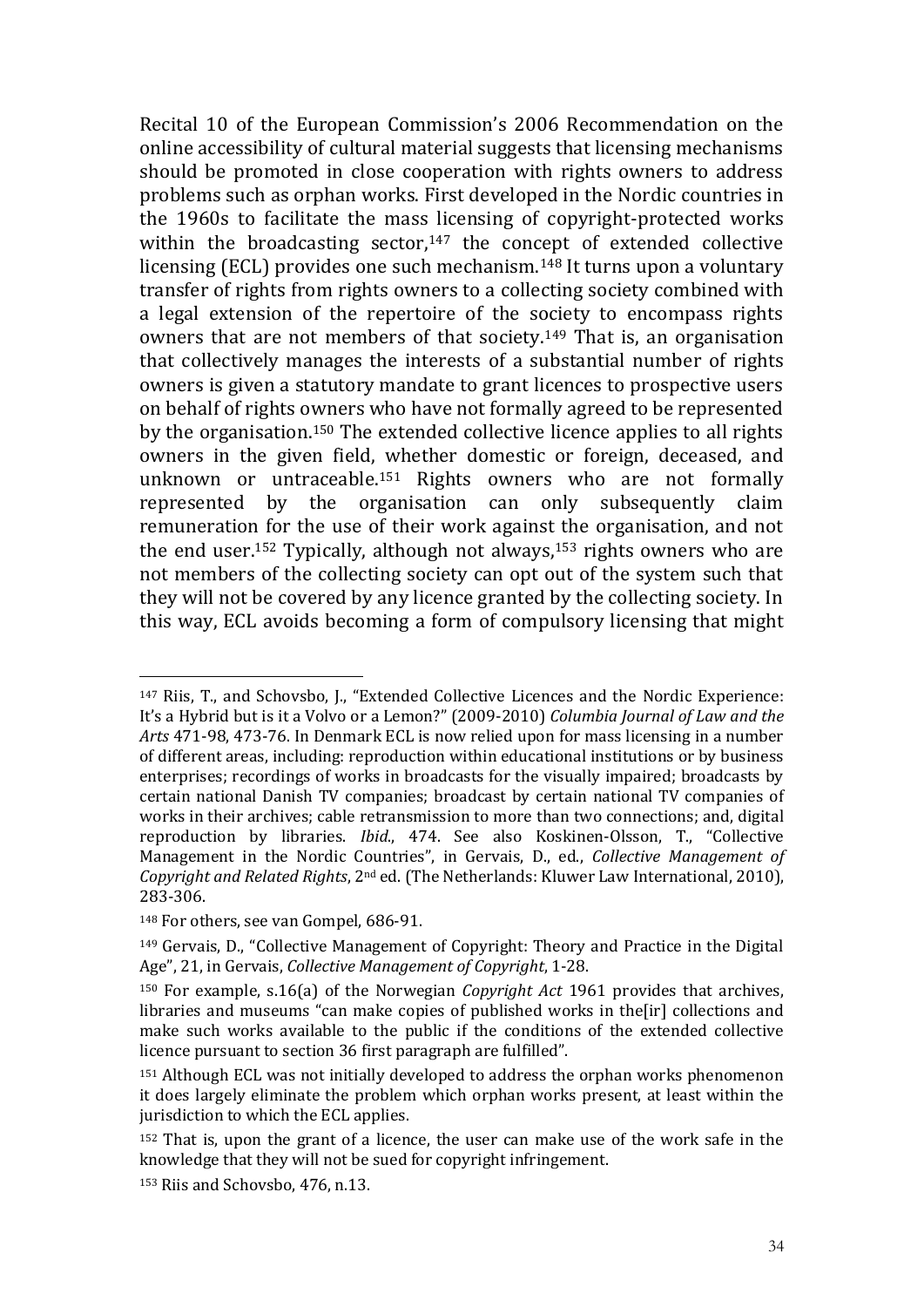otherwise violate well established principles of the international copyright regime.<sup>154</sup>

From the user's perspective, the obvious advantage of this model is that the relevant collecting societies effectively become a one-stop shop for licensing the use of large numbers of works without the need to negotiate with individual rights owners, and, with respect to orphan works, without the need to engage in a reasonable or diligent search for their owners.<sup>155</sup> For a cultural institution embarking upon a mass digitisation project, given the time and costs involved in searching for rights owners and clearing rights this would be a considerable gain. However there are two important aspects of ECL to bear in mind. First, with respect to the work of unrepresented rights owners the operation of ECL is necessarily territorial in nature. That is, the relevant collecting society can only grant permission for the use of these works within its own national jurisdiction. As Ringnalda puts it, "[j]ust as with exceptions and limitations, the effect of an extended collective licence is limited to the territory of the country under whose laws it was granted".<sup>156</sup> Second, relying upon a licence granted by a collecting society might prove to be equally costly in the long run, in that traditionally these licences do not differentiate between the charge for using an orphan work and the charges that apply to the rest of the works subject to the licence.<sup>157</sup> This is based upon the rationale that the commercial rates negotiated on behalf of members of the collecting society will *prima facie* be acceptable to rights owners who are not members, given the society's mandate to manage the interests of a large number of rights owners seeking to exploit the same

1

<sup>157</sup> In this regard, reference is often made to the Norwegian National Library's Bokylla project (http://www.nb.no/bokhylla). The project involved making more than 50,000 in-copyright books available online, all of which were licensed under an ECL agreement at €0.067 per page per year, whether the work was orphan or not. Scaling these costs up to account for the estimated total number of orphan books within Europe, the European Commission has estimated that treating orphan works in the same way as non-orphans would result in an annual cost of around €1.625bn to make Europe's orphan books available online; *Impact Assessment (Orphan Works)*, 27-28. Given the potential costs involved in making all types of orphan works available online under a traditional form of ECL, and the fact that many owners of orphan works may never reappear to lat claim to their copyright, it is reasonable to question whether the same (or even similar) commercial rates should apply to both orphan and non-orphan works. And certainly, the scale of these anticipated costs appears to have been one of the influential factors in shaping the proposed *Orphan Works Directive* and its rejection of the ECL model; *Impact Assessment (Orphan Works)*, 27-28 (for further discussion, see below).

<sup>154</sup> For a discussion of this and other aspects of the extent to which ECLs are compliant with international copyright norms, see Riis and Schovsbo, 481-95.

<sup>155</sup> For a discussion of the way in which the Danish copyright legislation regulates the use of orphan works by way of ECL, see Favale, Kretschmer and Mendis, 16-21.

<sup>156</sup> Ringnalda, A., "Orphan Works, Mass Rights Clearance, and Online Libraries: The Flaws of the Draft Orphan Works Directive and Extended Collective Licensing as a Solution" (2011) *Medien und Recht International* 3-10; see also Riis and Schovsbo, 498.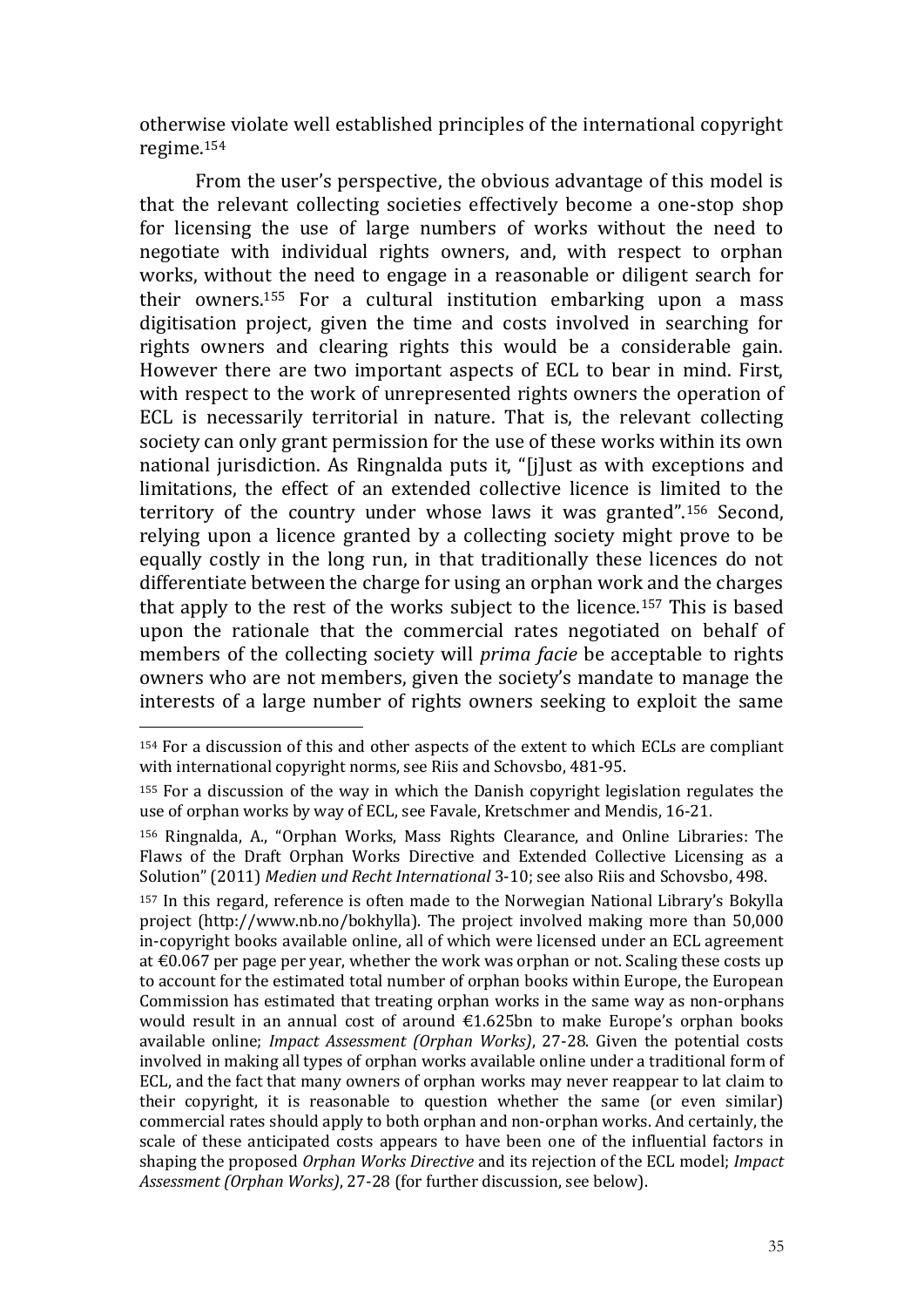type of work.<sup>158</sup> To licence the use of works by non-members on different terms and conditions would otherwise undermine the legitimacy of the ECL model. As a consequence however cultural institutions may find that they are paying to make use of materials for non-commercial purposes that rights owners – if asked – might ordinarily be willing to permit for free.<sup>159</sup>

The fact that the user need no longer conduct a diligent search does not necessarily mean that this responsibility is taken up by the relevant collecting society. In this respect relying upon a system of ECL administered by collecting societies gives rise to an obvious potential conflict of interest between rights owners that are members of the organisation and the unidentified owners of orphan works. Why, for example, would a collecting society invest any significant time or effort in identifying and locating the owners of orphan works when the consequence of identifying fewer owners means that more money in unclaimed fees can be applied for the benefit of its existing members? And this is of particular concern to foreign copyright owners whose work is licensed under an ECL scheme. Aside from the obvious practical difficulties of discovering whether one's work has been licensed for use in another jurisdiction by an unfamiliar collecting society, as Riis and Schovsbo point out, the actual allocation policies of collecting societies operating ECL schemes often do not result in *any* remuneration being paid to foreign rights owners.<sup>160</sup> The fact that, in practice, domestic rights owners are

<u>.</u>

<sup>158</sup> Foged, T., "Licensing schemes in an on-demand world" (2010) *European Intellectual Property Review* 20-28, 22.

<sup>159</sup> In relation to making payment for the use of orphan works in mass digitisation projects, Vuopala notes that the issue of paying remuneration generally arises only when cultural institutions are negotiating for use with collecting societies. By contrast, "when institutions have contacted the authors directly most of them have not claimed any remuneration "because they value the fact that their works would be accessible for teaching and educational purposes""; Vuopala, 14. See also the comments of Dame Lynne Brindley on digitisation initiatives undertaken by the British Library: "Much of this type of material is of high educational value, but low or no commercial value – we find that once people understand the project is free and it is for universities a 'royalty fee' is the last thing on their mind"; Brindley, L.J., "Phoenixes in the internet era – the changing role of libraries", in Bently, L., Suthersanen, U., Torremans, P., eds, *Global Copyright: three hundred years since the Statute of Anne, from 1709 to cyberspace*  (Cheltenham: Edward Elgar, 2010), 176-86, 180.

<sup>160</sup> Riis and Schovsbo, 491. Riis and Schovsbo raise an additional concern in that a wellestablished feature of the collective administration of copyright is that a certain percentage of all royalties collected by the organisation on behalf of its members (typically 10 per cent) are applied for the collective benefit of those members. This practice also extends to use of funds generated under an ECL scheme. On this point, the authors comment as follows: "In principle, the practice of withholding a share of the royalties for collective purposes contravenes the rule on national treatment in the Berne Convention insofar as foreign rights holders do not benefit from the collective purposes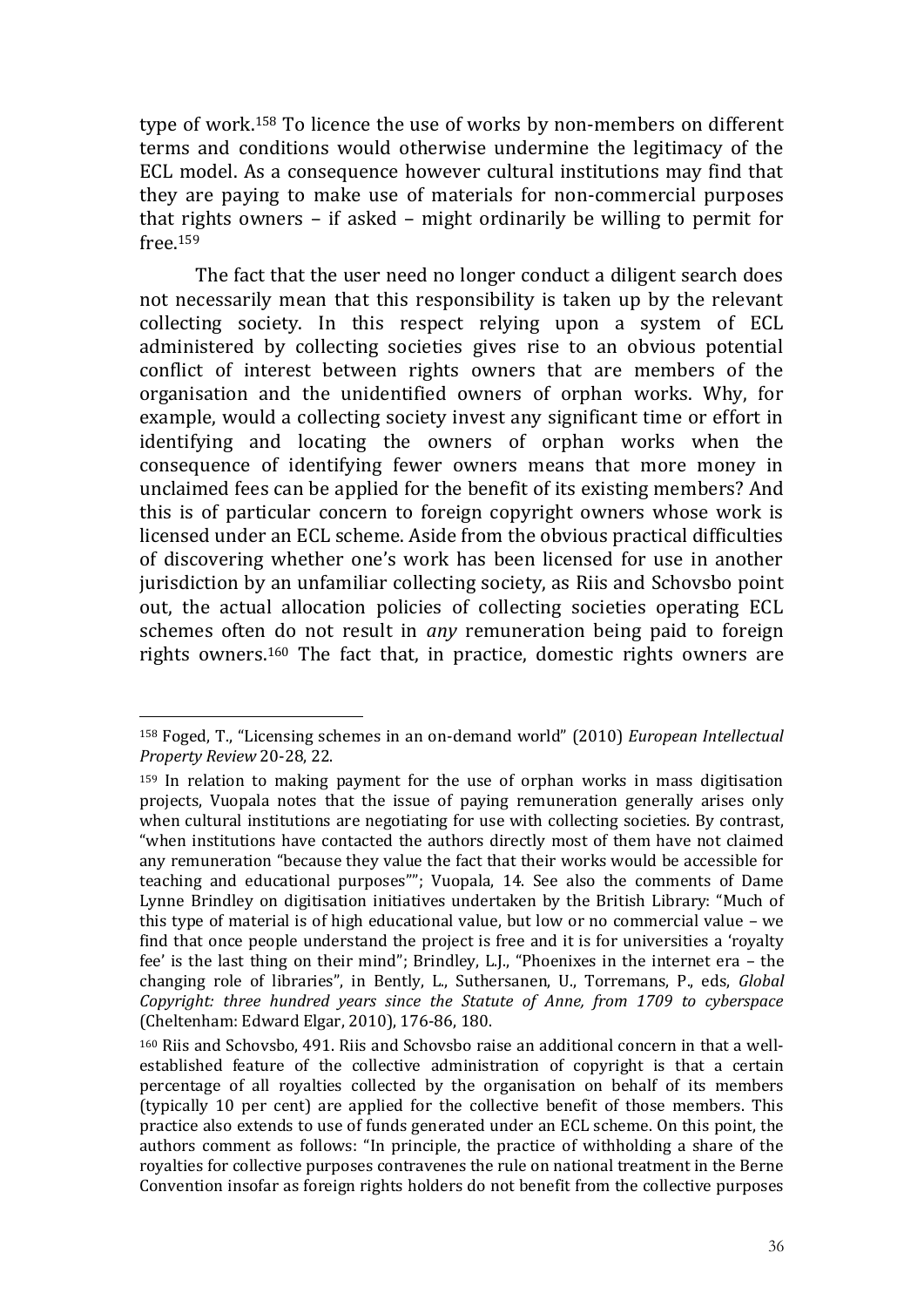treated more favourably than foreign owners raises obvious questions about whether ECL schemes are compliant with the principle of national treatment as set out in the Berne Convention. Within Europe, similar questions can be asked about compliance with A.18 of the Treaty on the Functioning of the European Union which prohibits any direct or indirect discrimination on the grounds of nationality.<sup>161</sup>

## **4.2. The Orphan Works Directive**

As previously noted, on 25 October 2012 the European Parliament adopted the Orphan Works Directive.<sup>162</sup> Under the Directive a work will be considered orphan if "none of the rightholders in [the work] is identified or, even if one or more of them is identified, none is located despite a diligent search for the rightholders having been carried out".<sup>163</sup> A diligent search must be carried out for each work prior to the use of that work, but need only be carried out in the Member State where the work was first published or broadcast.<sup>164</sup> This is because the Directive operates a principle of the mutual recognition of orphan works throughout the single market. That is, a work that is considered an orphan work in one Member State is deemed to be an orphan work in all Member States.<sup>165</sup> To facilitate

... Nevertheless, the practice is widespread and generally accepted due to the prevalence of the practice (at least in continental Europe)."; *ibid.*, 492.

<sup>161</sup> Treaty on the Functioning of the European Union, 2010 OJ (C83), A.18 ("Within the scope of the application of the Treaties, and without prejudice to any special provisions contained therein, any discrimination on the grounds of nationality shall be prohibited").

<sup>162</sup> *Directive 2012/28/EU of the European Parliament and of the Council of 25 October 2012 on certain permitted uses of orphan works*, available at: http://eurlex.europa.eu/LexUriServ/LexUriServ.do?uri=OJ:L:2012:299:0005:0012:EN:PDF (accessed: 5 February 2013).

<sup>163</sup> A.2(1).

1

<sup>164</sup> This is subject to an exception concerning cinematographic or audiovisual works when the producer of the work in question has his headquarters or habitual residence in a Member State: in this case, the diligent search must be carried out in the Member State of the producer's headquarters or habitual residence; A.3(3). Moreover, if there is evidence to suggest that relevant information on rightsholders is to be found in other countries, then relevant sources of information available in those other countries should also be consulted; A.3(4).

<sup>165</sup> A.4. This principle of mutual recognition offers two advantages. First, it identifies a single relevant jurisdiction in which the diligent search is most conveniently carried out (subject to the proviso concerning joint authors from different Member States set out in A.3(3)). Second, it ensures that there is no need to duplicate the diligent search in any other EU Member State. See: *Impact Assessment (Orphan Works)*, 20.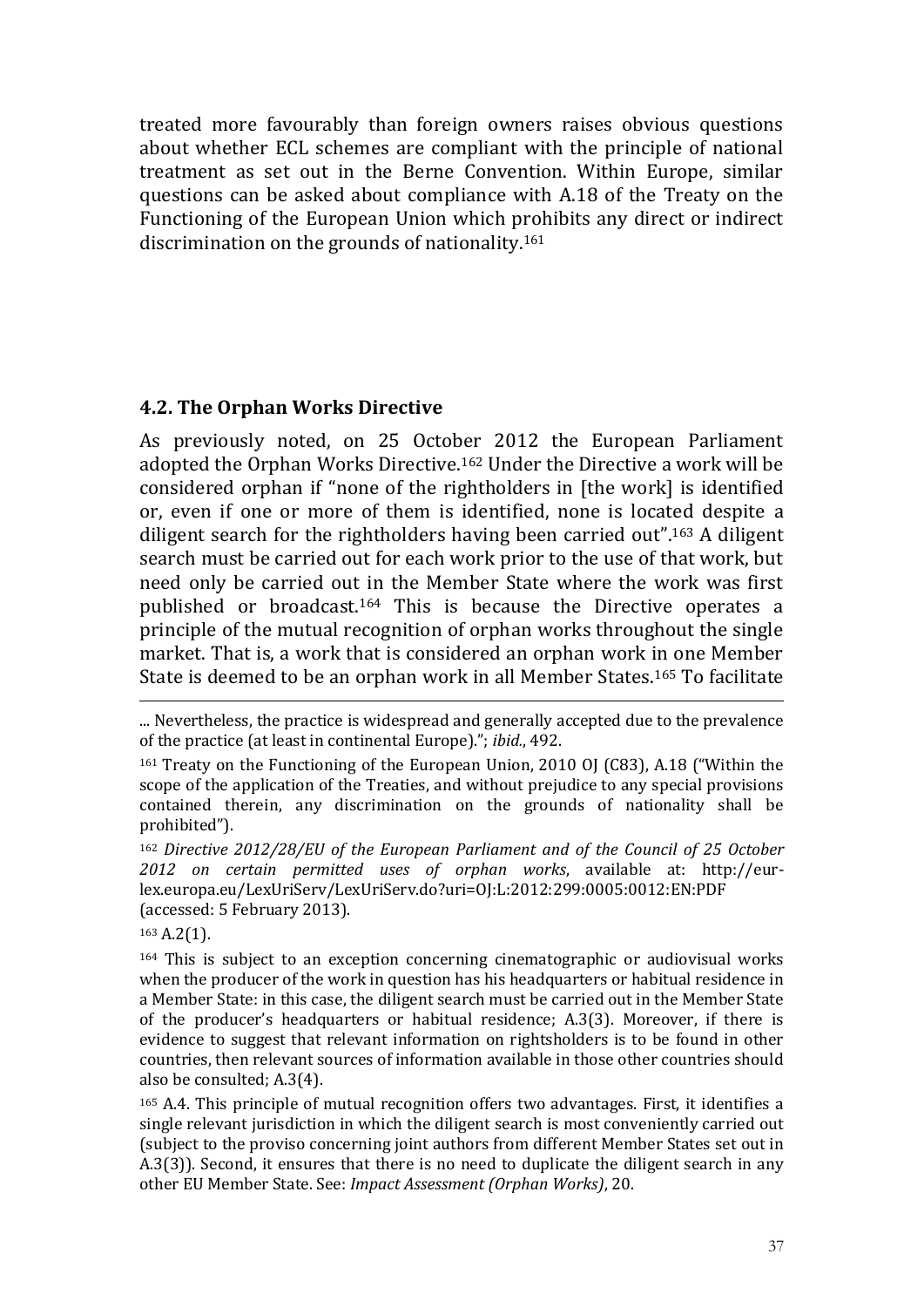the operation of this principle of mutual recognition, records of all diligent searches carried out within a given territory should be provided to a relevant, competent national authority,<sup>166</sup> and each Member State is to ensure that that information is subsequently recorded in a single publicly accessible online database to be established and managed by the Office of Harmonization in the Internal Market (OHIM). <sup>167</sup> The fact that a work has been designated an orphan does not however mean that it will always be considered so. The Directive requires that Member States ensure that a rightholder in a work considered to be orphan is afforded the possibility of putting an end to the work's orphan status.<sup>168</sup>

Once a work has been designated orphan, the Directive requires Member States to provide for an exception or limitation enabling certain permitted uses of that work under Article 6(1). Under this provision publicly accessible libraries, educational establishments, museums, archives, film and audio heritage institutions and public service broadcasting organizations, established in Member States, shall be permitted to use orphan works contained within their respective  $\text{collections}^{169}$  in the following ways: (i) communicating the work to the public, including making it available online;<sup>170</sup> (ii) copying the work for the purposes of digitisation, indexing, cataloguing, preservation, restoration and making the work available.<sup>171</sup> Article 6(2) makes clear that the designated organisations are only permitted to make use of orphan works in order to achieve aims related to their public interest missions, "in particular the preservation of, the restoration of, and the provision of cultural and educational access to works and phonograms contained in their collection".<sup>172</sup> That said, the Directive does provide that relevant organisations may generate revenues in their use of orphan works "for the

1

<sup>172</sup> A.6(2).

<sup>166</sup> A.3(5). The records required to be maintained include: (a) the results of the diligent searches that the organisations have carried out and which have led to the conclusion that [the work] is considered an orphan work; (b) the use that the organisation made of the orphan work in accordance within the Directive; (c) any change (in accordance with A.5 of the Directive) of the orphan work status of work that has been used; (d) the relevant contact information of the organisation concerned; *ibid*.

<sup>167</sup> A.3(6).

<sup>168</sup> A.5.

<sup>169</sup> The scope of the Directive extends *only* to orphan works held within the collections and archives of these designated organisations; A.1(2).

 $170$  A.6(1)(a) provides that relevant organisations are permitted to make the orphan work available to the public "within the meaning of Article 3 of Directive 2001/29/EC [the Information Society Directive]". A.3(1) of the Information Society Directive provides authors with the exclusive right "to authorise or prohibit any communication to the public of their works, by wire or wireless means, including the making available to the public of their works in such a way that members of the public may access them from a place and at a time individually chosen by them".

 $171 A.6(1)(b)$ .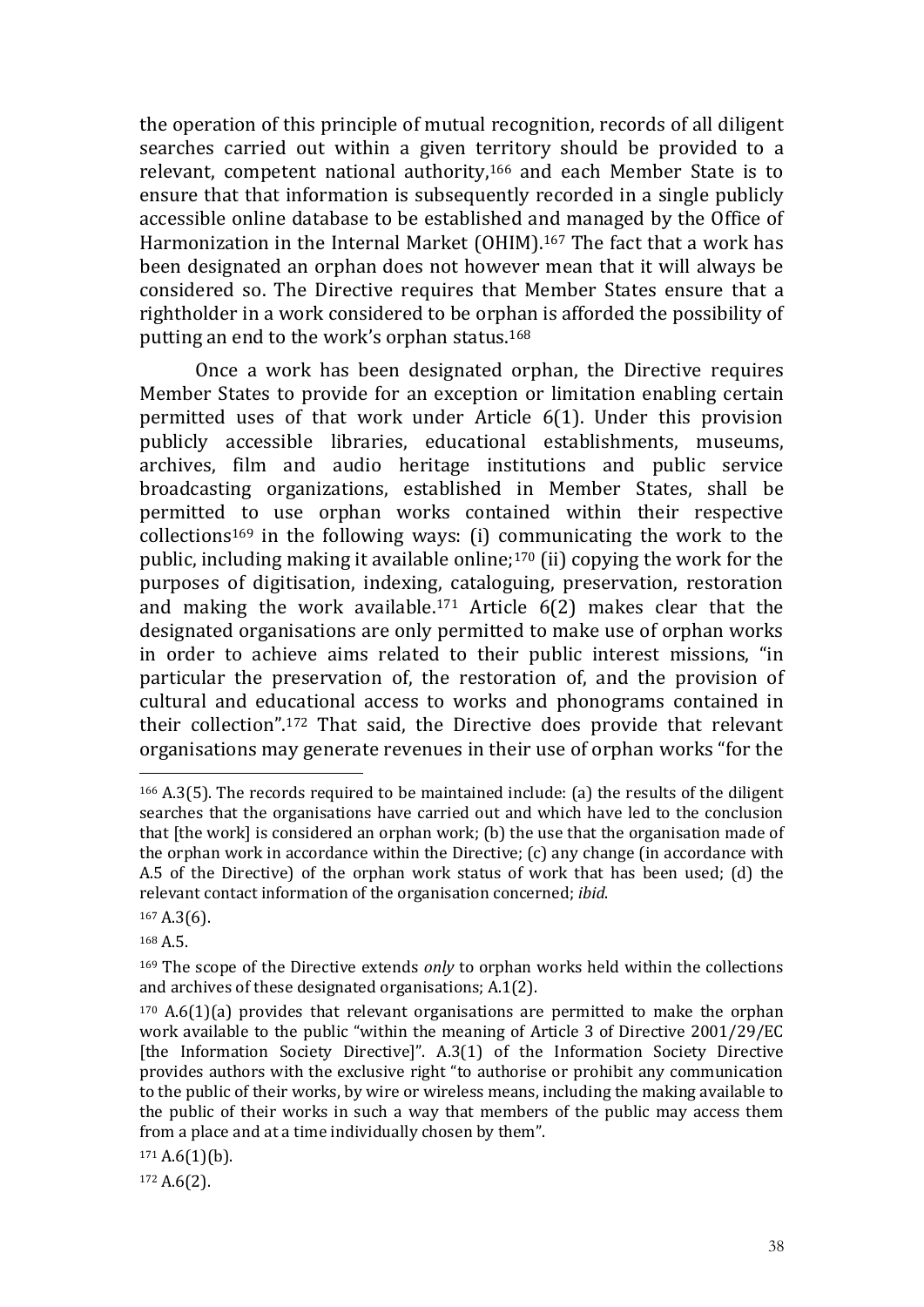exclusive purpose of covering their costs of digitising orphan works and making them available to the public".<sup>173</sup>

While certain aspects of the Directive are to be welcomed, when considered from the perspective of the archive sector, it is unsatisfactory in a number of key respects. In the first place, as set out in A.1(2), the scope of the Directive applies only to the use of books, journals, newspapers, magazines and other writings, as well as phonograms, cinematographic and audiovisual works. Immediately apparent is that free-standing artistic works such as maps, drawings, plans, and photographs do not fall within the compass of the Directive.<sup>174</sup> And while estimates concerning the scale of the problem of orphaned visual and artistic materials can vary quite dramatically,<sup>175</sup> their omission from the Directive represents a rather obvious shortcoming.

The Commission's Summary of the Impact Assessment is revealing as to the reason for omitting artistic works from the Directive: "[I]t would be extremely difficult to identify the owners of entire collections of

<sup>173</sup> A.6(2).

<sup>174</sup> The Directive does however provide that it extends to "works and other protected subject-matter that are embedded or incorporated in, or constitute and integral part of, the [works listed in A.1 $(2)$  and  $(3)$ ]"; A.1 $(4)$ .

<sup>&</sup>lt;sup>175</sup> For example, a survey conducted by CEPIC of the commercial picture archives specialising in historic material reported that 50% of archives answered that orphan works comprise less than 10% of their stock, whereas 20% of respondents estimated that orphan works comprise between 20-30% of their stock; Fodor, S., *Results of CEPIC Survey on Orphan Works in Historical Archives* (September 2011), 4, available at: http://cepic.org/news/cepic\_news/2011/10/results\_cepic\_survey\_orphan\_works\_histo rical\_archives (accessed: 12 February 2013). By contrast, in a study conducted by The National Archives in 2009 it was found that for works registered for copyright protection between 1883 and 1912, only 5% of the rights owners were traceable for 80,000 images still in copyright; cited in Vuopala, 30. Similarly, the *Gowers Review* (at 69) estimated that of 19 million photographs held in 70 cultural institutions throughout the UK, the percentage of photographs for which the author is known (other than for fine art photographs) is no more than 10 per cent; that said, the reliability of this estimate has been called into question by the authors of the CEPIC report (they write (at 4) as follows: "At the moment, there is very little statistically-valid data available about orphaned visual material … As no study has investigated these issues in depth, some related reports vase their findings on false or inconsistent assumptions. For example, some reports point to the UK's Gower [*sic*] Review of 2006 and state that rights holders of the image collections in museums could be identified in only 10% of the cases. This is not the case. In fact, the original survey carried out by the Museums Copyright Group learned that museums, libraries and archives estimate a figure that is the reverse of this conclusion – i.e. that only some 5-10% of their collections might be termed true 'orphan works'"). For other estimates concerning orphaned visual material, see IPO, *Orphan Works, Impact Assessment No. BIS1063* (June 2012), 10, available at: http://www.ipo.gov.uk/consult-ia-bis1063-20120702.pdf (accessed: 7 February 2013) (which, for example, reports that 25% of 500,000 pieces of artwork held by the National History Museum in London is orphan, as are 25% of the prints and drawings held in the London Metropolitan Archive).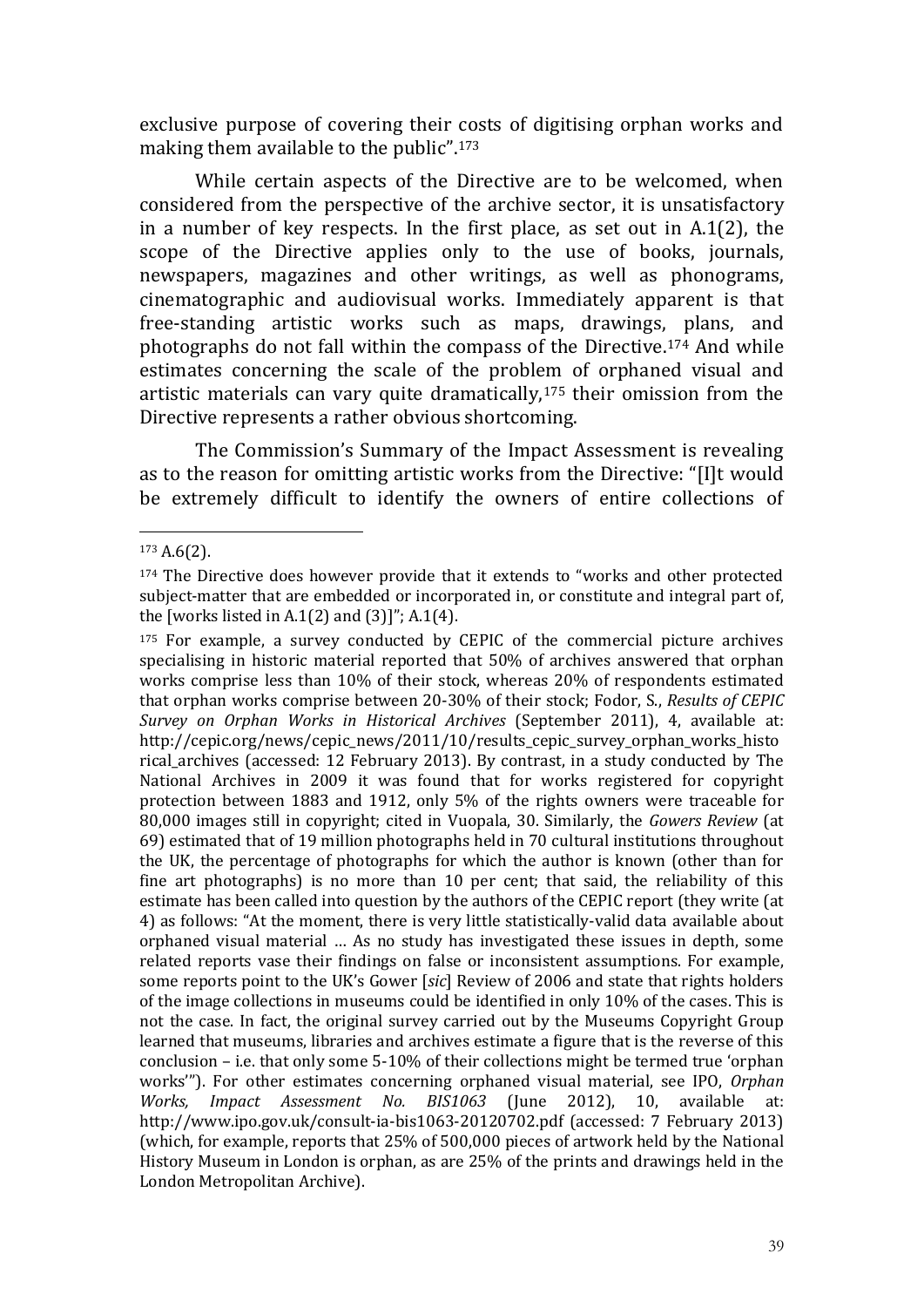photographs whose provenance is unknown. The lack of attribution or other identifying information makes diligent search particularly difficult. Moreover, the technology to carry out visual searches as compared to text based searches is not as highly developed and is very costly".<sup>176</sup> That is, conducting a diligent search for the owners of artistic works is likely to be much more difficult and more costly than is the case for (published) literary works, films, and so on. No doubt this is true, and particularly so for photographs which often do not carry any information about either the authorship or the copyright ownership of the work. But aren't these exactly the circumstances under which we should be making it easier for cultural institutions to make use of such works? When tracking down copyright owners is likely to prove particularly troublesome and costly, and which in turn is likely to preclude such works being made available online?<sup>177</sup>

Second, the extent to which the Directive applies to unpublished works – which make up an extremely significant proportion of archival holdings – is qualified in a rather unhelpful manner. The Directive makes clear that it applies to the works referred to in A.1(2) "which have never been published or broadcast but which have been made publicly available by" a relevant organisation; however, this is subject to the proviso that "it is reasonable to assume that the rightholders would not oppose the uses referred to in Article 6".<sup>178</sup> But when will it be reasonable to make such an assumption? We know that archivists find copyright law complicated and confusing and that they worry about the potential consequences of (real or perceived) infringement; we also know that archives are, typically, riskaverse institutions. Will they be prepared to assume consent (or, rather, a lack of opposition) on the part of a copyright owner that cannot be identified or located? Can one make a reasonable assumption as to the state of mind of a copyright owner, when one does not know who that copyright owner is? For instance, in Akmon's analysis of the rights clearance process for the Cohen Research Collection he reports that commercial copyright owners were much more likely to refuse permission to digitise and display than non-commercial owners.<sup>179</sup> Indeed, when the item in question had at least one commercial copyright owner the likelihood of being refused permission increased by a staggering

<sup>176</sup> *Impact Assessment (Orphan Works)*, 1, n.1.

<sup>177</sup> It is worth noting, however, that the Commission has been charged with keeping under review the possibility of extending the scope of the Directive to include "standalone photographs and other images"; A.10.

<sup>178</sup> A.1(3).

<sup>179</sup> Akmon categorises the 1,377 copyright owners, whose permission was being sought, into six different groups: individuals; non-profit organisations; government bodies; educational institutions; professional associations and societies; and, commercial and corporate entities (such as pharmaceutical companies, corporate laboratories, and publishers); Akmon, 53.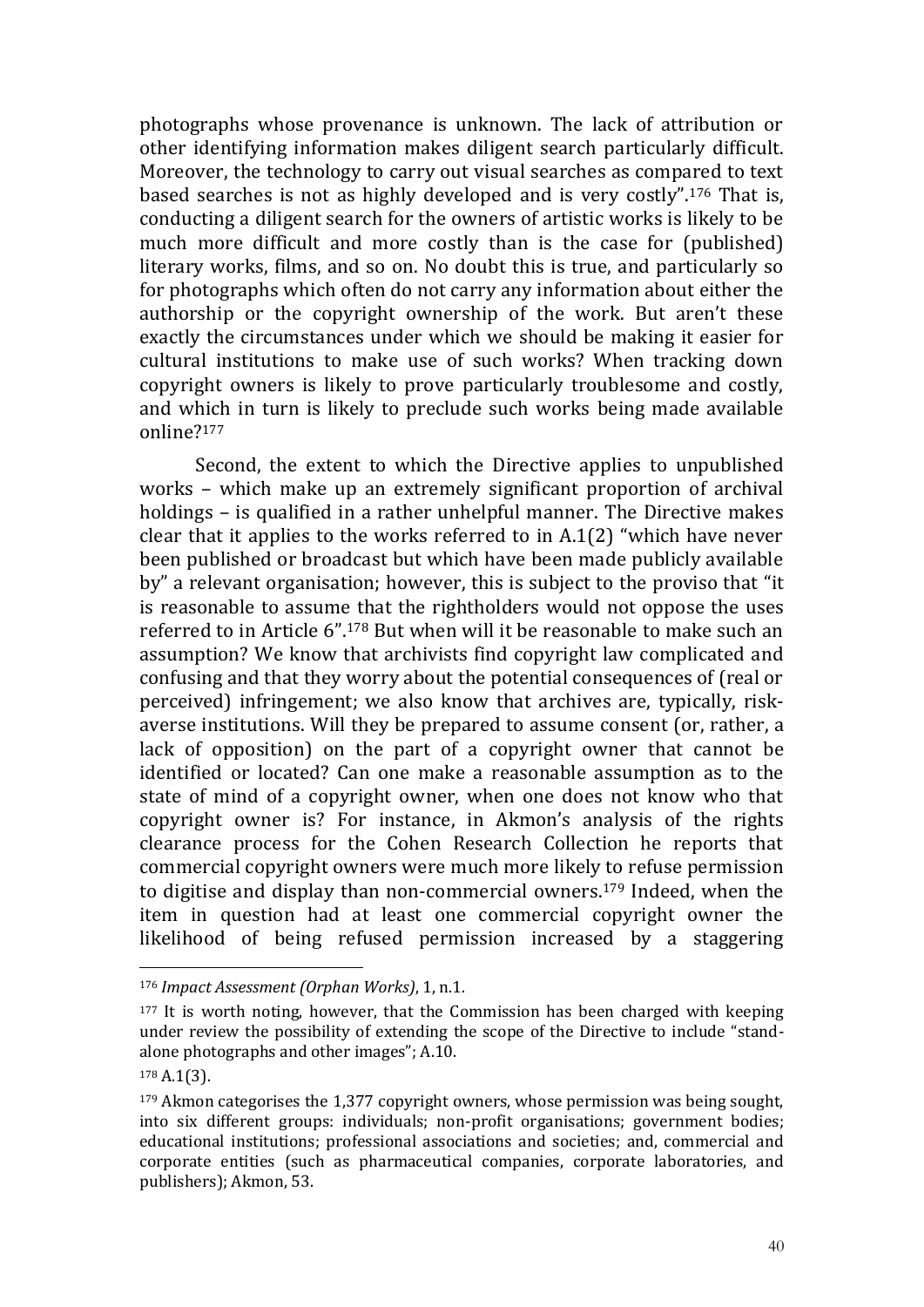9000%.<sup>180</sup> What then, for example, if the archival material in question consists of the business records of a commercial entity that has ceased trading or can no longer be located? What should an archivist be prepared to assume? As we have seen, the work of Dryden, Hudson and Kenyon, and others, confirms that archives and archivists are generally inclined to withhold access to digital content where copyright issues cannot be explicitly and definitively resolved; when faced with the uncertainty inherent in determining the applicability of the Directive to unpublished works, archives may simply choose to select material for digitisation that present fewer problems (or allows for greater certainty) with respect to copyright compliance.

Third, is the issue that making use of any work under the Directive is necessarily contingent upon conducting a diligent search. Imposing a mandatory search in all circumstances is likely to seriously frustrate the implementation of mass digitisation projects, and particularly in relation to archival collections. The transaction costs involved in carrying out diligent searches for each and every work to be digitised are likely to prove prohibitive for cultural heritage institutions. Korn puts it as follows: "[d]ue diligence is … time consuming, resource intensive and may not be realistically practical for large-scale digitisation activities".<sup>181</sup> Stratton is more direct: "[the] rights clearance of works on an individual item by item basis is unworkable in the context of mass digitisation".<sup>182</sup> It may be that, in time, initiatives such as ARROW will make the mass clearance of rights more achievable and efficient by way of automated diligent search,<sup>183</sup> but, perhaps necessarily, they will almost always be geared to facilitating rights clearance for (commercially) published material.<sup>184</sup> As such, their value to

<sup>180</sup> Akmon, 59-61.

<sup>181</sup> Korn, *In from the Cold*, 13. See also: McCausland, S., "Googling the Archives: Ideas from the Google Books Settlement on Solving Orphan Works Issues in Digital Access Projects" (2009) *SCRIPT-ed* 377-93, 382 ("Diligent search models may work reasonably well to balance the interests of owners and users in the case of one off "adoptions" where the user is well resourced with plenty of time, but they are clearly a compromise of interests which do not adequately address the needs of large scale users in the digital environment"); as well as the comments of the National Library of the Netherlands that "a title by title search is not feasible for large scale digitisation projects", and advocating a solution for the mass digitisation of orphan works "which does not require a diligent search on a per-work basis" (reported in Vuopala, 16).

<sup>182</sup> Stratton, 5.

<sup>183</sup> The ARROW system, funded by the EU, is a network of databases and rights registries designed to enable the identification and rights clearance of works to support mass digitisation throughout Europe. The project represents a collaboration between libraries and rightsholders groups to find technological solutions to the challenges presented by clearing rights for mass digitisation projects. For further details, see: www.arrow-net.eu (accessed: 7 February 2013), and Stratton, *Seeking New Landscapes*.

<sup>184</sup> Primarily, the ARROW project was concerned with published books. It was designed to enable libraries to request permission to digitise a book (or books) within their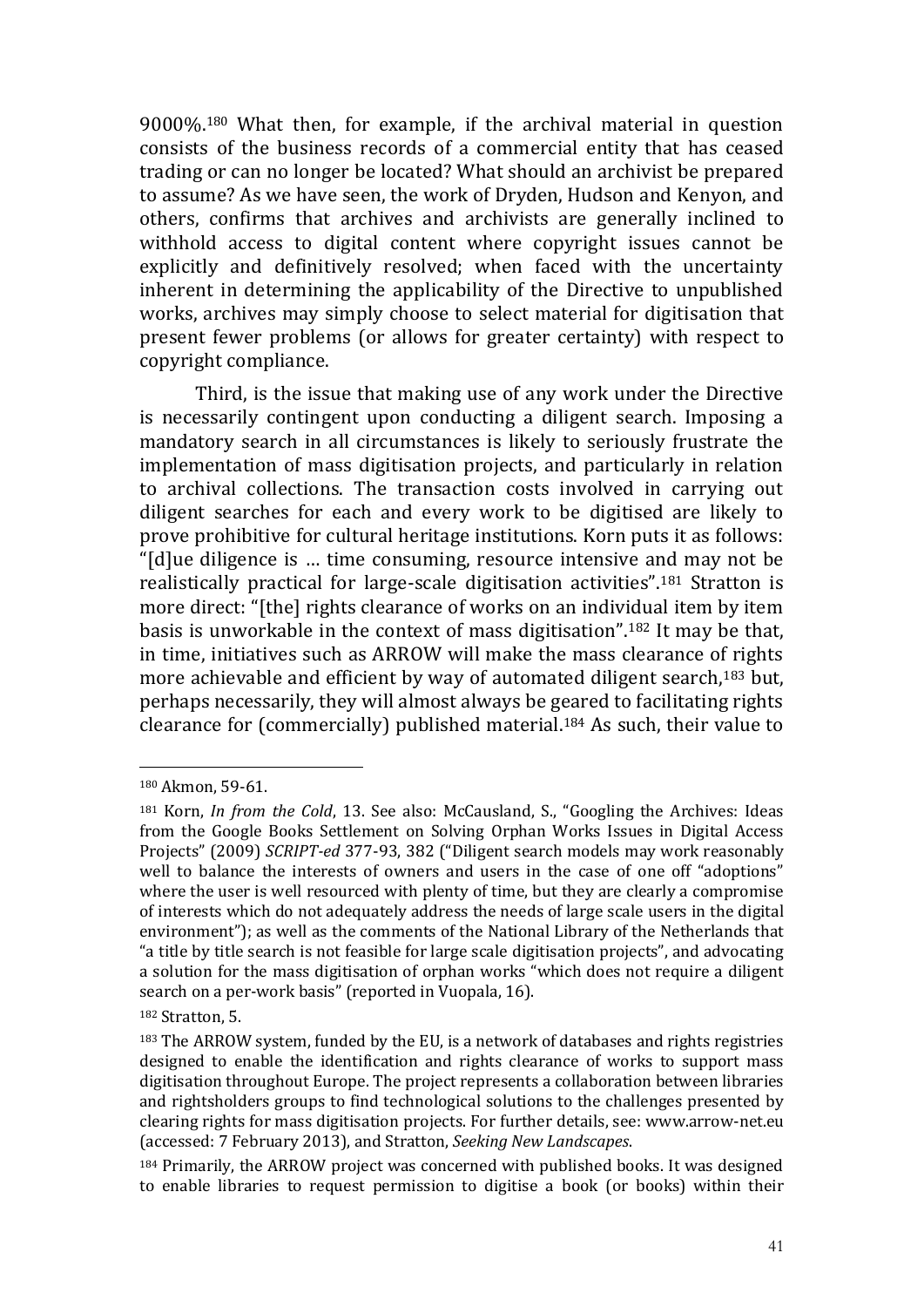the archive community will be limited. Indeed, in their feasibility study on the diligent search of image rights conducted as part of the ARROW initiative, Ibbotson et al recommend that when digitising specialised collections that include unpublished and private material "project managers would be very much better employing specialist professional picture researchers to identify and locate Image Works Authors, and to identify and locate other right holders in such works".<sup>185</sup> While the Directive was still in draft form, the cultural heritage sector called for a more balanced and practical solution to this issue, warning that strictly adhering to a requirement of diligent search in all circumstances would result in a Directive that delivered very little benefit with respect to large scale digitisation initiatives.<sup>186</sup> Unfortunately that warning went unheeded.

And finally, with respect to rightholders that put an end to the orphan work status of their work under A.5, the Directive requires that Members States shall provide them with "fair compensation" for the use that has been made of their work under A.6.<sup>187</sup> The Directive leaves it for each Member State to determine the level of compensation to be awarded, as well as "the circumstances under which the payment of such compensation may be organised".<sup>188</sup> The crucial question for the archive

<sup>185</sup> *Ibid*., 31.

<u>.</u>

<sup>186</sup> Guibault, L., "Cultural heritage institutions concerned over proposed European orphan works directive" (23 February 2012), available at:

http://kluwercopyrightblog.com/2012/02/23/cultural-heritage-institutions-

concerned-over-proposed-european-orphan-works-directive/ (accessed: 15 March 2013).

<sup>187</sup> A.6(5).

collections by providing its own catalogue record for the relevant item(s) concerns. That information was then checked against relevant data held by The European Library (TEL), as well as various "books in print" databases (in the country of publication) and Reproduction Rights Organisations (collecting societies). ARROW-plus is a network project that builds on the original ARROW initiative by increasing the number of countries in which ARROW is used, as well as broadening the type of works for which it is used. In relation to the integration of image searches within the ARROW system, the focus of ARROW-plus has been on images that are embedded in, or appear on the cover of, published books. For details, see: Ibbotson, J., et al, *D6.2 Feasibility Study on diligent search of image rights* (October 2012), available at: https://www.globalcube.net/clients/evartists/content/medias/D6.2\_Feasibility\_study\_i mages.pdf (accessed: 12 February 2013).

<sup>188</sup> *Ibid*. On this point, the preamble to the Directive provides as follows: "Rightholders that put an end to the orphan work status of a work or other protected subject-matter should receive fair compensation for the use that has been made of their works or other protected subject-matter under this Directive, to be determined by the Member State where the organisation that uses an orphan work is established. Member States should be free to determine the circumstances under which the payment of such compensation may be organised, including the point in time at which the payment is due. For the purposes of determining the possible level of fair compensation, due account should be taken, inter alia, of Member States' cultural promotion objectives, of the non-commercial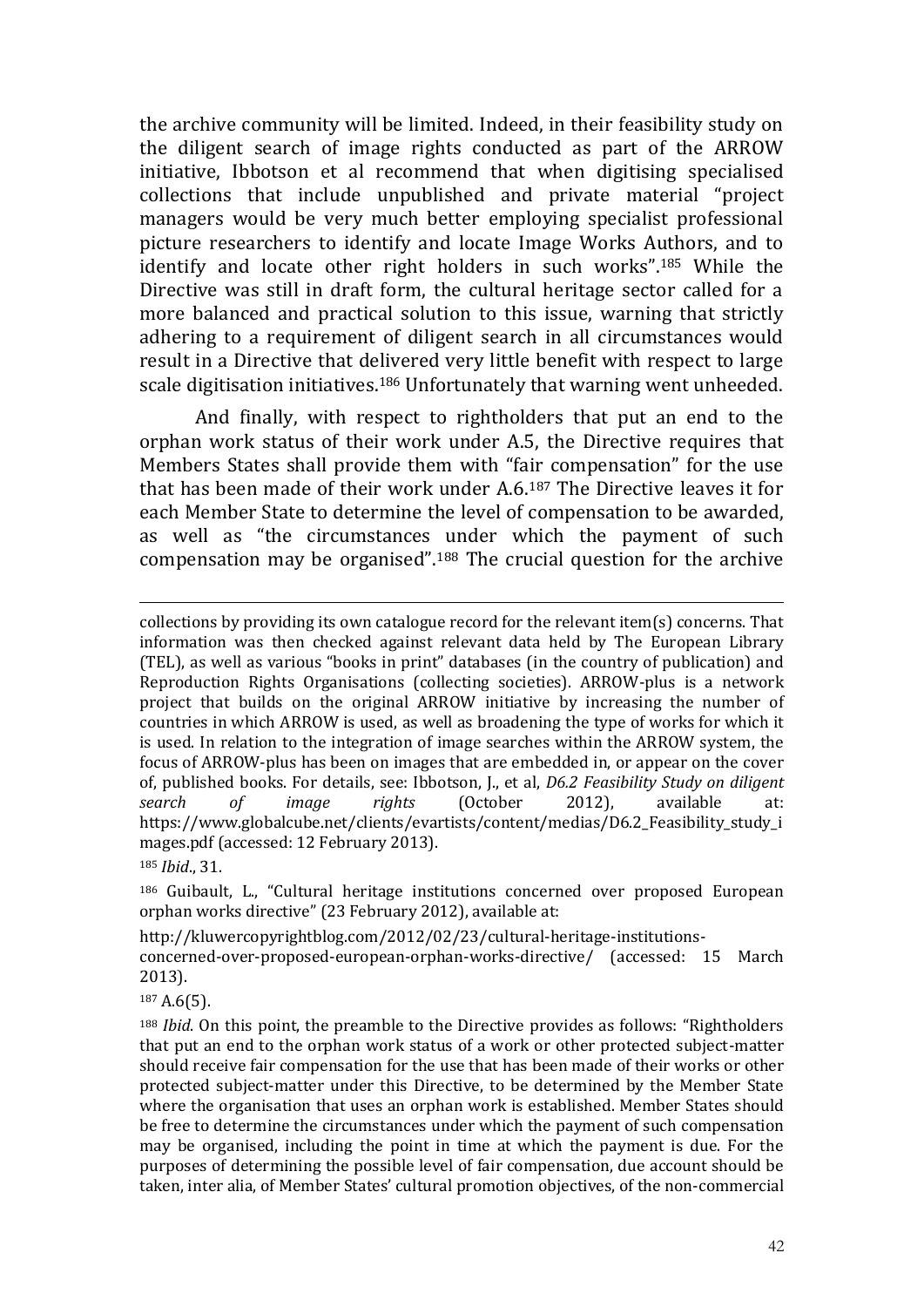community is what should be understood by the concept of "fair compensation"? Without doubt, few archival institutions will have either the appetite or the budget to pay copyright fees (of any kind) to make their holdings available online. Once again, Dryden's research on the digitisation of archival materials is illuminative. Of the 154 archival repositories that she canvassed, only six respondents reported that they had ever paid a licence fee to a copyright owner to make a document available online.<sup>189</sup> But also, copyright fees are not typically sought for this type of noncommercial use, and permission is rarely refused. In Dryden's study only three respondents reported that permission had ever been declined, whereas just nine respondents reported that a copyright owner had ever asked for royalties or a licence fee. <sup>190</sup> In Akmon's study, permission to digitise and display was explicitly denied for only 5% of the copyrightprotected items in the collection (that is, 294 of 5,463 works). <sup>191</sup> The Michigan University Library – the organisation undertaking the digitisation project – did not offer payment to digitise and display; moreover, the Library was asked by just one of the 1,377 copyright owners approached to pay a copyright fee (the Library refused, and the owner subsequently granted permission).<sup>192</sup>

These are, of course, just two studies but they capture an experience that, we suspect, is typical of archival digitisation initiatives throughout the UK and elsewhere: rarely are archives willing or able to pay copyright fees to digitise and display their holdings, and rarely are fees sought by copyright owners who grant archives permission to make their work available online (and this is especially true for rightholders who are noncommercial entities). Any compensation scheme implemented within the UK that does not take cognisance of the commercial (or rather, the noncommercial) realities of archival digitisation is likely to render the new Directive largely irrelevant to the archive sector. Put another way, if the archive sector is to benefit meaningfully from the implementation of the Directive, "fair compensation" must often be interpreted to mean *no compensation*. This is not as controversial as it may, at first blush, sound: the idea that fair compensation might equate with no compensation is

<u>.</u>

nature of the use made by the organisations in question in order to achieve aims related to their public-interest missions, such as promoting learning and disseminating culture, and of the possible harm to rightholders" (para.18).

<sup>189</sup> Dryden, *Copyright in the Real World*, 185.

<sup>190</sup> *Ibid*.

 $191$  Moreover, permission was expressly denied for less than  $4\%$  of the items without a commercial copyright owner; Akmon, 59-61.

<sup>192</sup> *Ibid*., 52.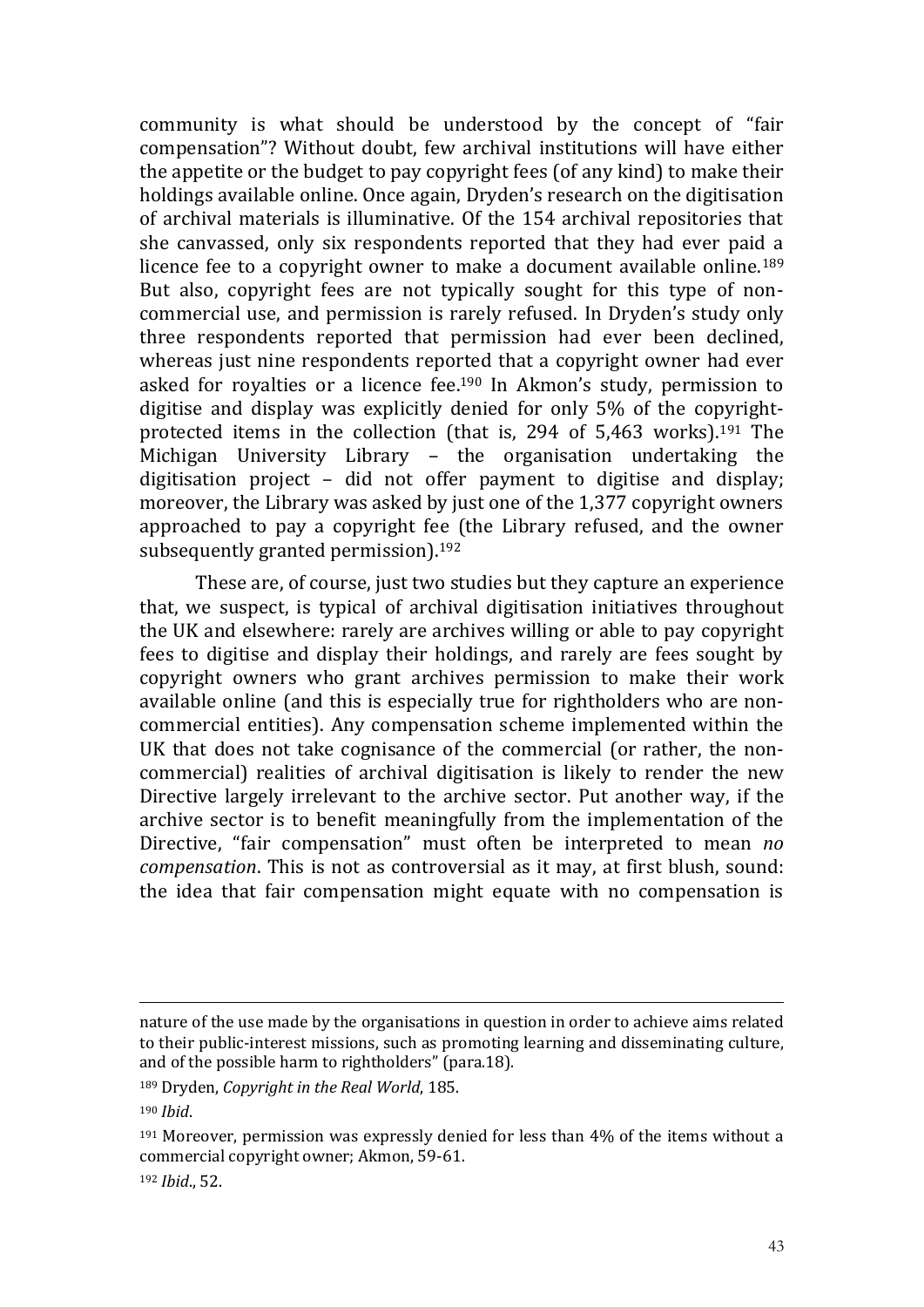already a well-established principle of the European copyright law regime.<sup>193</sup>

#### **4.3. Orphan works and the** *Consultation on Modernising Copyright*

Within the UK the need for a legislative solution to the orphan works phenomenon was recommended by both the *Gowers Review*<sup>194</sup> and the *Hargreaves Review*, <sup>195</sup> and the issue has most recently been taken up in the government's *Consultation on Copyright*. In December 2011 that *Consultation* proposed a twin-track approach to the licensing of individual orphan works and situations of mass licensing, <sup>196</sup> a proposal that currently being developed as part of a bundle of legislative reforms set out in the *Enterprise and Regulatory Reform Bill*. <sup>197</sup> That is, with respect to approving individual uses of orphan works, the government are making provision for the establishment of an independent authorising body to licence the use of such works after a diligent search has been carried out. In addition, the legislation will enable voluntary extended collective licensing in the UK for the first time which licences – where they are available – will necessarily extend to the use of orphan works.<sup>198</sup> In effect, this is a hybrid solution that

<u>.</u>

<sup>193</sup> The Information Society Directive provides (at Recital 38) that: "In certain cases of exceptions or limitations, rightholders should receive fair compensation to compensate them adequately for the use made of their protected works or other subject-matter. When determining the form, detailed arrangements and possible level of such fair compensation, account should be taken of the particular circumstances of each case. When evaluating these circumstances, a valuable criterion would be the possible harm to the rightholders resulting from the act in question … *In certain situations where the prejudice to the rightholder would be minimal, no obligation for payment may arise*" (emphasis added). For a discussion of the concept of fair compensation in the context of private copying, see: Kretschmer, M., *Private Copying and Fair Compensation: an empirical study of copyright levies in Europe* (London: IPO, 2011).

<sup>194</sup> *Gowers Review*, 71.

<sup>195</sup> *Hargreaves Review*, 39.

<sup>196</sup> *Consultation on Copyright*, 18-19, 32.

<sup>197</sup> Relevant documentation and debates about the current iteration of the *Enterprise and Regulatory Reform Bill* can be found here: http://services.parliament.uk/bills/2012- 13/enterpriseandregulatoryreform.html (accessed: 14 February 2013); for the proposals regarding orphan works and extended collective licensing, see Part VI, clause 69.

<sup>198</sup> Although the Intellectual Property Office's Impact Assessment on ECL (concluded six months after the *Consultation on Copyright* was published) makes the point that "Extended Collective Licensing is not proposed as a specific policy solution for orphan works", it continues as follows: "[B]y its nature an ECL will include all works within the scope of an authorisation (whether the copyright owner is traceable or otherwise, and except for any works which are opted out). However, on this basis it is likely that some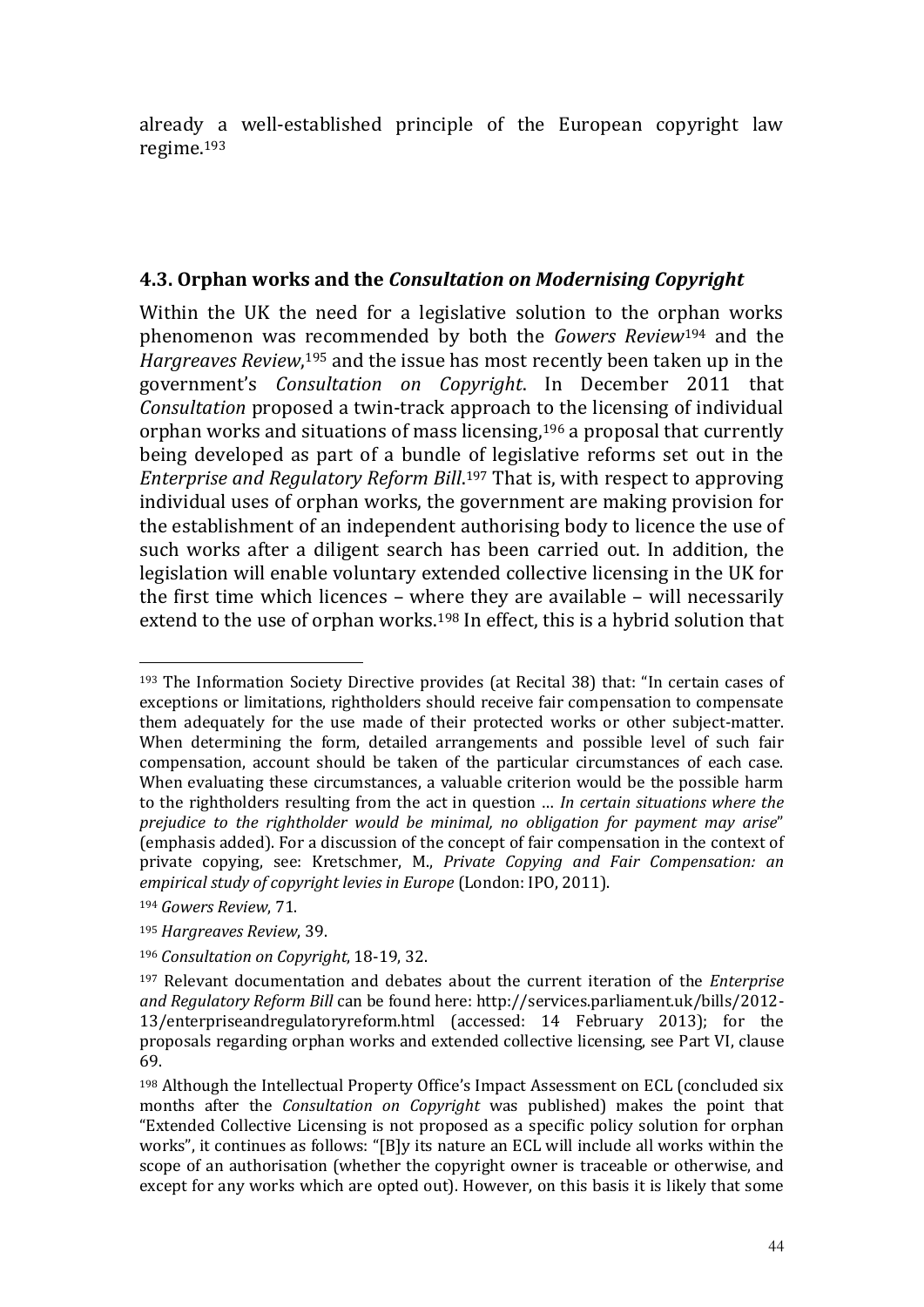draws upon both the Nordic and the Canadian models discussed above, but one that will operate to complement the UK's obligations under the *Orphan Works Directive*.

What is notable about the scope of the government's proposal, by contrast with the proposed *Orphan Works Directive*, is that it anticipates that all types of copyright protected work (including free-standing artistic works) will fall within the scheme, both published and unpublished, and that it will enable commercial as well as non-commercial uses of orphan works. <sup>199</sup> Also notable is the way in which the government has proposed to square the circle of diligent search in mass licensing situations. While recognising that requiring a diligent search in advance of licensing would defeat the objective of an efficient rights clearance procedure such as ECL, the *Consultation on Copyright* recommends that the requirement of a prior search should be replaced with a search *ex post facto*. That is, if at the end of a rights clearance procedure by way of ECL the relevant collecting society discovers that it has cleared rights for the use of orphan works then the collecting society will be obliged to conduct a search for the authors of those works.<sup>200</sup> Obviously this approach offers the end user the benefit of not having to conduct any searches prior to use, and in a way that addresses previous criticisms that have been levelled at ECL as a mechanism for dealing with orphan works (discussed above). However, it does simply transfer the transaction costs involved in executing a diligent search to the collecting society and, without doubt, those additional transaction costs will be passed on to the individuals and organisations seeking to clear rights under an ECL scheme in the guise of increased fees. Indeed, it is the potential financial costs involved in clearing rights to make use of orphan works under the government's hybrid solution that may prove most troublesome for the cultural heritage sector in general.

Although the reasoning for introducing an orphan works scheme within the *Consultation* makes reference to the fact that orphan works present a "significant problem for organisations such as archives" and that the public is missing out on "the benefits of access to potentially important cultural and scientific works", the underlying rationale for the introduction of the orphan works scheme rests squarely upon commercial considerations. For example, the *Consultation* stresses that "commercial opportunities appear to be being missed", that the orphan works problem

orphan works will be cleared for use through Extended Collective Licences to the extent that such licences are available"; IPO, *Extended Collective Licensing (ECL), Impact Assessment No. BIS1054* (May 2012), 3-4, available at: http://www.ipo.gov.uk/consultia-bis1054-20120702.pdf (accessed: 7 February 2013).

<sup>199</sup> HMG, *Government Policy Statement: Consultation on Modernising Copyright* (July 2012), 7-9.

<sup>200</sup> *Consultation on Copyright*, 38.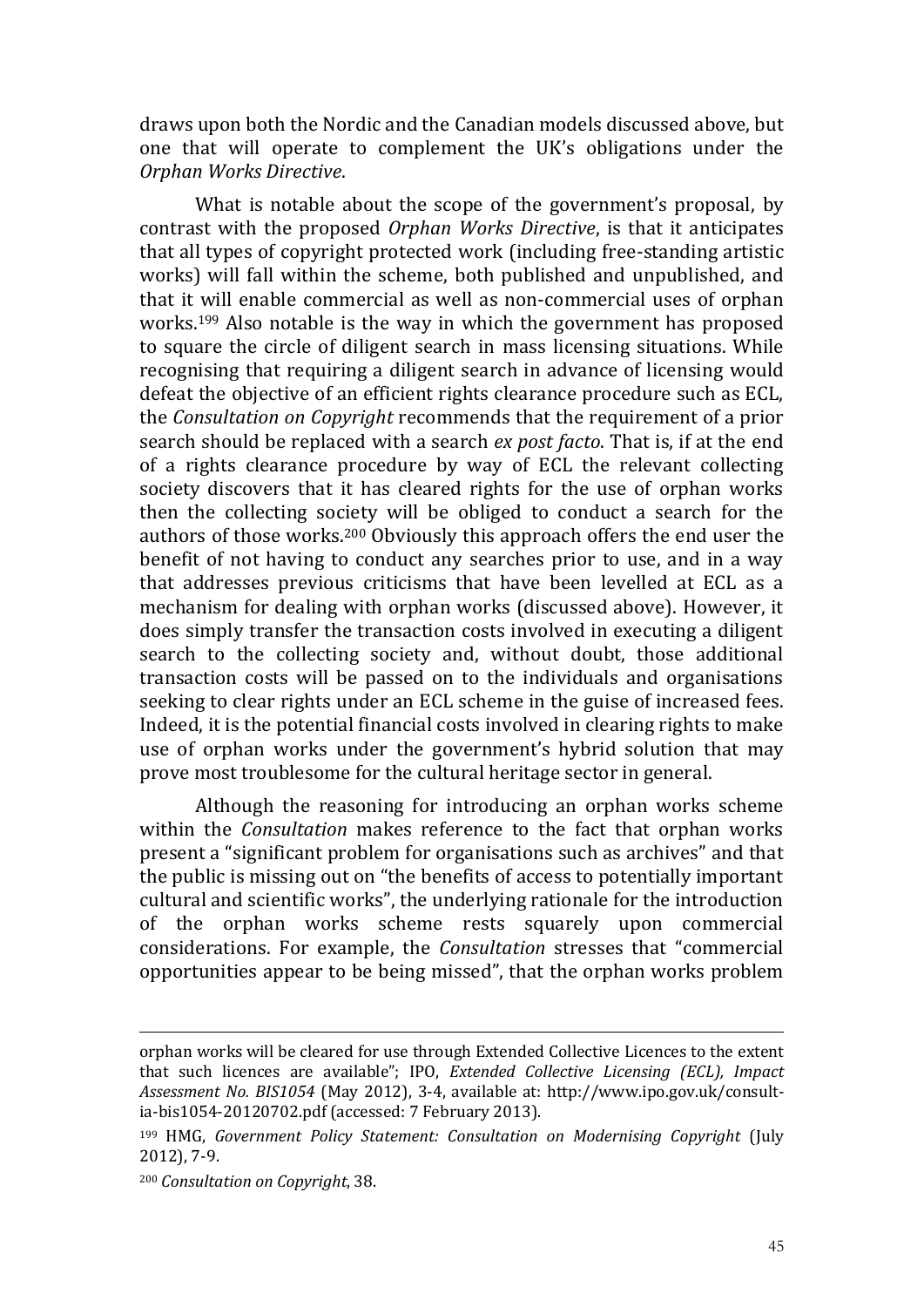"results in a missing market",<sup>201</sup> and that the key principles underpinning the proposals include "[m]inimising market distortion between orphan and non-orphan works" as well as "maximising the benefits to economic growth". It continues that the government will only introduce a scheme "if absent rights holders are adequately protected", that such protection must include "making due provision for remuneration for right holders", and that at all times any remuneration for use "should be at market rate".<sup>202</sup> True, the government has acknowledged that setting a market rate for works "not created for publication" will not be straightforward,<sup>203</sup> and that any fee structure implemented by the authorising body should be proportional to the intended use. <sup>204</sup> Without doubt, though, the emphasis in all of this lies in extracting commercial value from orphan works whatever their nature or origin. But, is it appropriate to commercialise the orphan works (or indeed other non-orphan material) held in archival collections in this way at all? One of the striking features about all of the recent reviews of the UK copyright regime – the *Gowers Review*, the *Hargreaves Review* and the *Consultation on Copyright* – is the extent to which they treat libraries and archive collections, and library and archival functions, as largely analogous. And yet, as should already be apparent from much of our commentary and analysis thus far, library and archival collections are two very different phenomena. In the concluding section of this paper we briefly consider some of the differences between library and archival collections and begin to map out an argument for the differential treatment of libraries and archives within the copyright regime with respect to mass digitisation initiatives.

#### **5. COPYRIGHT AND ARCHIVES IN THE 21ST CENTURY: AN AGENDA FOR REFORM**

Previously we noted that clearing rights for mass digitisation projects can impose prohibitive burdens upon publicly funded cultural institutions while often delivering less than satisfactory results. We also noted that the various costs involved in both digitising collections and clearing rights with respect to those collections tend to present a much heavier burden to the archive sector than to the library sector, and for one very obvious reason: archives tend to have much larger collections than other cultural institutions, including libraries. In a similar vein, a greater proportion of archival collections are made up of orphan works, when compared with

<sup>201</sup> *Ibid*., 16-17.

<sup>202</sup> *Ibid*., 19, 27. See also the discussion of this issue in HMG, *Government Policy Statement: Consultation on Modernising Copyright* (July 2012), 7-9.

<sup>203</sup> HMG, *Government Policy Statement: Consultation on Modernising Copyright* (July 2012), 8.

<sup>204</sup> IPO, *Orphan Works, Impact Assessment No. BIS1063* (June 2012), 5.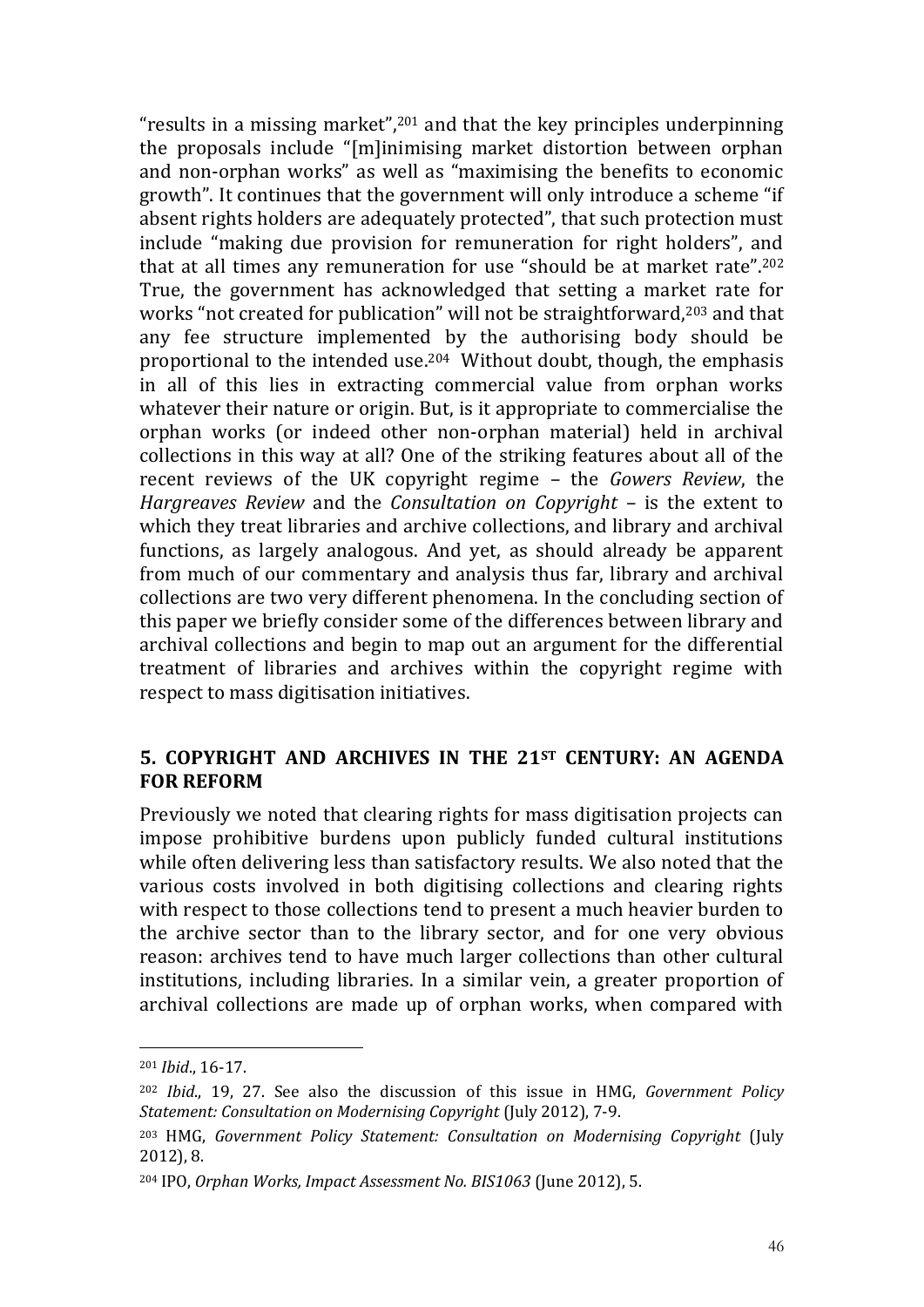libraries, museums and other cultural institutions.<sup>205</sup> That archives typically house more orphan works than libraries should not surprise given the fundamentally different nature of archival and library collections. Whereas library collections are largely made up of commercially published material, archival collections are principally concerned with the unique records produced by organisations, families, and individuals during their day-to-day activities or business. And while these records have extraordinary social, cultural, academic and historic worth, they are rarely created for the purpose of commercial exploitation, often have little or no intrinsic commercial value, and so typically remain unpublished at the time of deposit with the archive.<sup>206</sup> Indeed, archival holdings are naturally prone to the so-called *orphan works paradox*: that is, the lower the commercial value of a work the less likely it is that the owner can be found to grant permission, which in turn means that the least commercially valuable works generate the highest transaction costs in terms of searching for the owner in attempting to clear rights.<sup>207</sup>

It is because archival holdings predominantly consist of unpublished material with very little intrinsic commercial value that an argument for the differential treatment of archives and libraries within the copyright regime begins to take shape. In effect, the UK government's solution to the problems posed by the mass licensing of copyright protected content is a market-driven response. ECL is being trailed as the appropriate mechanism for facilitating mass digitisation initiatives, both for orphan and non-orphan works. Within the context of the cultural heritage sector, one can certainly argue that ECL is an appropriate mechanism for facilitating the digitisation of library collections (given the essentially commercial nature of those collections), but is it appropriate for archival collections? We do not think so for two reasons: one practical, the other normative. First, we question whether the market will – or

<sup>205</sup> Korn, *In from the Cold*, 18.

<sup>206</sup> In its response to the Hargreaves consultation, the National Archives put this issue as follows: "Archives face a particular problem in this area, since they hold works that, for the most part, were not created with any awareness of copyright: private and business letters, for instance, are usually created to communicate information to the recipient. There are many millions of such work in archives throughout the UK and the prospect of identifying and tracing the owners of rights in them is, in all but a tiny majority of cases, very unlikely"; *Review of Intellectual Property and Growth: Response to the call for evidence by The National Archives* (2011), 3.

<sup>207</sup> Stratton puts it as follows: "[A] myriad of reasons can cause works to become orphaned, from people moving away to firms going out of business and as time passes the risk increases. It would seem, however, that the more personally produced and distributed or the less commercial the publication is, the greater that risk becomes a reality. This greatly affects the possibility of digitising collections in libraries archives and museums because as public interest institutions the hold a huge range of works which are not commercially published or, in the case of archives, not published as all"; Stratton, 41.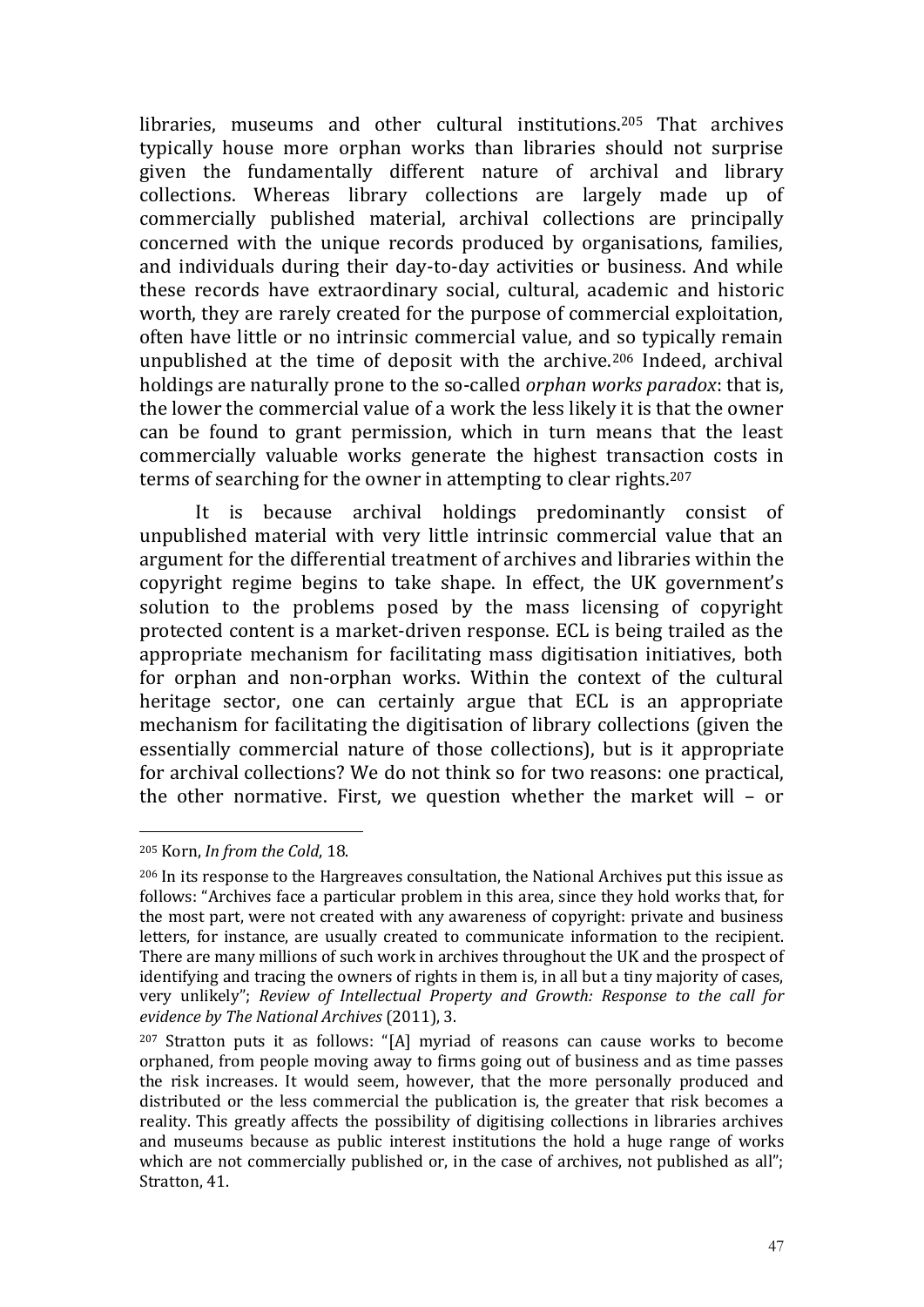indeed can – ever actually provide a means for facilitating ECL with respect to archival collections. As discussed above, the general principle underpinning the viability of ECL is that the collecting society seeking to extend its repertoire by means of ECL must already represent a substantial number of rights owners in a relevant field or sector. But, without an appropriate, representative body there can be no ECL, and there is no collecting society currently operating within the UK that represents (or could represent) even a very small proportion of the rights owners that hold rights in the type of copyright-protected material typically held in archival collections; that is: unique, unpublished records produced by organisations, families, and individuals during their day-to-day activities or business. The government have made clear that ECL schemes will be introduced only on a voluntary basis, noting that "it is reasonable to assume that a collecting society will apply for an ECL licence only if it is a commercially viable decision".<sup>208</sup> But given the nature of archival collections – largely unpublished material with very little intrinsic commercial value – will ECL ever be commercially viable?

Second, the UK's copyright regime is fundamentally predicated upon an incentive-based rationale. That is, the law guarantees authors timelimited economic (and moral) rights in the work that they create as a way of incentivising creative and intellectual endeavour. And yet, part of what makes archival holdings so valuable – in evidentiary terms – is their organic nature. Put another way, the very existence of these documents and records rarely (if ever) turns upon the promise or expectation of future commercialisation activities. Whatever role the copyright regime might play in incentivising the creation of cultural and intellectual works that provide the bedrock of the creative industries (and reliable, robust evidence for that role is limited in itself), it plays little if any role in incentivising the creation of the types of work that typically populate archival collections within the UK. That being the case, why should archives be compelled to treat these materials as commodities at all? This is not to say that there are no opportunities for commercialising archival collections. Of course there are. This is simply to say that when archives and archivists wish to engage in digitisation activities with a view to making their archival collections available online for non-commercial purposes they should not be required to clear rights or pay copyright fees in relation to the same. What archives and archivists need is a copyright regime that takes the risk as well as (some of) the financial burden out of the way in which they deliver on their public interest mission. What archives and archivists need is a safe harbour.

The implementation of a safe harbour for cultural institutions when making their archival collections available online would be straightforward: it should take the form of a limitation on liability rule

<sup>208</sup> IPO, *Extended Collective Licensing (ECL), Impact Assessment*, 2.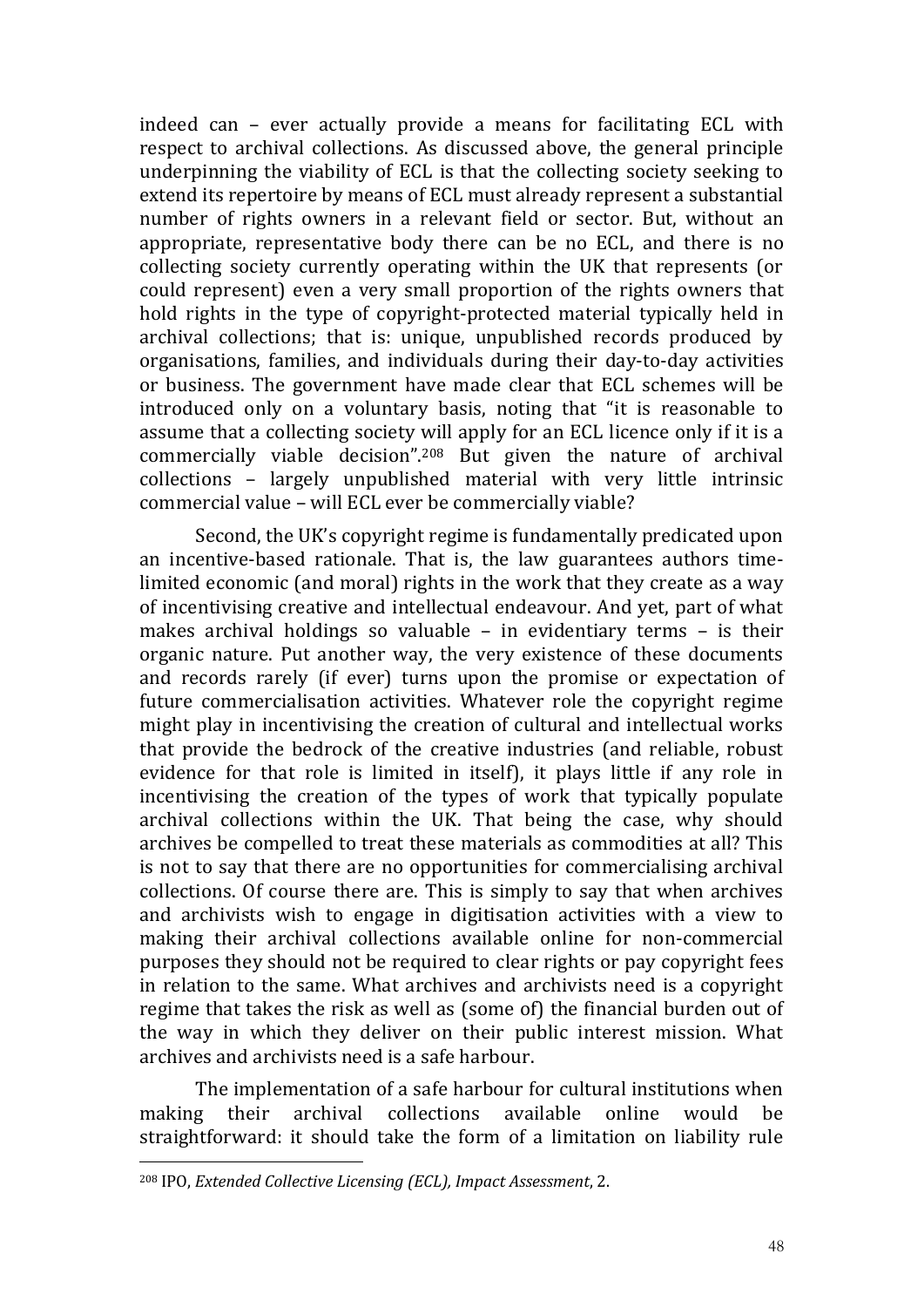similar to that proposed by the US Copyright Office as a solution to the orphan works phenomenon. This limitation on liability rule however should extend to all types of archival holdings, whether orphan or not. More specifically, a statutory provision would provide that the remedies available against cultural institutions digitising and making work available online without the prior authorisation of a copyright owner should be limited to injunctive relief only. Damages or any other form of monetary relief would not be available. This safe harbour should apply to unpublished archival material, but not to material that has been commercially published.<sup>209</sup> Also, it should only apply to archival material made available online for non-commercial purposes.<sup>210</sup> Should an archive wish to engage in commercialisation activities with respect to any of its archival holdings, then clearing rights should be the order of the day.

Moreover, this safe harbour provision should be subject to two important exceptions: (i) If at the time of deposit the copyright owner expressly provides that the material being deposited should not be made available online without their consent, then the safe harbour provision should not apply; (ii) If after deposit the institution in question receives an express notice from the copyright owner that the material should not be made available online then the safe harbour provision should not apply.<sup>211</sup> In the latter situation, if the institution has already made the material available online then, upon the receipt of a notice from the copyright owner, the institution must take down the material within a reasonable period of time. And finally, it should be stressed that this safe harbour would not extend to subsequent users of material made available online. Where copyright continues to apply, the economic interests of copyright owners should not be compromised in relation to any subsequent use of their material: their prior authorisation for any subsequent use would still be required.

At present, the copyright regime is not fit for purpose with a view to enabling archivists to deliver on the aspirations of the strategic vision set out in *Archives for the 21st Century*. Moreover, the current proposals for reforming the copyright regime – both within Europe and the UK – will do little to improve the situation in any meaningful way. What is needed is an agenda for reform that is responsive to the manner in which library and

<sup>209</sup> There is no reason why archives should not be required to clear rights for commercially published material in the same way as libraries and other cultural heritage institutions.

<sup>210</sup> It should also extend to the activities of partners of cultural institutions that are assisting in any way to make this material available online for non-commercial purposes.

<sup>211</sup> In this case, the express notice from the copyright owner should also contain a good faith statement on the part of the copyright owner as to how and why the institution making the archival material available online for non-commercial purposes is damaging the copyright owner's economic interests.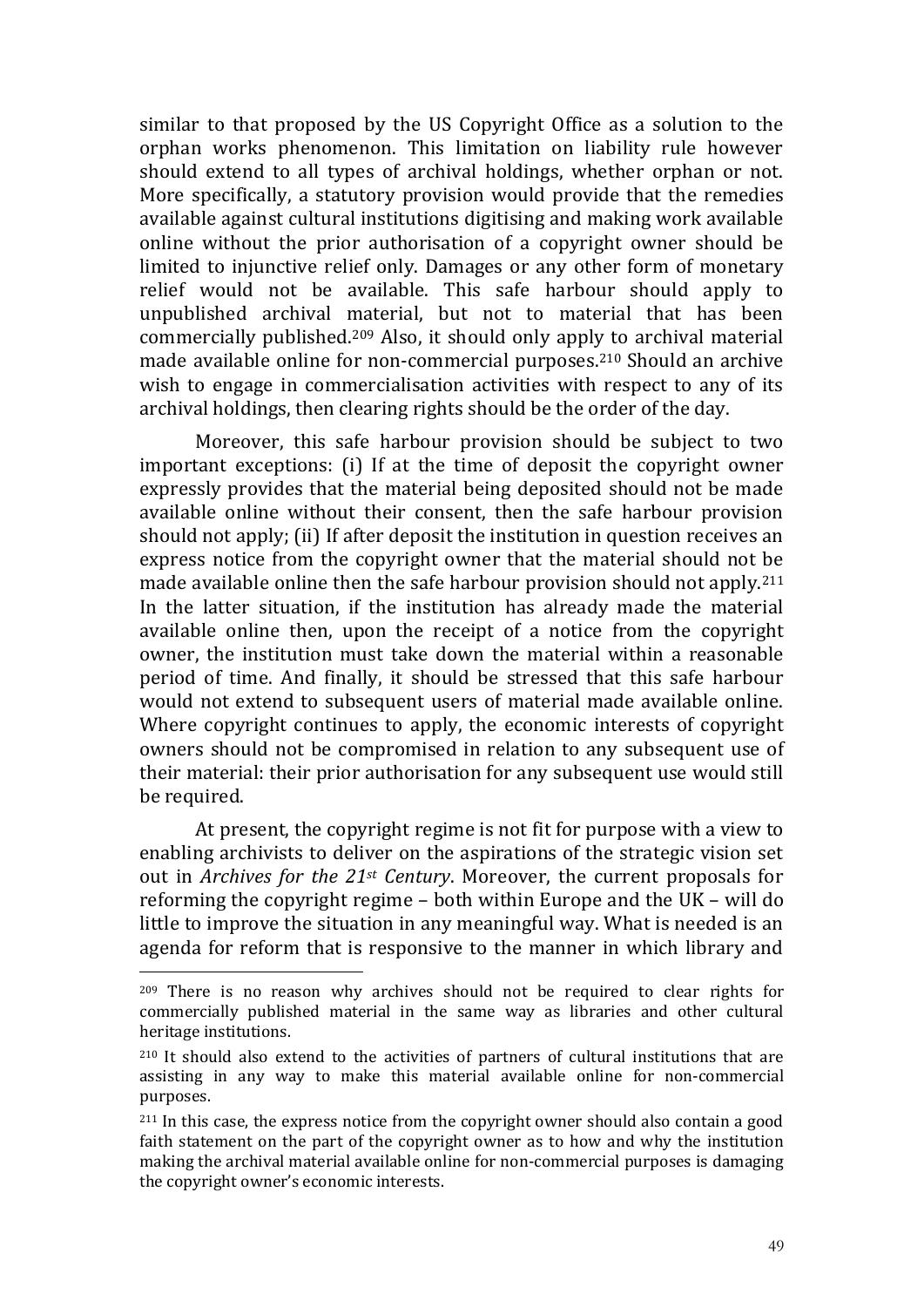archival collections differ both in nature and scope, one that does not tether the public's access to archival collections to the vagaries of the market, and one that enables cultural institutions to make their archival holdings available online within a simple, straightforward and easily understood copyright framework. The policy recommendation mapped out above provides just such a framework.

## **REFERENCES**

*A Digital Agenda for Europe*, COM(2010) 245, available at: http://ec.europa.eu/information\_society/digital-

agenda/documents/digital-agenda-communication-en.pdf

Aaron, J., "The *Authors Guild* v. *HathiTrust*: A way forward for digital access to neglected works in libraries" (2012) *Lewis & Clark Law Review* 1317-47

Akmon, D., "Only with your permission: how rights holders respond (or don't respond) to requests to display archival materials online" (2010) *Archival Science* 45-64

*Archives for the 21st Century* (November 2009), available at: http://www.nationalarchives.gov.uk/archives-sector/archives-21 century.htm

*Ashdown* v. *Telegraph Group* [2002] Ch 149 (CA)

Astle P.J., and Muir, A., "Digitization and preservation in public libraries and archives" (2002) *Journal of Librarianship and Information Science* 67- 78

Barendt, E., *Freedom of Speech*, 2nd ed (Oxford: Oxford University Press, 2007)

Bently, L., and Sherman, B., *Intellectual Property Law*, 3rd ed (Oxford: Oxford University Press, 2009)

Bently, L., Suthersanen, U., Torremans, P., eds, *Global Copyright: three hundred years since the Statute of Anne, from 1709 to cyberspace*  (Cheltenham: Edward Elgar, 2010)

Berne Convention for the Protection of Literary and Artistic Works, Paris Act 1971

Besek, June M., and Loengard, Philippa S., "Maintaining the integrity of digital archives" (2007-2008) *Columbia Journal of Law and the Arts* 267- 353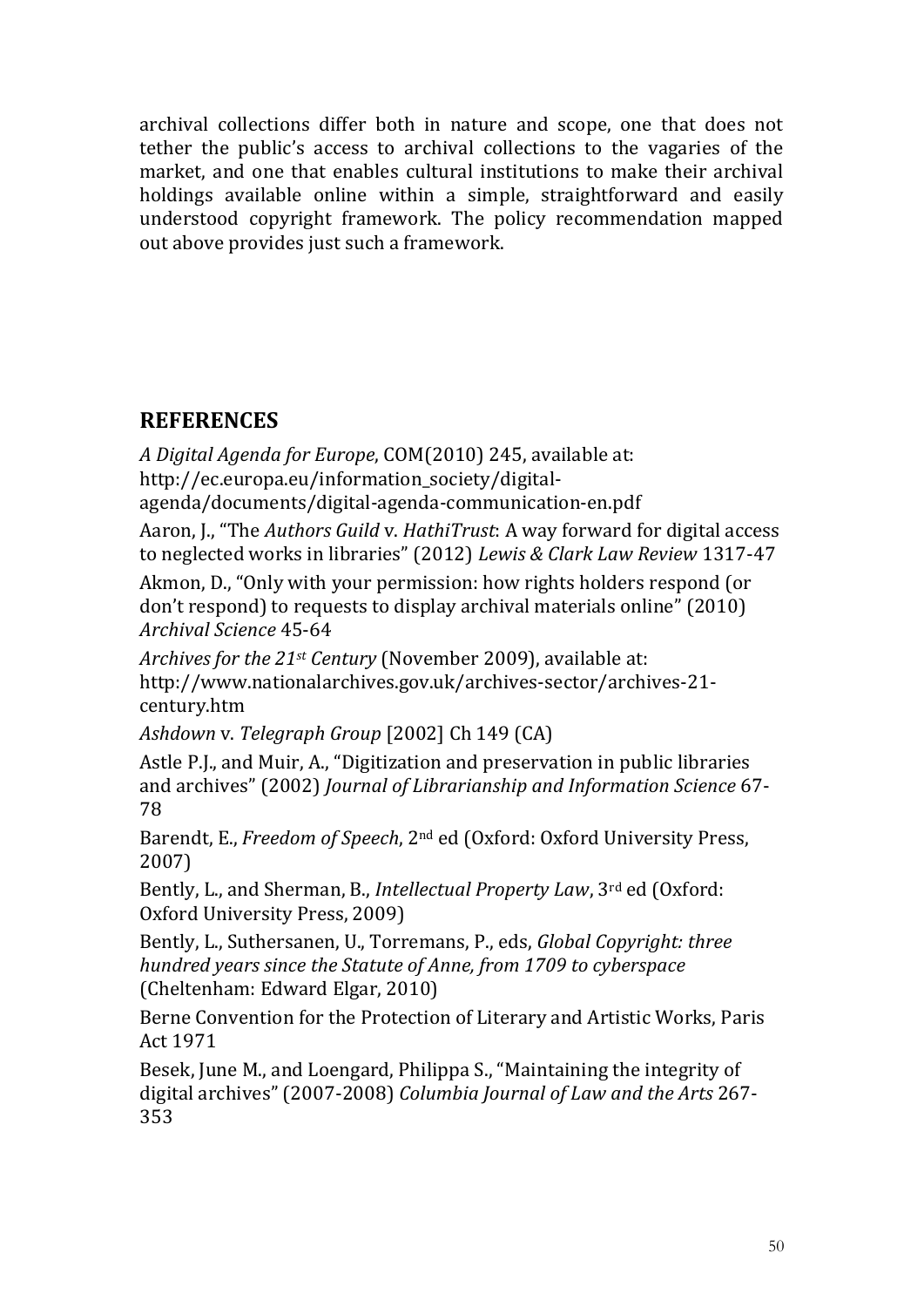BIS0311 Impact Assessment, *Extend exception for copyright for research and private study* (December 2012), available at: http://www.ipo.gov.uk/consult-ia-bis0311.pdf

Brindley, L.J., "Phoenixes in the internet era – the changing role of libraries", in Bently, L., Suthersanen, U., Torremans, P., eds, *Global Copyright: three hundred years since the Statute of Anne, from 1709 to cyberspace* (Cheltenham: Edward Elgar, 2010), 176-86

British Screen Advisory Council, *Copyright and Orphan Works: A Paper Prepared for the Gowers Review by the British Screen Advisory Council* (2006), available at:

http://webarchive.nationalarchives.gov.uk/+/http:/www.hmtreasury.gov.uk/gowers\_review\_index.htm

Cave, M., Deegan, M., and Heinink, L., "Copyright clearance in the refugee studies centre digital library project" (2000) *RLG DigiNews* 4(5)

Communication from the Commission: *Copyright in the Knowledge Economy*, COM(2009) 532, available at:

http://ec.europa.eu/internal\_market/copyright/docs/copyrightinfso/20091019\_532\_en.pdf

*Consultation on Copyright* (December 2011), available at: http://www.ipo.gov.uk/consult-2011-copyright.pdf

Cook, T., "Archives and the Law" (1984) 18 *Archivaria* 20-24

Copyright (Librarians and Archivists) (Copying of Copyright Material) Regulations 1989 (UK)

Copyright Act 1956 (UK)

Copyright Act 1957 (India)

Copyright Act 1957 (South Korea)

Copyright Act 1985 (Canada)

Copyright Board Canada, *Unlocatable Copyright Owners Brochure* (July 2001), available at: http://www.cb-cda.gc.ca/unlocatable-

introuvables/brochure1-e.html

Copyright Designs and Patents Act 1988 (UK)

Copyright Law 2002 (Japan)

Copyright Modernization Act of 2006, H.R. 6052, 109th Cong. (2006) (US)

de Beer, J., and Bouchard, M., *Canada's "Orphan Works" Regime: Unlocatable Copyright Owners and the Copyright Board* (December 2009), available at: http://www.cb-cda.gc.ca/about-apropos/2010-11-19 newstudy.pdf

de la Durantaye, K., "finding a Home for Orphans: Google Book Search and Orphan Works Law in the United States and Europe" (2010-2011) *Fordham Intellectual Property, Media and Entertainment Law Journal* 229- 91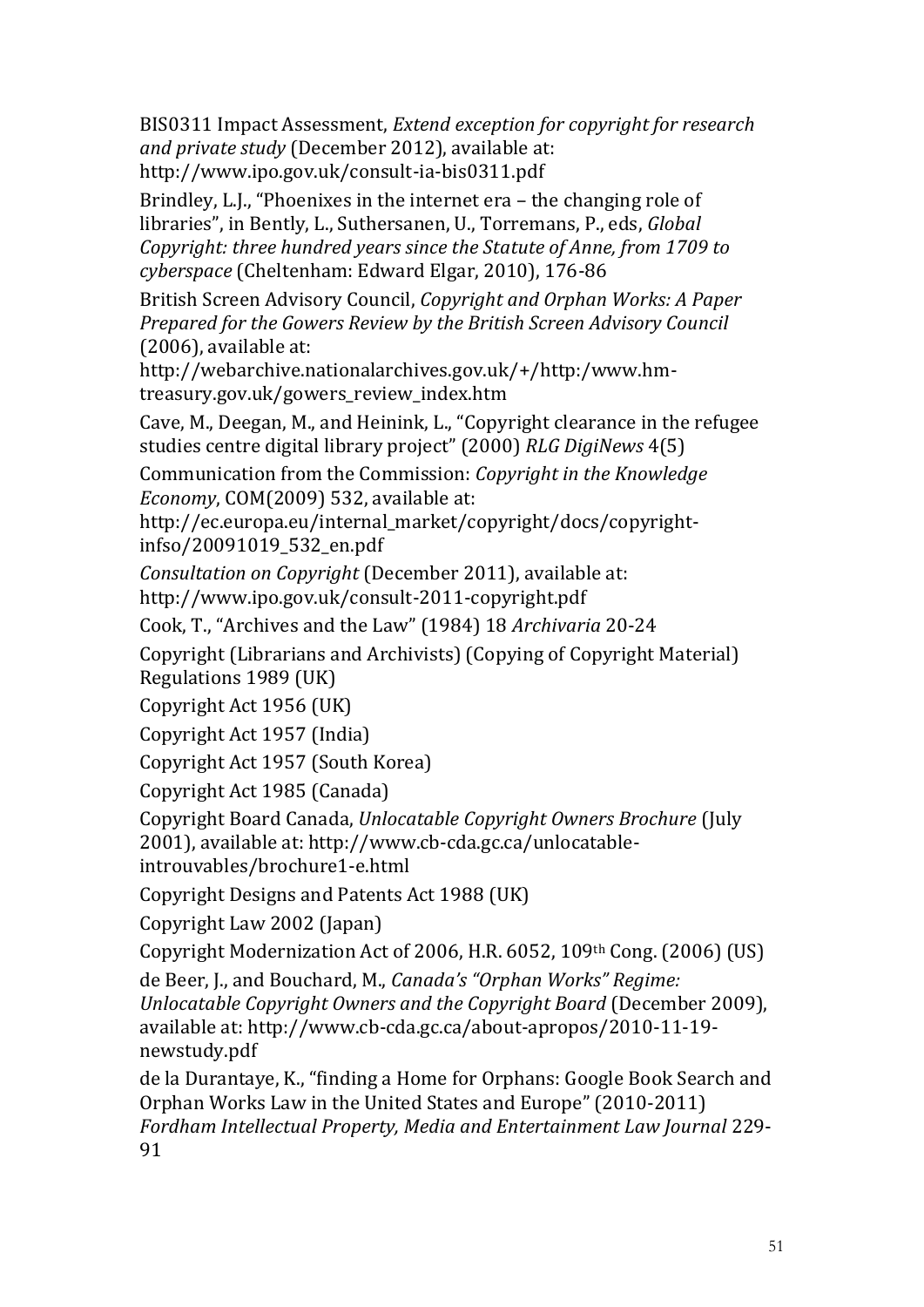*Digital Britain: Final Report* (June 2009), available at:

http://news.bbc.co.uk/1/shared/bsp/hi/pdfs/16\_06\_09digitalbritain.pdf Dryden, J., "Copyright issues in the selection of archival material for internet access" (2008) *Archival Science* 123-47

Dryden, J., *Copyright in the Real World: Making Archival Material Available on the Internet* (Doctoral Thesis, University of Toronto), available at: https://tspace.library.utoronto.ca/bitstream/1807/11198/1/Dryden\_Jea n\_E\_200806\_PhD\_thesis.pdf

Dussollier, S., *Scoping Study on Copyright and Related Rights in the Public Domain* (March 2011) WIPO, CDIP/7/INF/2, 25-29, 61-64, available at: http://www.wipo.int/ip-

development/en/agenda/news/2010/news\_0007.html

*Europe 2020: A strategy for smart, sustainable and inclusive growth*, COM(2010) 2020, available at: http://ec.europa.eu/eu2020/index\_en.htm European Commission Communication COM (2005) 465, available at: http://eur-

lex.europa.eu/LexUriServ/LexUriServ.do?uri=COM:2005:0465:FIN:EN:PD F

European Commission Decision 2006/178/EC of 27 February 2006, available at: http://eur-

lex.europa.eu/LexUriServ/LexUriServ.do?uri=OJ:L:2006:063:0025:0027:E N:PDF

European Commission Recommendation 2006/585/EC of 24 August 2006, available at: http://eur-

lex.europa.eu/LexUriServ/LexUriServ.do?uri=OJ:L:2006:236:0028:0030:E N:PDF

European Commission Staff Working Paper, *Impact Assessment on the Cross-Border Online Access to Orphan Works*, SEC(2011) 615, available at: http://ec.europa.eu/internal\_market/copyright/docs/orphanworks/impact-assessment\_en.pdf

Favele, M., "Fine-tuning European copyright law to strike a balance between the rights of owners and users" (2008) *European Law Review* 687-708

Favale, M., Kretschmer, M, and Mendis, D., "The Treatment of Orphan Works under Copyright Law in Seven Jurisdictions: A comparative review of the underlying principles" (2012) (as yet unpublished Research Paper on file with the authors)

Fodor, S., *Results of CEPIC Survey on Orphan Works in Historical Archives* (September 2011), available at:

http://cepic.org/news/cepic\_news/2011/10/results\_cepic\_survey\_orpha n\_works\_historical\_archives

Foged, T., "Licensing schemes in an on-demand world" (2010) *European Intellectual Property Review* 20-28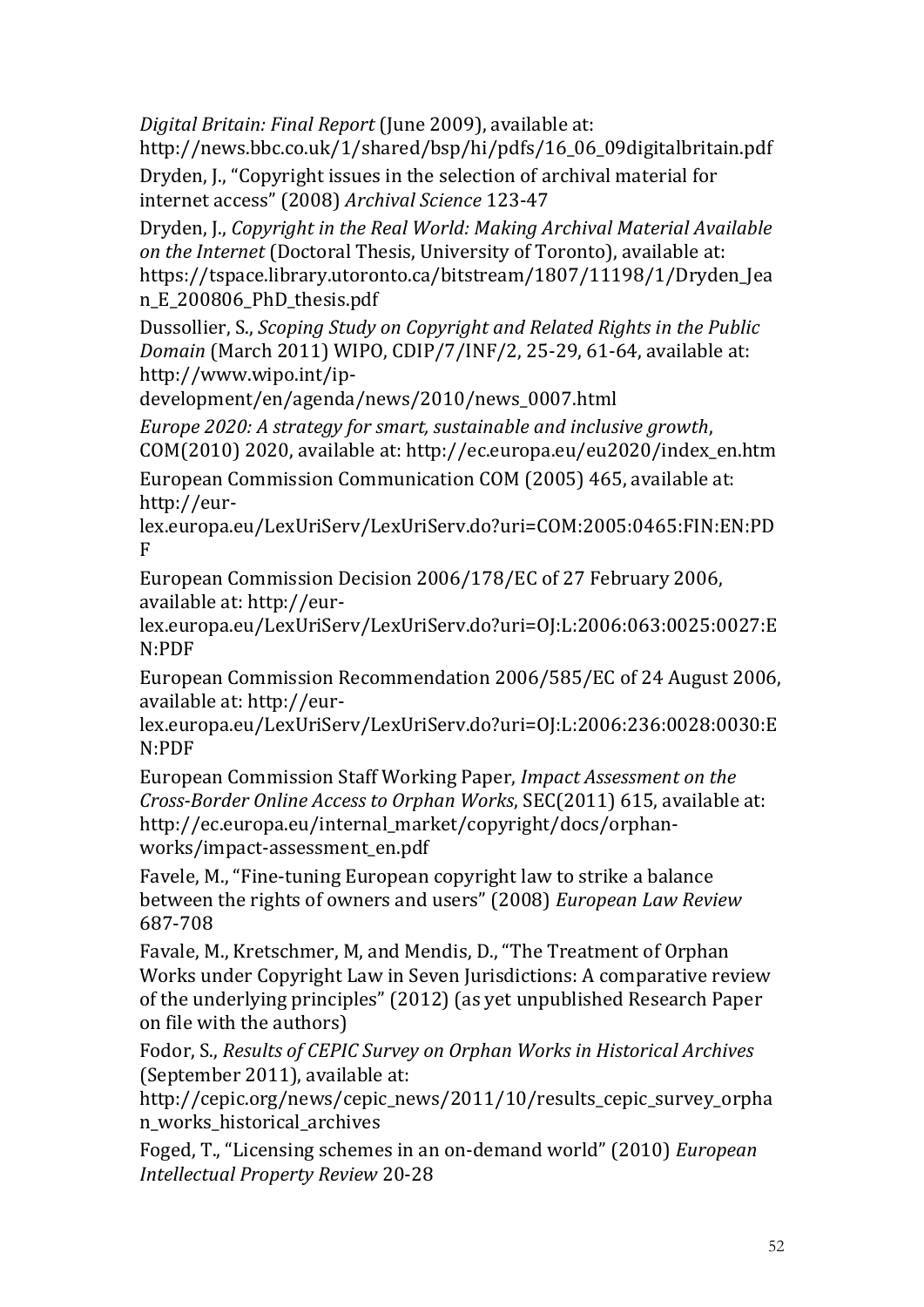George, C.A., "Testing the barriers to digital libraries" (2005) *New Lib World* 106(7/8)

Gervais, D., "Collective Management of Copyright: Theory and Practice in the Digital Age", in Gervais, D., ed., *Collective Management of Copyright*, Gervais, D., ed., *Collective Management of Copyright and Related Rights*, 2nd ed (The Netherlands: Kluwer Law International, 2010), 1-28

Gervais, D., ed., *Collective Management of Copyright and Related Rights*, 2nd ed (The Netherlands: Kluwer Law International, 2010)

Gompel, S., "Unlocking the potential of pre-existing content: how to address the issue of orphan works in Europe?" (2007) *International Review of Intellectual Property and Competition Law* 669-702

Gowers, A., *Gowers Review of Intellectual Property* (December 2006), available at: http://www.official-

documents.gov.uk/document/other/0118404830/0118404830.asp *Green Paper on Copyright in the Knowledge Economy*, COM(2008) 466, available at:

http://ec.europa.eu/internal\_market/copyright/docs/copyrightinfso/greenpaper\_en.pdf

Griffiths, J., "Copyright Law after *Ashdown* – Time to deal fairly with the public?" (2002) *Intellectual Property Quarterly* 240-62

Guibault, L., "Cultural heritage institutions concerned over proposed European orphan works directive" (23 February 2012), available at: http://kluwercopyrightblog.com/2012/02/23/cultural-heritageinstitutions-concerned-over-proposed-european-orphan-works-directive/

Hargreaves, I., *Digital Opportunity: A Review of Intellectual Property and Growth* (May 2011), available at: http://www.ipo.gov.uk/ipreviewfinalreport.pdf

High Level Expert Group (HLG) – Copyright Subgroup, *Final Report on Digital Preservation, Orphan Works, and Out-of-Print Works* (4 June 2008), available at:

http://ec.europa.eu/information\_society/activities/digital\_libraries/doc/ hleg/reports/copyright/copyright\_subgroup\_final\_report\_26508 clean171.pdf

High Level Expert Group (HLG) – Copyright Subgroup, *Interim Report* (16 October 2006, available at:

http://ec.europa.eu/information\_society/activities/digital\_libraries/doc/ hleg/reports/copyright/interim\_report\_16\_10\_06.pdf

Hudson, E., and Kenyon, A., "Digital Access: The impact of copyright on digitisation practices in Australian museums, galleries, libraries and archives" (2007) *UNSW Law Journal* 12-52

Ibbotson, J., et al, *D6.2 Feasibility Study on diligent search of image rights* (October 2012), available at: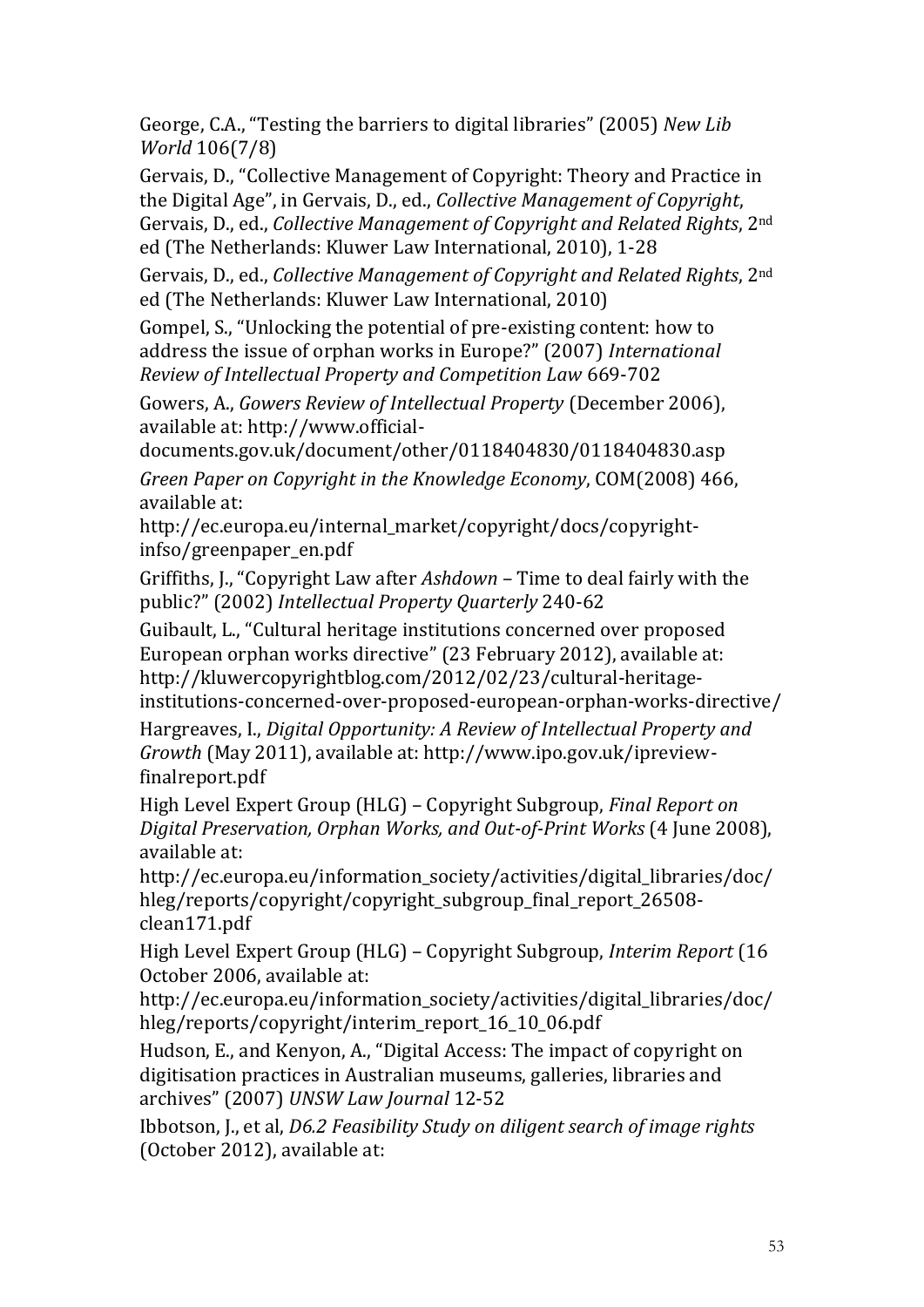https://www.globalcube.net/clients/evartists/content/medias/D6.2\_Feas ibility\_study\_images.pdf

Intellectual Property Office, *Extend exception for copyright for research and private study, Impact Assessment BIS0311* (December 2012), available at: http://www.ipo.gov.uk/consult-ia-bis0311.pdf

Intellectual Property Office, *Extended Collective Licensing (ECL), Impact Assessment No. BIS1054* (May 2012), available at:

http://www.ipo.gov.uk/consult-ia-bis1054-20120702.pdf (accessed: 7 February 2013)

Intellectual Property Office, *Orphan Works, Impact Assessment No. BIS1063* (June 2012), available at: http://www.ipo.gov.uk/consult-ia-bis1063- 20120702.pdf

Khong, D.W.K., "The (abandoned) orphan-works provision of the Digital Economy Bill" (2010) *European Intellectual Property Review*, 560-64 Korn, N., *In from the Cold: An assessment of the scope of 'Orphan Works' and its impact on the delivery of services to the public* (April 2009), available at: http://www.jisc.ac.uk/publications/reports/2009/infromthecold.aspx

Koskinen-Olsson, T., "Collective Management in the Nordic Countries", in Gervais, D., ed., *Collective Management of Copyright and Related Rights*, 2nd ed (The Netherlands: Kluwer Law International, 2010), 283-306

Kretschmer, M., *Private Copying and Fair Compensation: an empirical study of copyright levies in Europe* (London: IPO, 2011).

Libraries and Archives Copyright Alliance, *Submission to the second stage consultation on copyright exceptions* (2010) (document available from the Intellectual Property Office on request)

Maher, William J., "Between Authors and Users: Archivists in the Copyright Vise" (2001) *Archival Issues* 63-75

McCausland, S., "Googling the Archives: Ideas from the Google Books Settlement on Solving Orphan Works Issues in Digital Access Projects" (2009) *SCRIPT-ed* 377-93

*Modernising Copyright: A modern, robust and flexible framework. Government response to consultation on copyright exceptions and clarifying copyright law* (December 2012), available at:

http://www.ipo.gov.uk/response-2011-copyright-final.pdf

Orphan Works Act of 2006, H.R. 5439, 109th Cong. (2006) (US)

Orphan Works Act of 2008, H.R. 5889, 110th Cong. (2008) (US)

Padfield, T., *Copyright for Archivists and Records Managers*, 4th ed (London: Facet Publishing, 2010)

Poole, N., *The Cost of Digitising Europe's Cultural Heritage: A Report for the Comité des Sages of the European Commission* (November 2010), available at: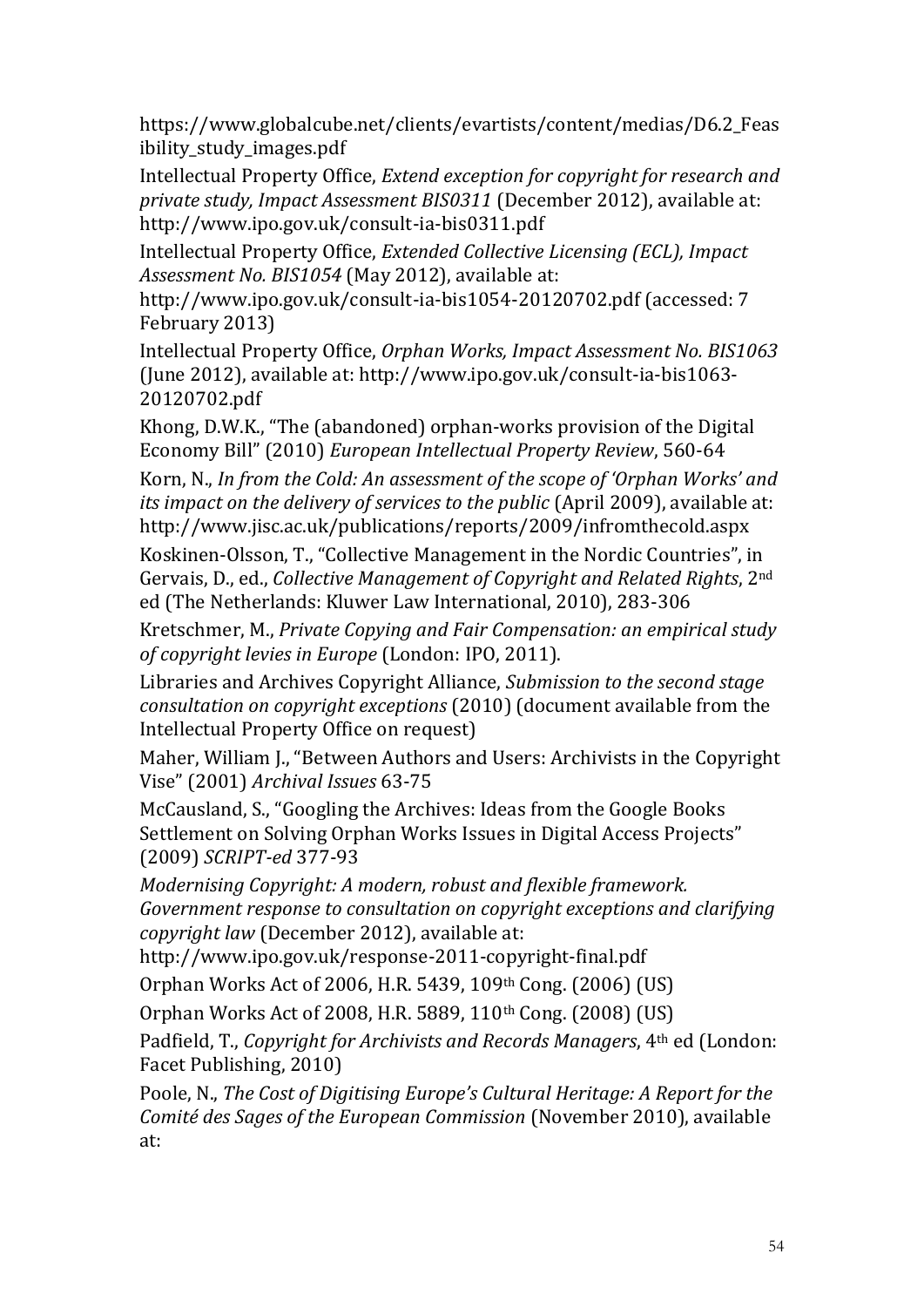http://ec.europa.eu/information\_society/activities/digital\_libraries/doc/r efgroup/annexes/digiti\_report.pdf

Post, J.B., "Copyright mentality and the archivist" (1986) 8(1) *Journal of the Society of Archivists* 17-22

Pritcher, L., "Ad\*access: seeking copyright permissions for a digital age" (2002) *D-Lib Mag* 6(2)

*Response from the British Library to the Independent Review of Intellectual Property and Growth* (2011) (document available from the Intellectual Property Office on request)

Ricketson, S., and Ginsburg, J.C., *International Copyright and Neighbouring Rights: The Berne Convention and Beyond, 2 vols* (Oxford: Oxford University Press, 2010)

Riis, T., and Schovsbo, J., "Extended Collective Licences and the Nordic Experience: It's a Hybrid but is it a Volvo or a Lemon?" (2009-2010) *Columbia Journal of Law and the Arts* 471-98

Ringnalda, A., "Orphan Works, Mass Rights Clearance, and Online Libraries: The Flaws of the Draft Orphan Works Directive and Extended Collective Licensing as a Solution" (2011) *Medien und Recht International* 3-10

Satellite Directive 93/83/EEC

Shawn Bentley Orphan Works Act of 2008, S.2913, 110th Cong. (2008) (US)

Stratton, B., *Seeking New Landscapes: A rights clearance study in the context of mass digitisation of 140 books published between 1870 and 2010* (London: British Library/ARROW, 2011)

*Taking Forward the Gowers Review of Intellectual Property: Proposed Changes to Copyright Exceptions* (November 2007), available at: http://www.ipo.gov.uk/consult-copyrightexceptions.pdf

*Taking Forward the Gowers Review of Intellectual Property: Second Stage Consultation on Copyright Exceptions* (December 2009), available at: http://www.ipo.gov.uk/consult-gowers2.pdf

The National Archives, *Annual Report and Accounts 2011-12* (London: The Stationary Office, 2012)

The National Archives, *Taking Forward the Gowers Review of Intellectual Property, Proposed changes to Copyright Exceptions: Response to the consultation paper* (2008) (document available from the Intellectual Property Office on request)

The National Archives, *Taking forward the Gowers Review of Intellectual Property, Second stage consultation on copyright exceptions: Comments from The National Archives* (2010) (document available from the Intellectual Property Office upon request)

*The New Renaissance: Report of the 'Comité des Sages'* (January 2011), available at: